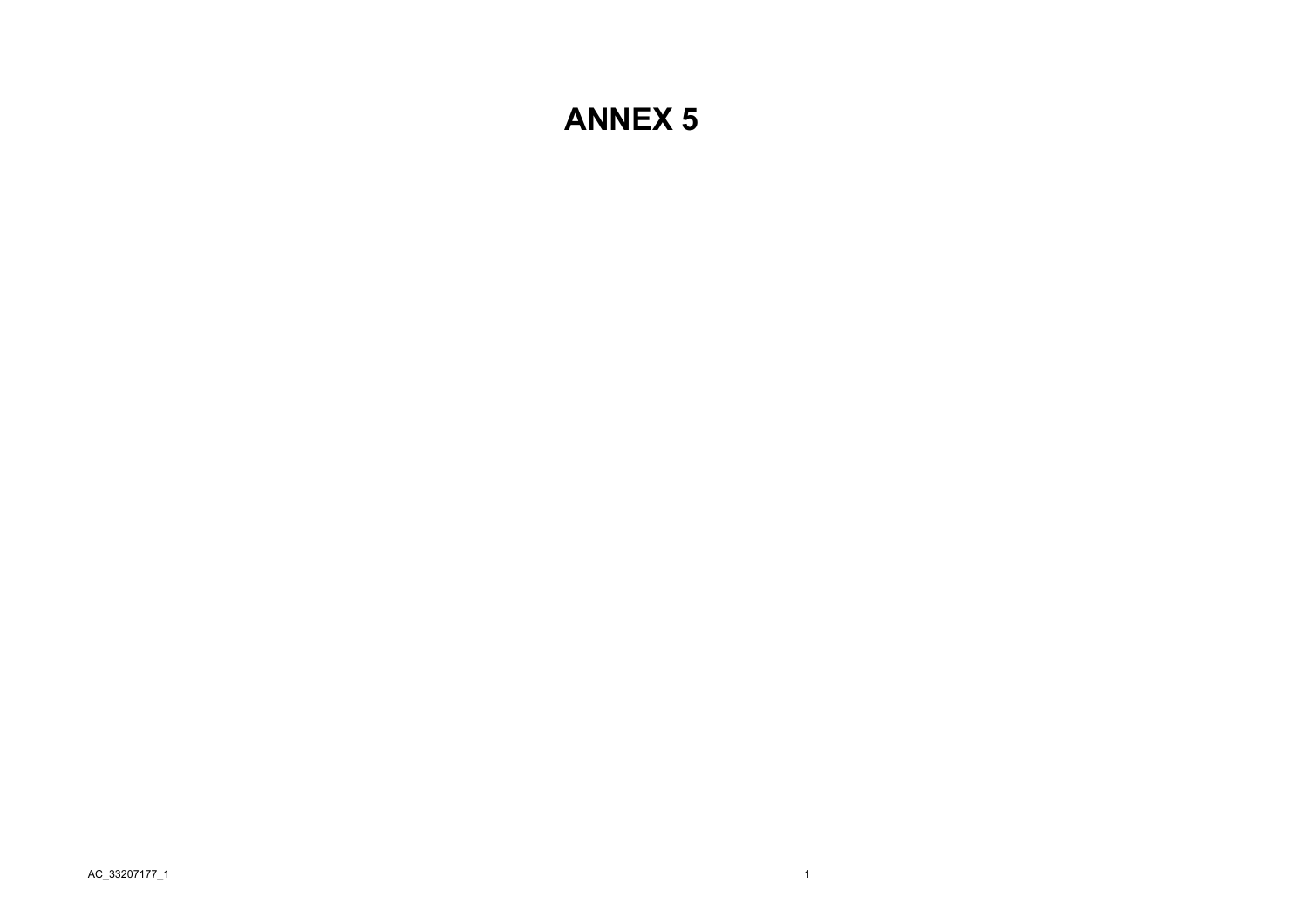## **INTRODUCTION**

## **The Portishead Branch Line (MetroWest Phase 1) Order - Compulsory Acquisition Schedule and Status Report**

This document replaces the CA Schedules submitted by the Applicant at Deadlines 2, 3 and 5, and is an update to the CA Schedule submitted at Deadlines 6 and 7 of the Examination. It has been prepared to provide the status negotiations and agreements for all permanent or temporary rights required for the authorised development up to 9th August 2021. The Rule 8 Letter dated 26 October 2020 required the final version of the CA Schedule to be p at Deadline 7, showing an updated breakdown as to the progress on agreements that are being negotiated. This includes, where possible, an indication as to whether an agreement is likely to be reached before the end of the Examination. The letter from the Secretary of State for Transport dated 26<sup>th</sup> July 2021 asked for an update to the CA Schedule to be submitted by 9<sup>th</sup> August 2021.

Additionally this Schedule also identifies the status of cases where rights of temporary possession are sought and the status with Protective Agreements/Protective Provisions and/or Statements of Common Ground. This CA Schedule also provides an update on the status of the Applicant's negotiations with the relevant Crown Authorities in relation to obtaining consent pursuant to section 135 of the Planning Act 2008.

As set out in the Applicant's response to the ExA's actions from CAH2 (Document Reference: REP6-025), a total of 96% of the land required permanently for the authorised development is already within the ownership of the Ap is in the ownership of Network Rail, or is North Somerset Council adopted highway. With the completion of the agreement with the Forestry Commission following Deadline 7, a total of 52% by area of all land required for the development (i.e. land required permanently, temporarily or where rights are to be granted) has been acquired by agreement by the Applicant or is subject to an option agreement.

The current status of negotiations in the 9 categories is summarised below:

| <b>Agreements Category</b>                                                      | <b>Total Number</b>                   |
|---------------------------------------------------------------------------------|---------------------------------------|
| SECTION 1: Acquisition concluded or Option Agreement signed and exchanged       | 31                                    |
| SECTION 2: Legal agreement being finalised or agreed. Exchange expected shortly | 7                                     |
| SECTION 3: Legal agreement progressing, no issues to note                       | 13                                    |
| SECTION 4: Legal agreement started but little progress                          | 13                                    |
| SECTION 5: Heads of terms in negotiation                                        | 26                                    |
| <b>SECTION 6: Temporary Licence Agreements</b>                                  | 28                                    |
| <b>SECTION 7: Crown Land Consent</b>                                            | 4 consents obtained out of 4 required |
| SECTION 8: Agreement not required                                               | 5                                     |
| SECTION 9: Statutory Undertakers (total)                                        | 23                                    |
| Protective Agreement/ bespoke Protective Provisions                             |                                       |
| Protective Agreement completed/Protective Provisions agreed                     | 2                                     |

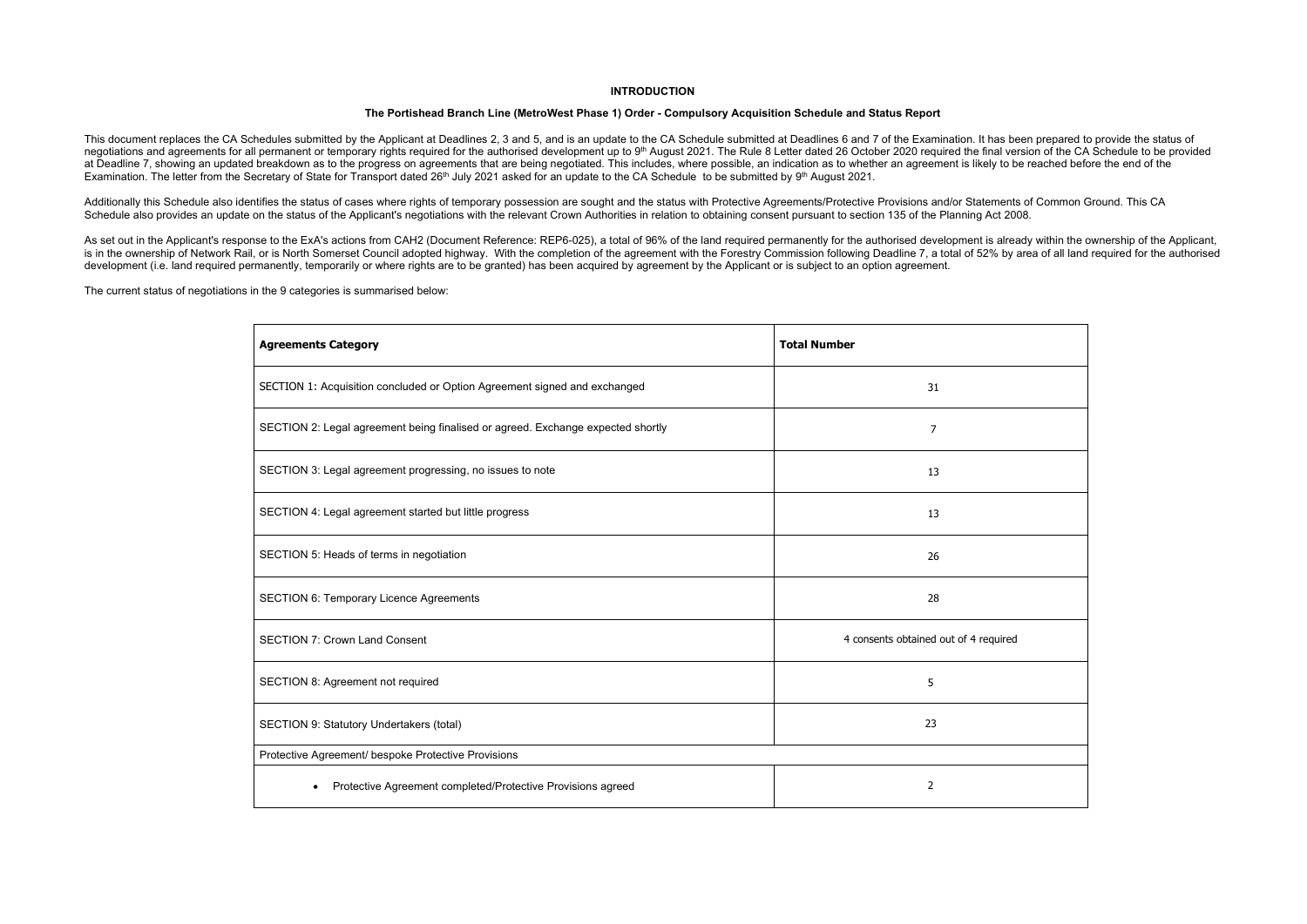| Protective Agreement/bespoke Protective Provisions in the process of negotiation<br>$\bullet$                                                                 |    |
|---------------------------------------------------------------------------------------------------------------------------------------------------------------|----|
| No Protective Agreement/bespoke Protective Provisions proposed - general protective<br>$\bullet$<br>provisions apply or no protective provisions are proposed | 14 |
| SoCG                                                                                                                                                          |    |
| SoCG Agreed (including those agreed but not yet signed)<br>$\bullet$                                                                                          | 13 |
| SoCG in the process of negotiation<br>$\bullet$                                                                                                               |    |
| No SoCG proposed<br>$\bullet$                                                                                                                                 | 8  |

- 1. Column A identifies the ID Number assigned to the Landowner or Organisation
- 2. Column B identifies the name of the Landowner or Organisation as listed in the Book of Reference
- 3. Column C identifies the reference number assigned to each Interested Party (IP) and Affected Person (AP)
- 4. Column D identifies the reference number assigned to each Relevant Representation (RR) in the Examination library
- 5. Column E identifies the reference number assigned to any Written Representation in the examination library
- 6. Column F identifies the reference number assigned to any other document in the Examination library
- 7. Column G identifies the Part of the Book of Reference where the interest is listed
- 8. Column H identifies the Class of rights to be acquired ie Permanent, Permanent Rights, Subsoil Rights, Permanent Traffic Restriction Order (TRO) and/or Temporary
- 9. Column I identifies the relevant Plot Number in the Book of Reference where the interest is listed
- 10. Column J identifies the status of the voluntary agreement.
- 11. Column K identifies the details of contact made by the Applicant following Deadline 7.
- 12. Column L identifies the comments or next steps following the Applicant's attempt to contact and/or contact made and next steps for reaching agreement.

The status descriptions are further clarified below:

- **SECTION 1: Acquisition concluded or Option Agreement signed and exchanged**  legal agreement completed
- •**SECTION 2: Legal agreement being finalised. Exchange expected shortly** – legal agreement in the process of finalizing the remaining points and moving to engrossments and signatures. Exchange expected shortly
- •**SECTION 3: Legal drafting progressing no issues to note** - at an advanced stage of drafting and therefore an agreement expected in the short-term
- **SECTION 4: Legal agreement started but little progress**  legal agreements started but unlikely to be completed by the end of the Examination process
- •**SECTION 5: Heads of Terms in Negotiation** - a detailed update is given regarding negotiations over Heads of Terms and/or alternative terms for a voluntary agreement.
- •SECTION 6: Temporary Licence Agreements - The Applicant has issued terms for a temporary licence agreement. The Applicant will not be seeking to enter into the licences at this stage or before the end of the Examination as full construction level details are not yet known. This should minimize the Applicant's land requirements at the relevant time.

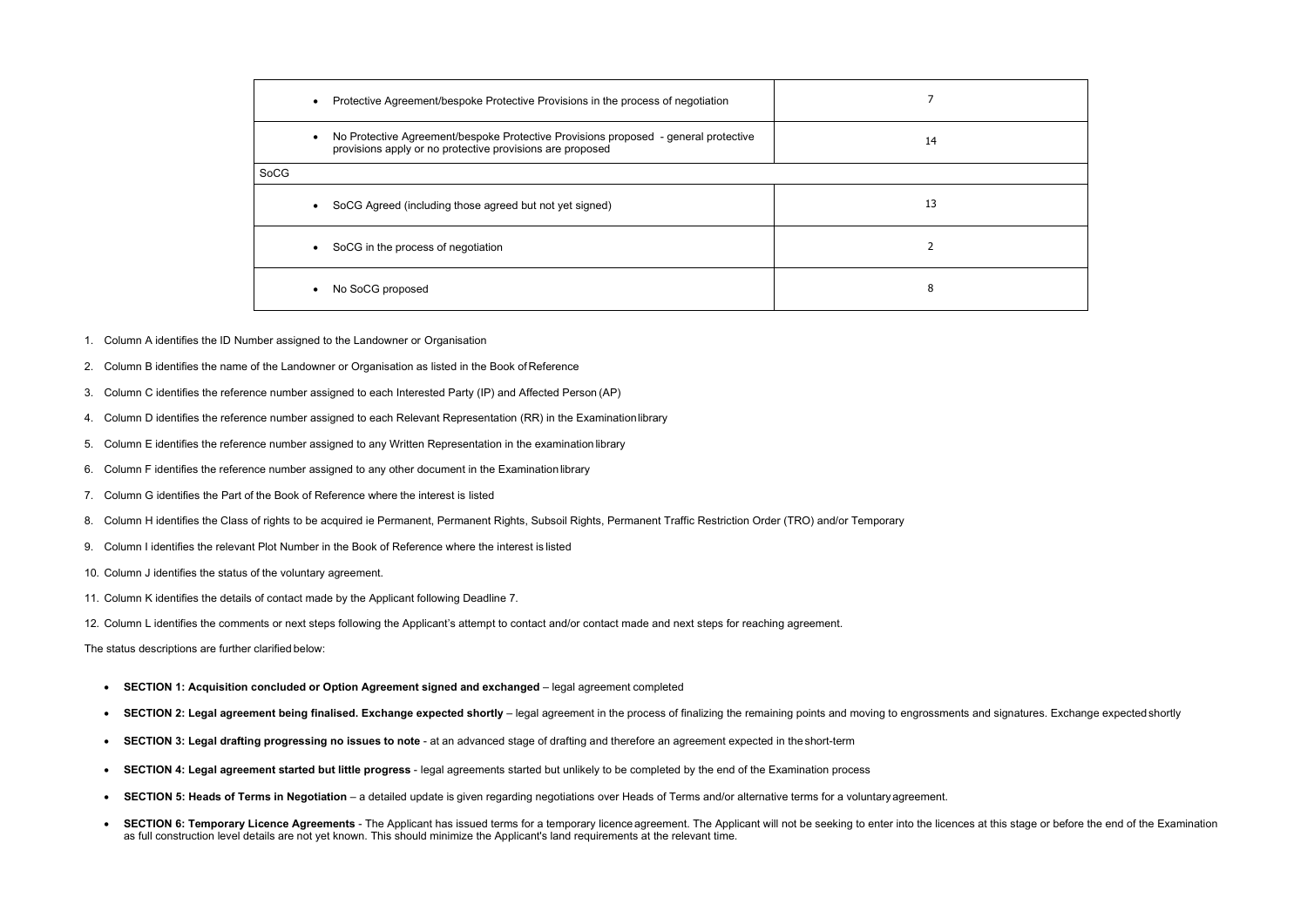- **SECTION 7: Crown Land** The Applicant has requested (and received) consent pursuant to section 135 of the Planning Act 2008 from the relevant Crown Authorities.
- **SECTION 8: Agreement not required** The Applicant has agreed with the party that an agreement is not required
- **SECTION 9: Protective Agreement, bespoke Protective Provisions & SoCG in negotiation -** The Applicant has issued a Protective Agreement and/or the Statutory Undertaker has proposed bespoke Protective Provisions, the terms of which are being negotiated. In addition or alternatively there may be a Statement of Common Ground which is being discussed and/or has been agreed with the affected pay.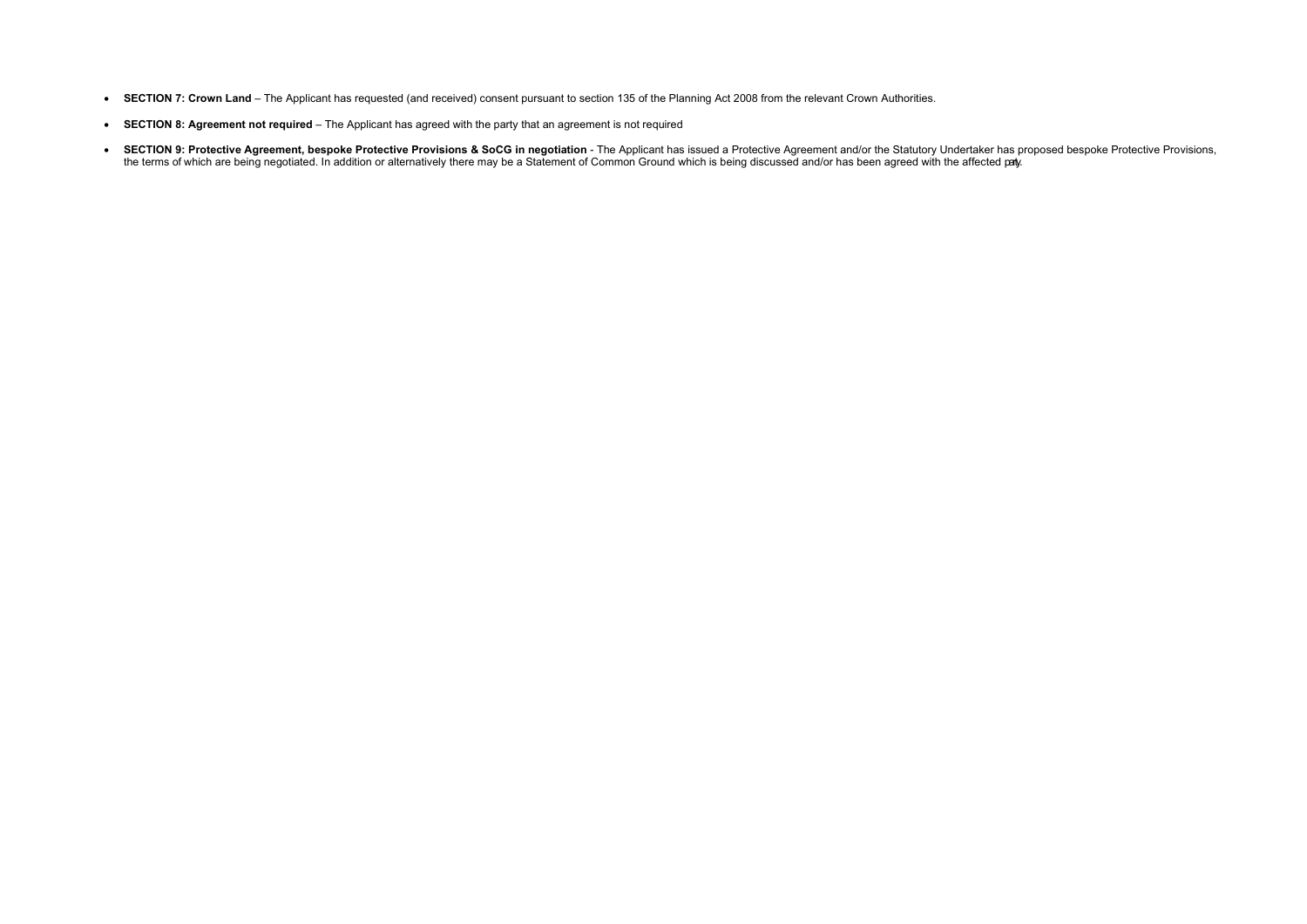| A                   | B                                                                                                                                                 | $\mathbf{C}$                     | D                                    | E.                             | F.                                          | G                                    | H.                                                                           |                                                                 |                                                      | $\mathsf{K}$                                           |                            |
|---------------------|---------------------------------------------------------------------------------------------------------------------------------------------------|----------------------------------|--------------------------------------|--------------------------------|---------------------------------------------|--------------------------------------|------------------------------------------------------------------------------|-----------------------------------------------------------------|------------------------------------------------------|--------------------------------------------------------|----------------------------|
| ID<br><b>NUMBER</b> | NAME /<br><b>ORGANISATION</b>                                                                                                                     | IP/AP<br><b>REF</b><br><b>NO</b> | <b>RR</b><br><b>REF</b><br><b>NO</b> | W/R<br><b>REF</b><br><b>NO</b> | <b>OTHER</b><br><b>DOC REF</b><br><b>NO</b> | <b>INTEREST</b>                      | <b>RIGHTS TO BE</b><br><b>ACQUIRED</b>                                       | <b>PLOTS</b>                                                    | <b>STATUS OF AGREEMENT</b>                           | <b>DETAILS OF CONTACT MADE</b><br><b>FOLLOWING DL7</b> | <b>COMMENTS/NEXT STEPS</b> |
|                     | SECTION 1: Acquisition concluded or Option Agreement Signed and exchanged                                                                         |                                  |                                      |                                |                                             |                                      |                                                                              |                                                                 |                                                      |                                                        |                            |
| <b>AG-01</b>        | <b>Previous Freeholder</b><br>before acquisition by<br><b>North Somerset</b><br><b>Council: Unity Street</b><br><b>Investments LLP</b>            |                                  |                                      |                                |                                             | Part 1                               | 1) Permanent                                                                 | 1) 01/135                                                       | Freehold acquisition completed 21<br>September 2016. | n/a                                                    | n/a                        |
| <b>AG-02</b>        | <b>Previous Freeholder</b><br>before acquisition by<br><b>North Somerset</b><br><b>Council: AVA</b><br>Investments<br>(Gordano) Limited           |                                  |                                      | $\blacksquare$                 | $\blacksquare$                              | Part 1                               | 1) Permanent<br>1) Permanent                                                 | 1) 01/60<br>2) 01/190                                           | Freehold acquisition completed 21<br>September 2016. | n/a                                                    | n/a                        |
| AG-03               | <b>Previous Freeholder</b><br>before acquisition by<br><b>North Somerset</b><br><b>Council: Craig</b><br>Dashfield                                | $\sim$                           |                                      |                                | $\overline{\phantom{0}}$                    | Part 1                               | 1) Permanent                                                                 | 1) 06/525                                                       | Freehold acquisition completed 7<br>December 2018.   | n/a                                                    | n/a                        |
| <b>AG-04</b>        | <b>Previous Freeholder</b><br>before acquisition by<br><b>North Somerset</b><br><b>Council: Crown</b><br><b>Estate Commissioners</b><br>/Escheats |                                  |                                      |                                |                                             | Part 1                               | 1) Permanent                                                                 | 1) 06/240                                                       | Freehold acquisition completed 9 April<br>2018.      | n/a                                                    | n/a                        |
| <b>AG-05</b>        | <b>Previous Freeholder</b><br>before acquisition by<br><b>North Somerset</b><br><b>Council: Ministry of</b><br>Defence                            |                                  |                                      | ٠                              | $\blacksquare$                              | Part 1<br>Part 2<br>Part 3<br>Part 4 | 1) Permanent<br>2) Permanent<br>3) Permanent<br>4) Temporary<br>5) Permanent | 1) 01/205<br>2) 01/242<br>3) 01/245<br>4) 01/298<br>$5)$ 01/305 | Freehold acquisition completed 10<br>May 2019.       | n/a                                                    | n/a                        |
| <b>AG-06</b>        | Suzanne Grant                                                                                                                                     | $\sim$                           |                                      | $\sim$                         | $\blacksquare$                              | Part 1                               | 1) Temporary                                                                 | 1) 06/596                                                       | Exchanged 9 July 2020.                               | n/a                                                    | n/a                        |
| <b>AG-07</b>        | Thomas Francis Bull &<br>Anne Mary Bull                                                                                                           | $\sim$                           | $\sim$                               | $\sim$                         | $\blacksquare$                              | Part 1<br>Part 2                     | 1) Temporary                                                                 | 1) 06/36                                                        | Exchanged 17 November 2020.                          | n/a                                                    | n/a                        |
| <b>AG-08</b>        | <b>Andrew Arthur Furlong</b><br>& Catherine Furlong                                                                                               | $\sim$                           |                                      | $\sim$                         | $\sim$                                      | Part 1<br>Part 2                     | 1) Temporary                                                                 | 1) 06/50                                                        | Exchanged 3 October 2019.                            | n/a                                                    | n/a                        |
| <b>AG-09</b>        | Clive Joseph Sharp &<br>Jane Sharp                                                                                                                | $\blacksquare$                   |                                      | $\blacksquare$                 | $\blacksquare$                              | Part 1<br>Part 2                     | 1) Temporary                                                                 | 1) 06/65                                                        | Exchanged 3 October 2019.                            | n/a                                                    | n/a                        |
| <b>AG-10</b>        | lan James Lawrence &<br>Sara Bridget Lawrence                                                                                                     | $\sim$                           |                                      | $\overline{\phantom{a}}$       | $\blacksquare$                              | Part 1<br>Part 2                     | 1) Temporary                                                                 | 1) 06/85                                                        | Exchanged 23 January 2020.                           | n/a                                                    | n/a                        |
| <b>AG-11</b>        | Robert George<br>Thomas                                                                                                                           | $\blacksquare$                   |                                      | $\sim$                         | $\blacksquare$                              | Part 1<br>Part 2                     | 1) Temporary                                                                 | 1) 06/90                                                        | Exchanged 2 December 2019.                           | n/a                                                    | n/a                        |
| <b>AG-12</b>        | Francis Slater & Irene<br>Slater                                                                                                                  | $\sim$                           |                                      | $\sim$                         | $\blacksquare$                              | Part 1<br>Part 2                     | 1) Temporary                                                                 | 1) 06/140                                                       | Exchanged 3 October 2019.                            | n/a                                                    | n/a                        |
| <b>AG-13</b>        | Dawn Geraldine Lynn                                                                                                                               | ۰                                |                                      | $\overline{\phantom{a}}$       | $\blacksquare$                              | Part 1<br>Part 2                     | 1) Temporary                                                                 | 1) 06/145                                                       | Exchanged 3 October 2019.                            | n/a                                                    | n/a                        |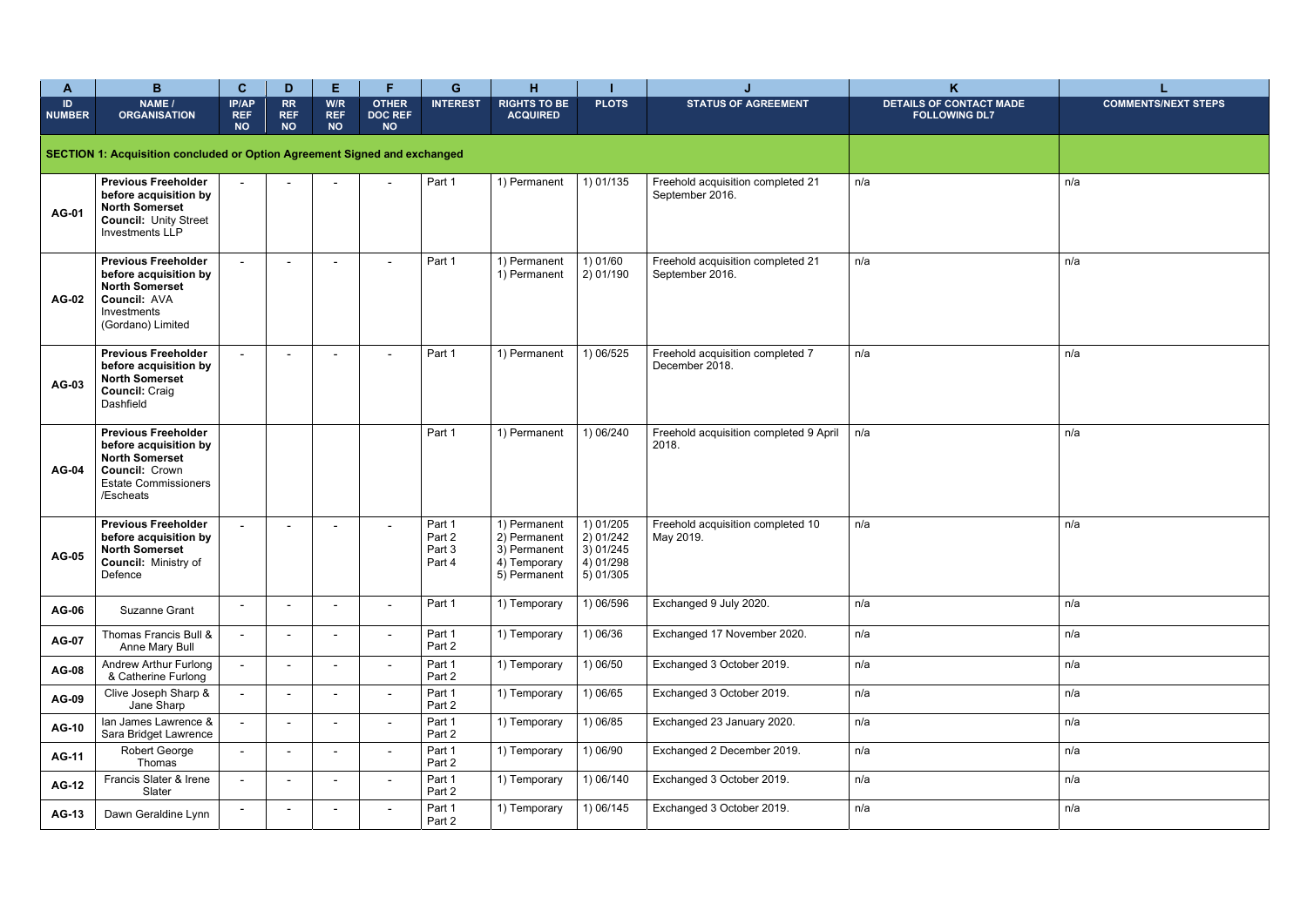| <b>AG-14</b> | <b>Bernard John Newton</b>                    | $\sim$ |                          |        |                          | Part 1<br>Part 2 | 1) Temporary                         | 1) 06/155              | Exchanged 3 October 2019.   | n/a | n/a |
|--------------|-----------------------------------------------|--------|--------------------------|--------|--------------------------|------------------|--------------------------------------|------------------------|-----------------------------|-----|-----|
| <b>AG-15</b> | Andrew Smith                                  | $\sim$ |                          |        |                          | Part 1<br>Part 2 | 1) Subsoil<br>rights<br>2) Temporary | 1) 06/280<br>2) 06/160 | Exchanged 3 October 2019.   | n/a | n/a |
| <b>AG-16</b> | Graham John<br>Horsman                        | $\sim$ |                          |        |                          | Part 1<br>Part 2 | 1) Subsoil<br>rights<br>2) Temporary | 1) 06/285<br>2) 06/290 | Exchanged 3 October 2019.   | n/a | n/a |
| <b>AG-17</b> | Said Affane & Theresa<br>Jane Affane          | $\sim$ |                          |        |                          | Part 1<br>Part 2 | 1) Subsoil<br>rights<br>2) Temporary | 1) 06/305<br>2) 06/310 | Exchanged 21 November 2019. | n/a | n/a |
| <b>AG-18</b> | Wesley Scott Neal and<br>Leanne Yvette Winter | $\sim$ | $\overline{\phantom{a}}$ |        | $\overline{\phantom{a}}$ | Part 1<br>Part 2 | 1) Subsoil<br>rights<br>2) Temporary | 1) 06/315<br>2) 06/320 | Exchanged 16 October 2019.  | n/a | n/a |
| <b>AG-19</b> | Lee Mann                                      |        |                          |        |                          | Part 1<br>Part 2 | 1) Subsoil<br>rights<br>2) Temporary | 1) 06/325<br>2) 06/330 | Exchanged 5 November 2020.  | n/a | n/a |
| <b>AG-20</b> | Martin Philip & Maxine<br>Doreen Dorrington   | $\sim$ |                          |        | $\sim$                   | Part 1<br>Part 2 | 1) Subsoil<br>rights<br>2) Temporary | 1) 06/355<br>2) 06/360 | Exchanged 3 October 2019.   | n/a | n/a |
| <b>AG-21</b> | John Edward Rowles<br>& Jennifer Rowles       | $\sim$ |                          | $\sim$ | $\overline{\phantom{a}}$ | Part 1<br>Part 2 | 1) Subsoil<br>rights<br>2) Temporary | 1) 06/365<br>2) 06/370 | Exchanged 3 October 2019.   | n/a | n/a |
| <b>AG-22</b> | George Gunningham                             | $\sim$ | $\blacksquare$           | $\sim$ | $\sim$                   | Part 1<br>Part 2 | 1) Subsoil<br>rights<br>2) Temporary | 1) 06/375<br>2) 06/380 | Exchanged 3 October 2019.   | n/a | n/a |
| <b>AG-23</b> | Denise Jean Davis                             | $\sim$ |                          | $\sim$ | $\sim$                   | Part 1<br>Part 2 | 1) Subsoil<br>rights<br>2) Temporary | 1) 06/385<br>2) 06/390 | Exchanged 3 October 2019.   | n/a | n/a |
| <b>AG-24</b> | John Ernest Tuffin &<br>Kaye Linda Tuffin     |        |                          |        |                          | Part 1<br>Part 2 | 1) Subsoil<br>rights<br>2) Temporary | 1) 06/395<br>2) 06/400 | Exchanged 3 October 2019.   | n/a | n/a |
| <b>AG-25</b> | <b>Katie Rowles</b>                           | $\sim$ | $\blacksquare$           |        | $\sim$                   | Part 1<br>Part 2 | 1) Subsoil<br>rights<br>2) Temporary | 1) 06/405<br>2)06/410  | Exchanged 3 October 2019.   | n/a | n/a |
| <b>AG-26</b> | Philip Mawson &<br>Elizabeth Anne<br>Mawson   | $\sim$ |                          |        | $\sim$                   | Part 1<br>Part 2 | 1) Subsoil<br>rights<br>2) Temporary | 1) 06/415<br>2)06/420  | Exchanged 14 October 2020.  | n/a | n/a |
| <b>AG-29</b> | Ann Hunt                                      | $\sim$ |                          | $\sim$ | $\sim$                   | Part 1<br>Part 2 | 1) Permanent                         | 1) 06/120              | Exchanged 29 March 2021     | n/a | n/a |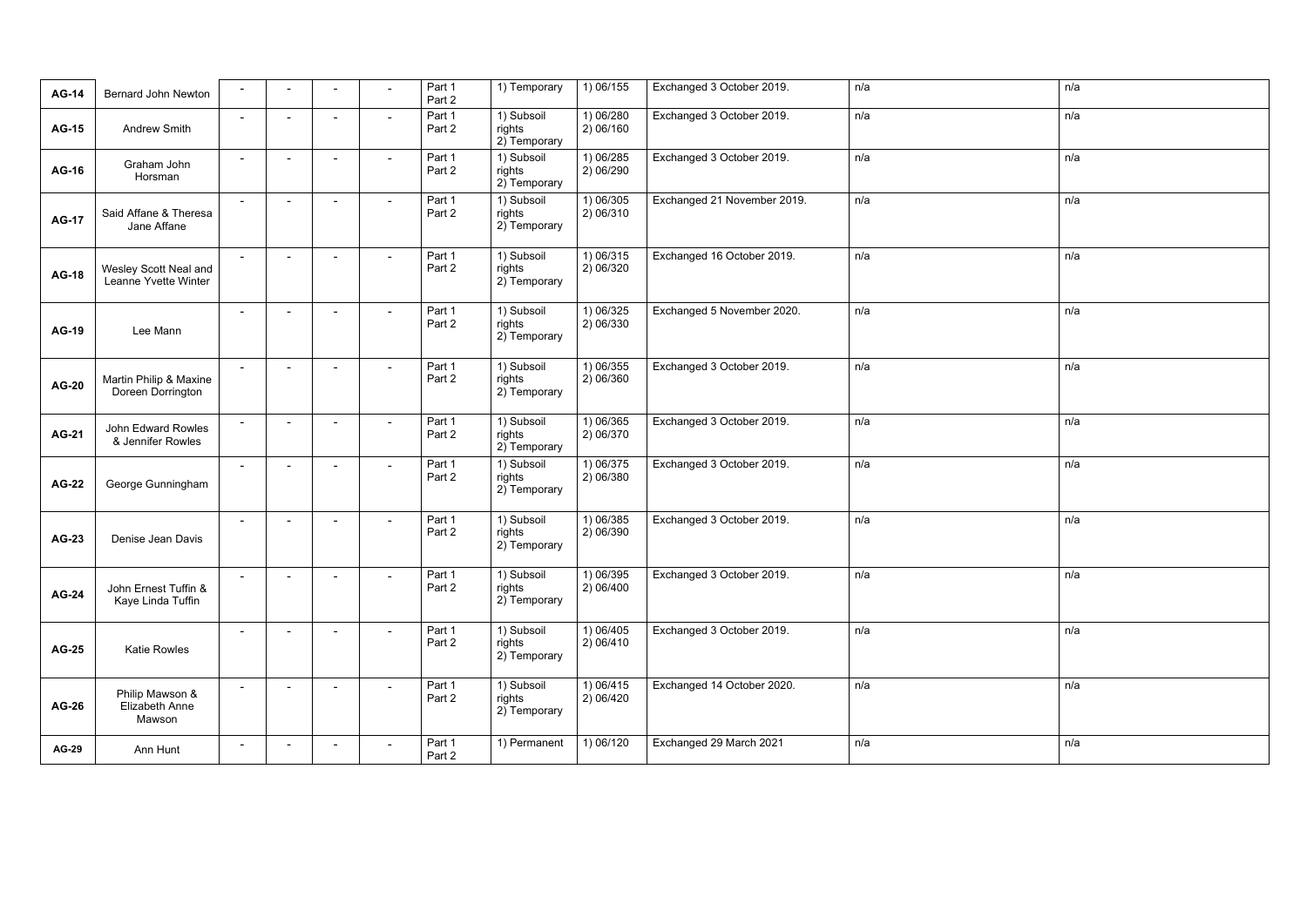| <b>AG-35</b><br>(see also<br>AG-120<br>& PP-16)            | Department For<br>Environment Food &<br><b>Rural Affairs</b><br>c/o Forestry<br>Commission |        |                |                |                                                                                                      | Part 1<br>Part 4<br>Part 5 | 1) Temporary<br>2) Temporary<br>3) Temporary<br>4) Permanent<br>5) Temporary<br>6) Temporary<br>7) Temporary<br>8) Temporary<br>9) Temporary<br>10) Temporary<br>11) Temporary<br>12) Temporary<br>13) Temporary<br>14) Temporary<br>15) Temporary<br>16) Temporary | 1) 10/35<br>2) 11/06<br>3) 11/07<br>4) 11/31<br>(Occupier<br>only)<br>5)11/70<br>6) 11a/05<br>7) 11a/10<br>8) 11a/15<br>9) 11b/05<br>10) 11b/10<br>11) 11b/20<br>12) 11b/25<br>13) 11b/30<br>(Occupier<br>only)<br>14) 11b/35<br>15) 11c/05<br>16) 11c/10<br>(Occupier<br>only) | Exchanged on 15 April 2021                                                                                                                                                                                                                                                                                                                               | n/a                                              | Status changed, now exchanged Option<br>Agreement |
|------------------------------------------------------------|--------------------------------------------------------------------------------------------|--------|----------------|----------------|------------------------------------------------------------------------------------------------------|----------------------------|---------------------------------------------------------------------------------------------------------------------------------------------------------------------------------------------------------------------------------------------------------------------|---------------------------------------------------------------------------------------------------------------------------------------------------------------------------------------------------------------------------------------------------------------------------------|----------------------------------------------------------------------------------------------------------------------------------------------------------------------------------------------------------------------------------------------------------------------------------------------------------------------------------------------------------|--------------------------------------------------|---------------------------------------------------|
| $G-33$<br>(see also<br>$AG-36$<br>AG-37 &<br>$PP-14$       | <b>Bristol City Council</b>                                                                | $46-1$ | RR-<br>001     | $\overline{a}$ | REP1-<br>032<br>REP2-<br>036 and<br>037<br>REP3-<br>042<br>REP4-<br>039<br>REP5-<br>038              | Part 1<br>Part 2<br>Part 3 | 1) Permanent                                                                                                                                                                                                                                                        | 1) 01/299                                                                                                                                                                                                                                                                       | The legal documentation is agreed -<br>engrossments issued 22 March. The<br>voluntary transfer was completed on<br>11 May 2021                                                                                                                                                                                                                           | n/a                                              | Status changed, transfer now<br>completed.        |
|                                                            | <b>Bullock Family Trust</b>                                                                |        |                |                |                                                                                                      | Part 1                     | 1) Permanent<br>2) Permanent<br>3) Permanent<br>4) Permanent                                                                                                                                                                                                        | 1) 05/85<br>2) 05/86<br>3) 05/151<br>4) 05a/05                                                                                                                                                                                                                                  | The voluntary agreement was<br>completed on 14 July 2021.                                                                                                                                                                                                                                                                                                | n/a                                              | Status changed, now completed lease.              |
| <b>AG-79</b>                                               | Stephen James<br><b>Bullock</b>                                                            | $\sim$ | $\blacksquare$ | $\sim$         | $\overline{\phantom{0}}$                                                                             |                            |                                                                                                                                                                                                                                                                     |                                                                                                                                                                                                                                                                                 |                                                                                                                                                                                                                                                                                                                                                          |                                                  |                                                   |
|                                                            | Susan Elizabeth<br>Freestone                                                               |        |                |                |                                                                                                      |                            |                                                                                                                                                                                                                                                                     |                                                                                                                                                                                                                                                                                 |                                                                                                                                                                                                                                                                                                                                                          |                                                  |                                                   |
| <b>AG-37</b><br>(see also<br>$AG-33,$<br>AG-36 &<br>PP-14) | <b>Bristol City Council</b>                                                                | $46-1$ | RR-<br>001     | $\sim$         | REP1-<br>032<br>REP2-<br>036 and<br>037<br>REP3-<br>042<br>REP4-<br>039<br>REP <sub>5</sub> -<br>038 | Part 1<br>Part 2<br>Part 3 | 1) Permanent<br>2) Permanent<br>3) Permanent<br>4) Permanent<br>5) Permanent<br>6) Permanent<br>7) Permanent<br>8) Permanent<br>9) Permanent<br>10) Permanent<br>11) Permanent                                                                                      | 1) 15/21<br>2) 15/25<br>3) 15/60<br>4) 15/61<br>5) 15/75<br>6)16/25<br>7)16/26<br>8)16/27<br>9)16/29<br>10) 16/30<br>11) 16/31                                                                                                                                                  | The parties have agreed to enter into a<br>section 278 agreement in relation to<br>works to be carried out on these plots.<br>The parties are currently negotiating<br>the form of the agreement. It is<br>anticipated that this agreement mean<br>that the Applicant will rely on the<br>Council's highway powers to carry out<br>works in these plots. | The s278 agreement completed on 20<br>July 2021. | n/a                                               |

| n/a                                              | Status changed, now exchanged Option<br>Agreement |
|--------------------------------------------------|---------------------------------------------------|
| n/a                                              | Status changed, transfer now<br>completed.        |
|                                                  |                                                   |
| n/a                                              | Status changed, now completed lease.              |
| The s278 agreement completed on 20<br>July 2021. | n/a                                               |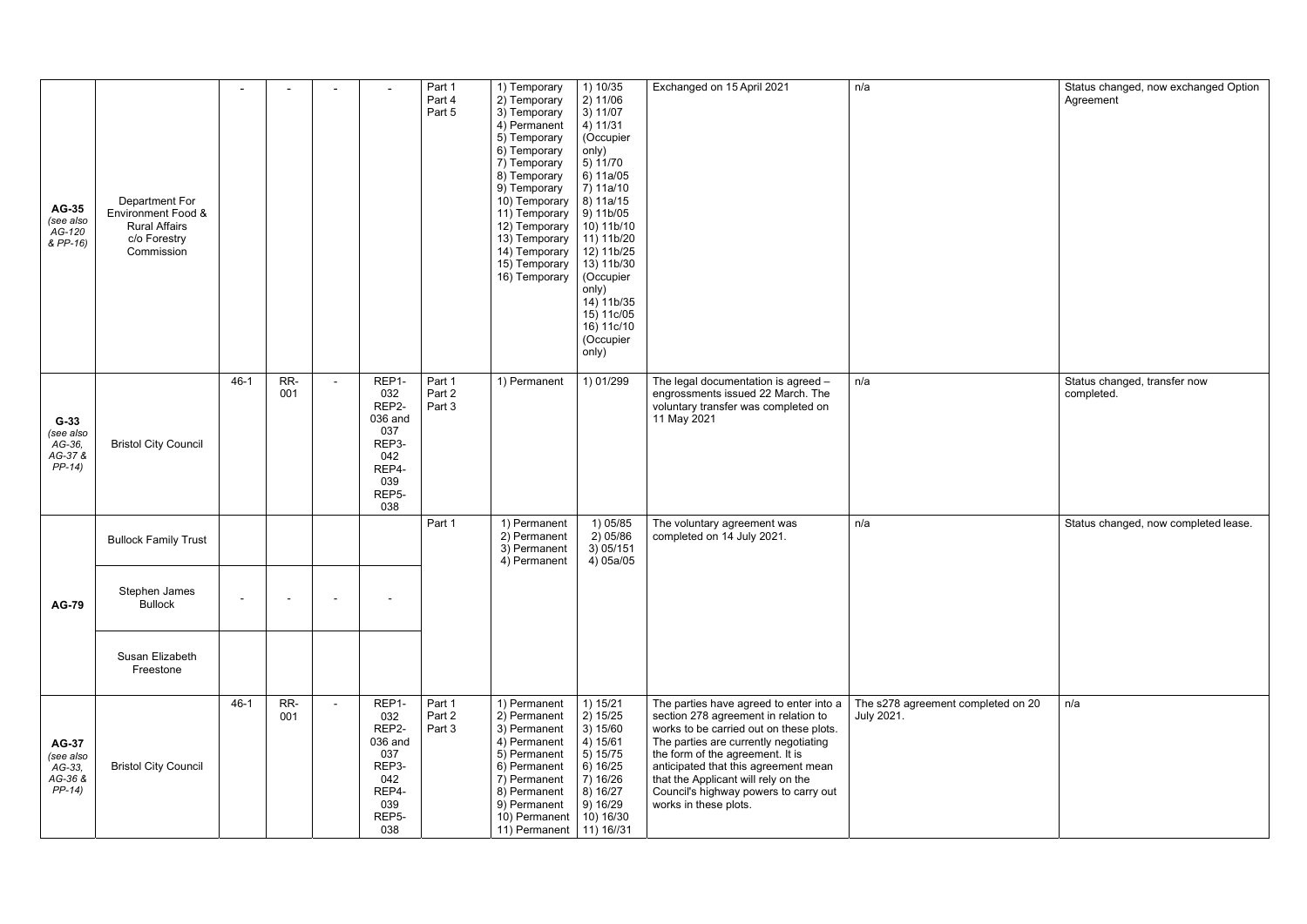|  |  |  | 12) Permanent   12) 16/32  |  |  |  |
|--|--|--|----------------------------|--|--|--|
|  |  |  | 13) Permanent   13) 16/33  |  |  |  |
|  |  |  | 14) Permanent   14) 16/34  |  |  |  |
|  |  |  | 15) Permanent   15) 16/35  |  |  |  |
|  |  |  | 16) Permanent   16) 16/36  |  |  |  |
|  |  |  | 17) Permanent   17) 16/37  |  |  |  |
|  |  |  | 18) Permanent   18) 16/38  |  |  |  |
|  |  |  | 19) Permanent   19) 16/45  |  |  |  |
|  |  |  | 20) Permanent   20) 16/73  |  |  |  |
|  |  |  | 21) Permanent   21) 16/90  |  |  |  |
|  |  |  | 22) Permanent   22) 16/100 |  |  |  |
|  |  |  | 23) Permanent   23) 16/115 |  |  |  |
|  |  |  | 24) Permanent   24) 16/120 |  |  |  |
|  |  |  | 25) Permanent   25) 16/125 |  |  |  |
|  |  |  | 26) Permanent   26) 16/126 |  |  |  |
|  |  |  | 27) Permanent   27) 16/127 |  |  |  |
|  |  |  | 28) Permanent   28) 16/155 |  |  |  |
|  |  |  | 29) Permanent   29) 16/156 |  |  |  |
|  |  |  | 30) Permanent   23) 16/157 |  |  |  |
|  |  |  |                            |  |  |  |
|  |  |  |                            |  |  |  |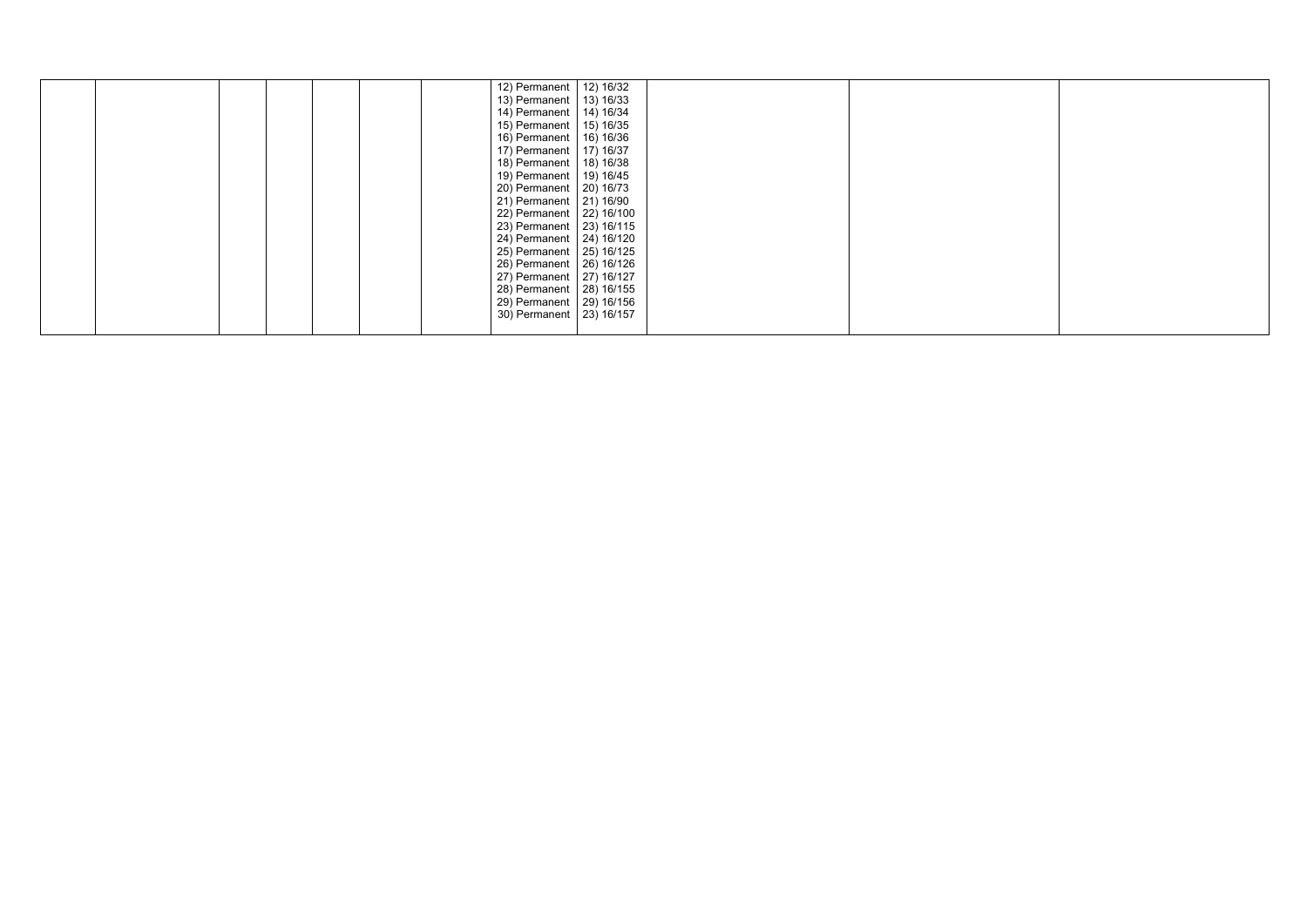| Α                   | B.                                                                               | $\mathbf{C}$                            | D                                    | E.                             | Е                                           | G                          | H.                                                                                                                                                                               |                                                                                                                                                                                                                   |                                                                                                                                                                                                                                                                               | K                                                                                                                                                                                                                              |                                                          |
|---------------------|----------------------------------------------------------------------------------|-----------------------------------------|--------------------------------------|--------------------------------|---------------------------------------------|----------------------------|----------------------------------------------------------------------------------------------------------------------------------------------------------------------------------|-------------------------------------------------------------------------------------------------------------------------------------------------------------------------------------------------------------------|-------------------------------------------------------------------------------------------------------------------------------------------------------------------------------------------------------------------------------------------------------------------------------|--------------------------------------------------------------------------------------------------------------------------------------------------------------------------------------------------------------------------------|----------------------------------------------------------|
| ID<br><b>NUMBER</b> | NAME /<br><b>ORGANISATION</b>                                                    | <b>IP/AP</b><br><b>REF</b><br><b>NO</b> | <b>RR</b><br><b>REF</b><br><b>NO</b> | W/R<br><b>REF</b><br><b>NO</b> | <b>OTHER</b><br><b>DOC REF</b><br><b>NO</b> | <b>INTEREST</b>            | <b>RIGHTS TO BE</b><br><b>ACQUIRED</b>                                                                                                                                           | <b>PLOTS</b>                                                                                                                                                                                                      | <b>STATUS OF AGREEMENT</b>                                                                                                                                                                                                                                                    | <b>DETAILS OF CONTACT MADE</b><br><b>FOLLOWING DL7</b>                                                                                                                                                                         | <b>COMMENTS/NEXT STEPS</b>                               |
|                     | SECTION 2: Legal agreement being finalised or agreed. Exchange expected shortly. |                                         |                                      |                                |                                             |                            |                                                                                                                                                                                  |                                                                                                                                                                                                                   |                                                                                                                                                                                                                                                                               |                                                                                                                                                                                                                                |                                                          |
| <b>AG-27</b>        | <b>Craig Robert Parsons</b>                                                      |                                         |                                      |                                |                                             | Part 1<br>Part 2           | 1) Temporary                                                                                                                                                                     | 1) 06/40                                                                                                                                                                                                          | The landowner has signed the Option<br>agreement - we await the signature of<br>the lender in order to exchange.<br>The signed Option Agreement was<br>misplaced by the lender.<br>Engrossments re-issued on 25 March<br>2021 for signing by the landowner and<br>the lender. | The Applicant's lawyers are continuing<br>to push for exchange of the Option<br>Agreement with the landowner's lawyer.                                                                                                         | Continue pushing for exchange of<br>Option Agreement.    |
| <b>AG-28</b>        | Gordon King                                                                      |                                         |                                      |                                | $\sim$                                      | Part 1<br>Part 2           | 1) Subsoil<br>rights<br>2) Temporary                                                                                                                                             | 1) 06/335<br>2) 06/340                                                                                                                                                                                            | The landowner has signed the Option<br>agreement - we await consent from<br>NM Life Trustees Limited & Reassure<br>Limited in order to exchange.                                                                                                                              | The Applicant's lawyers are continuing<br>to push for exchange of the Option<br>Agreement with the landowner's lawyer.                                                                                                         | Continue pushing for exchange of<br>Option Agreement.    |
| <b>AG-30</b>        | Dave Barnett Limited                                                             |                                         |                                      |                                | $\blacksquare$                              | Part 1<br>Part 2           | 1) Temporary                                                                                                                                                                     | 1) 06/45                                                                                                                                                                                                          | The landowner has signed the Option<br>agreement - we await the signature of<br>the lender in order to exchange.                                                                                                                                                              | The Applicant's lawyers are continuing<br>to push for exchange of the Option<br>Agreement with the landowner's lawyer.                                                                                                         | Continue pushing for exchange of<br>Option Agreement.    |
|                     | Darren West                                                                      |                                         | ۰                                    |                                | $\blacksquare$                              | Part 1<br>Part 2           | 1) Permanent<br>2) Temporary                                                                                                                                                     | 1) 04/14<br>2) 04/15                                                                                                                                                                                              | The Option agreement is nearly<br>agreed.                                                                                                                                                                                                                                     | The Applicant's lawyers are liaising<br>regularly with the landowner's lawyer to                                                                                                                                               | Continue negotiation of voluntary<br>agreement.          |
| <b>AG-31</b>        | Alex West                                                                        | $\sim$                                  | ۰                                    |                                | $\sim$                                      |                            |                                                                                                                                                                                  |                                                                                                                                                                                                                   |                                                                                                                                                                                                                                                                               | agree voluntary agreement.                                                                                                                                                                                                     |                                                          |
| <b>AG-32</b>        | Alvis Brothers Limited                                                           |                                         |                                      |                                | REP4-057                                    | Part 1<br>Part 2<br>Part 3 | 1) Rights<br>2) Rights<br>3) Temporary<br>4) Temporary<br>5) Temporary<br>6) Temporary<br>7) Temporary<br>8) Rights<br>9) Rights<br>10) Rights<br>11) Permanent<br>12) Temporary | 1) 08/12<br>2) 08/13<br>3) 08/21<br>4) 08/23<br>5) 08/24<br>6) 08/71<br>7) 09/11<br>8) 09/12<br>9) 09/13<br>(Occupier<br>only)<br>10) 09/14<br>(Occupier<br>only)<br>11) 09/16<br>12) 09/20<br>(Occupier<br>only) | Engrossments of the Option<br>agreement have been circulated for<br>signing. Exchange is expected shortly.                                                                                                                                                                    | The Applicant's lawyers are liaising<br>regularly with the landowner's lawyer to<br>arrange exchange of the Option<br>Agreement.                                                                                               | Exchange of the Option Agreement is<br>expected shortly. |
| <b>AG-34</b>        | <b>Freightliner Limited</b>                                                      |                                         | RR-<br>014                           | REP2-<br>069                   | REP5-047                                    | Part 1                     | 1) Temporary<br>2) Temporary<br>3) Temporary                                                                                                                                     | 1) 17/05<br>2) 17/15<br>3) 17/20                                                                                                                                                                                  | Terms for an agreement for lease<br>between Network Rail and Freightliner<br>are agreed and detailed drafting is now<br>underway.                                                                                                                                             | It is expected that an agreement for<br>lease will be concluded shortly. The<br>Applicant proposes submitting an<br>update to the Secretary of State by 1<br>September 2021, and a final a<br>submission by 20 September 2021. | n/a                                                      |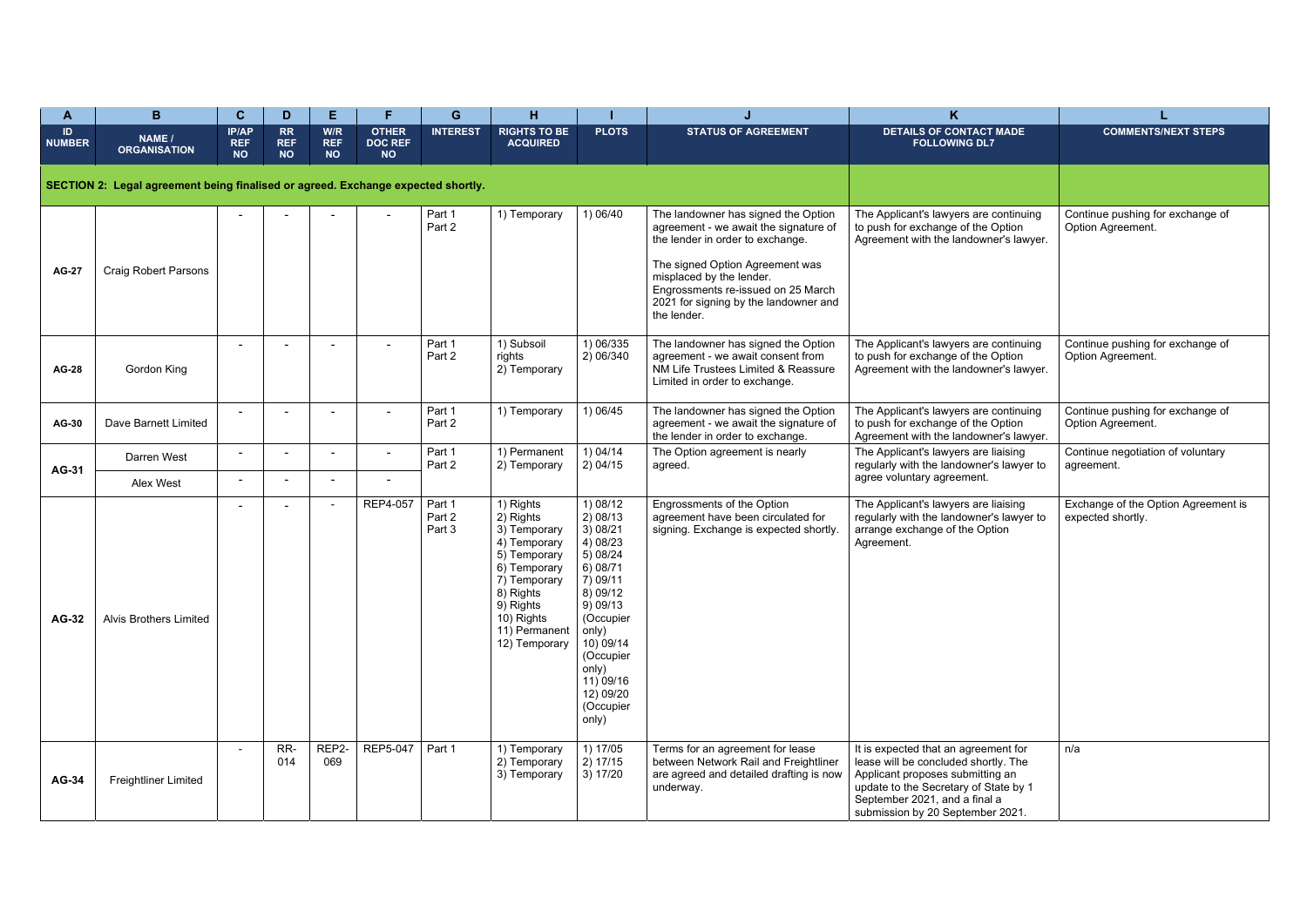|              | As Trustee of P<br>Thorne & Sons<br><b>Executive Pension</b><br>Trust<br><b>Trevor Albert Thorne</b> | Part 1 | 1) Permanent | 1) 06/250 | Engrossments of the Transfer have<br>been circulated for signing. Completion<br>is expected shortly. | The Applicant's lawyers are liaising<br>regularly with the landowner's lawyer to<br>arrange for exchange of the Transfer. . | Completion of the Transfer is expected<br>shortly. |
|--------------|------------------------------------------------------------------------------------------------------|--------|--------------|-----------|------------------------------------------------------------------------------------------------------|-----------------------------------------------------------------------------------------------------------------------------|----------------------------------------------------|
| <b>AG-42</b> | As Trustee of P<br>Thorne & Sons<br><b>Executive Pension</b><br>Trust<br>David Robert Thorne         |        |              |           |                                                                                                      |                                                                                                                             |                                                    |
|              | As Trustee of P<br>Thorne & Sons<br><b>Executive Pension</b><br>Trust<br>Andrew John Thorne          |        |              |           |                                                                                                      |                                                                                                                             |                                                    |
|              | <b>Union Pension</b><br><b>Trustees Limited</b>                                                      |        |              |           |                                                                                                      |                                                                                                                             |                                                    |

| A                                                    | B                                                                     | $\mathbf{C}$                            | D                                    | Е.                   |                                                                                                                 | G                          | н                                                            |                                              |                                                                                                                                                          | $\mathsf{K}$                                                                                                                         |                                                 |
|------------------------------------------------------|-----------------------------------------------------------------------|-----------------------------------------|--------------------------------------|----------------------|-----------------------------------------------------------------------------------------------------------------|----------------------------|--------------------------------------------------------------|----------------------------------------------|----------------------------------------------------------------------------------------------------------------------------------------------------------|--------------------------------------------------------------------------------------------------------------------------------------|-------------------------------------------------|
| ID.<br><b>NUMBER</b>                                 | NAME /<br><b>ORGANISATION</b>                                         | <b>IP/AP</b><br><b>REF</b><br><b>NO</b> | <b>RR</b><br><b>REF</b><br><b>NO</b> | W/R<br><b>REF NO</b> | <b>OTHER</b><br><b>DOC REF</b><br><b>NO</b>                                                                     | <b>INTEREST</b>            | <b>RIGHTS TO BE</b><br><b>ACQUIRED</b>                       | <b>PLOTS</b>                                 | <b>STATUS OF AGREEMENT</b>                                                                                                                               | <b>DETAILS OF CONTACT MADE</b><br><b>FOLLOWING DL7</b>                                                                               | <b>COMMENTS/NEXT STEPS</b>                      |
|                                                      | SECTION 3: Legal drafting progressing no issues to note.              |                                         |                                      |                      |                                                                                                                 |                            |                                                              |                                              |                                                                                                                                                          |                                                                                                                                      |                                                 |
| AG-36<br>(see also<br>$AG-33,$<br>AG-37 &<br>$PP-14$ | <b>Bristol City Council</b>                                           | $46 - 1$                                | RR-<br>001                           |                      | REP1-<br>032<br>REP <sub>2</sub> -<br>036 and<br>037<br>REP3-<br>042<br>REP4-<br>039<br>REP <sub>5</sub><br>038 | Part 1<br>Part 2<br>Part 3 | 1) Temporary<br>2) Temporary                                 | 1) 14/25<br>2) 14/35                         | A Licence for use of the tow path will<br>be entered in to in due course. The<br>City Council is content to grant the<br>licence.                        | See S. 278 Agreement dated 20 July<br>2021. Template licence forms part of s<br>278 highway agreement for access to<br>the tow path. |                                                 |
| <b>AG-38</b>                                         | John Nurse                                                            |                                         |                                      |                      | $\blacksquare$                                                                                                  | Part 1                     | 1) Temporary<br>2) Permanent<br>3) Temporary<br>4) Temporary | 1) 01/310<br>2) 02/17<br>3) 02/40<br>4)02/46 | The Applicant is in active discussions<br>with the landowner's solicitors<br>seeking to finalise the voluntary<br>agreement. The Applicant expects the   | The Applicant's lawyers are liaising<br>regularly with the landowner's lawyer to<br>agree voluntary agreement.                       | Continue negotiation of voluntary<br>agreement. |
|                                                      | <b>Withers Trust</b><br><b>Corporation Limited</b><br>c/o Withers LLP |                                         |                                      |                      |                                                                                                                 |                            | 5) Temporary                                                 | 5) 02/76                                     | voluntary agreement will be<br>progressed and completed shortly.                                                                                         |                                                                                                                                      |                                                 |
| <b>AG-39</b>                                         | Donald Allan<br>Cameron<br>(Oakfield Trustees<br>Limited)             |                                         |                                      |                      |                                                                                                                 | Part 1<br>Part 2<br>Part 3 | 1) Temporary<br>2) Temporary<br>3) Temporary                 | 1) 02/145<br>$2)$ 02b/05<br>3) 03/10         | The Applicant is in active discussions<br>with the landowner's solicitors<br>seeking to finalise negotiations for the<br>terms of a voluntary agreement. | The Applicant's lawyers are liaising<br>regularly with the landowner's lawyer to<br>agree voluntary agreement.                       | Continue negotiation of voluntary<br>agreement. |
| <b>AG-40</b>                                         | Kevin Browning                                                        |                                         |                                      |                      |                                                                                                                 | Part 1                     | 1) Permanent<br>2) Permanent<br>3) Permanent                 | 1) 02/141<br>2) 03/30<br>3) 03/32            | The Applicant is in active discussions<br>with the landowner's solicitors<br>seeking to finalise the voluntary                                           | The Applicant's lawyers are liaising<br>regularly with the landowner's lawyer to<br>agree voluntary agreement.                       | Continue negotiation of voluntary<br>agreement. |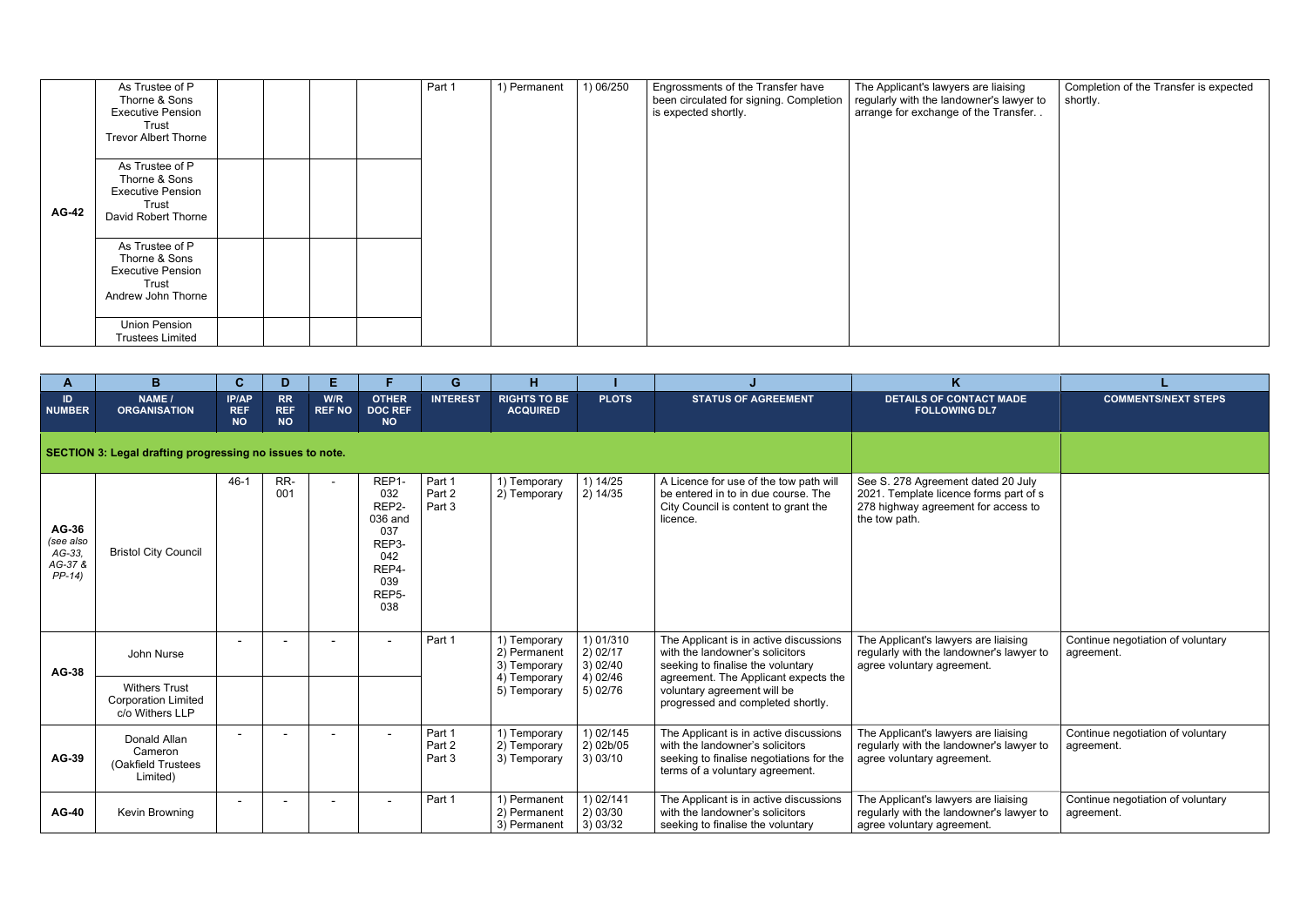|                                       |                                                                                                                                                          |        |                |        |                            |                                                                                        |                                                                        | agreement.                                                                                                                                                                                                                                                |                                                                                                                                                                                                                                                  |                                                                                                                                                                                     |
|---------------------------------------|----------------------------------------------------------------------------------------------------------------------------------------------------------|--------|----------------|--------|----------------------------|----------------------------------------------------------------------------------------|------------------------------------------------------------------------|-----------------------------------------------------------------------------------------------------------------------------------------------------------------------------------------------------------------------------------------------------------|--------------------------------------------------------------------------------------------------------------------------------------------------------------------------------------------------------------------------------------------------|-------------------------------------------------------------------------------------------------------------------------------------------------------------------------------------|
|                                       | Andrew Kenneth<br>Hardwick                                                                                                                               |        |                |        | Part 1<br>Part 2<br>Part 3 | 1) Temporary<br>2) Temporary                                                           | 1) 05/150<br>2) 06/30                                                  | The Applicant is in active discussions<br>with the landowner's solicitors<br>seeking to finalise negotiations for the                                                                                                                                     | The Applicant's lawyers are liaising<br>regularly with the landowner's lawyer to<br>agree voluntary agreement.                                                                                                                                   | Continue negotiation of voluntary<br>agreement.                                                                                                                                     |
| <b>AG-41</b>                          | Arthur John Hardwick                                                                                                                                     |        |                |        |                            |                                                                                        |                                                                        | terms of a voluntary agreement. The<br>Applicant expects the voluntary<br>agreement will be progressed and                                                                                                                                                |                                                                                                                                                                                                                                                  |                                                                                                                                                                                     |
|                                       | Susan Jane Heywood                                                                                                                                       |        | $\blacksquare$ |        |                            |                                                                                        |                                                                        | completed shortly.                                                                                                                                                                                                                                        |                                                                                                                                                                                                                                                  |                                                                                                                                                                                     |
| <b>AG-43</b>                          | <b>William Anthony Hunt</b>                                                                                                                              |        | ۰.             |        | Part 1<br>Part 2<br>Part 3 | 1) Temporary<br>2) Rights<br>3) Temporary                                              | 1) 08/26<br>2)08/45<br>3) 08/50                                        | The Applicant is in active discussions<br>with the landowner's solicitors<br>seeking to finalise negotiations for the<br>terms of a voluntary agreement. The<br>Applicant expects the voluntary<br>agreement will be progressed and<br>completed shortly. | The Applicant's lawyers are liaising<br>regularly with the landowner's lawyer to<br>agree voluntary agreement.                                                                                                                                   | Continue negotiation of voluntary<br>agreement.                                                                                                                                     |
| <b>AG-44</b>                          | Samuel Barber &<br><b>Helena Edwards</b>                                                                                                                 |        |                |        | Part 1<br>Part 2           | 1) Temporary                                                                           | 1) 06/100                                                              | The Applicant is in active discussions<br>with the landowner's solicitors to<br>finalise the voluntary agreement. The<br>Applicant expects the voluntary<br>agreement will be progressed and<br>completed shortly.                                        | The Applicant's lawyers are liaising<br>regularly with the landowner's lawyer to<br>agree voluntary agreement.                                                                                                                                   | Continue negotiation of voluntary<br>agreement.                                                                                                                                     |
| <b>AG-45</b>                          | <b>Matthew Frank</b><br>Harrison & Laura Ann<br>Harrison                                                                                                 |        |                |        | Part 1<br>Part 2           | 1) Subsoil<br>rights<br>2) Temporary                                                   | 1) 06/345<br>2) 06/350                                                 | The Applicant is in active discussions<br>with the landowner's solicitors to<br>finalise the voluntary agreement.                                                                                                                                         | The Applicant's lawyers are liaising<br>regularly with the landowner's lawyer to<br>agree voluntary agreement.                                                                                                                                   | Continue negotiation of voluntary<br>agreement.                                                                                                                                     |
| <b>AG-46</b>                          | David John Nicol and<br>Patricia Rosemary<br>Nicol                                                                                                       | $\sim$ |                |        | Part 1<br>Part 2           | 1) Subsoil<br>rights<br>2) Temporary                                                   | 1) 06/495<br>2) 06/500                                                 | The Applicant is in active discussions<br>with the landowner's solicitors to<br>finalise the voluntary agreement.                                                                                                                                         | The Applicant's lawyers are liaising<br>regularly with the landowner's lawyer to<br>agree voluntary agreement.                                                                                                                                   | Continue negotiation of voluntary<br>agreement.                                                                                                                                     |
| <b>AG-47</b>                          | Melanie Sterling                                                                                                                                         | $\sim$ | $\blacksquare$ |        | Part 1<br>Part 2           | 1) Temporary                                                                           | 1) 06/250                                                              | The Applicant is in active discussions<br>with the landowner's solicitors to<br>finalise the voluntary agreement.                                                                                                                                         | The Applicant's lawyers are liaising<br>regularly with the landowner's lawyer to<br>agree voluntary agreement.                                                                                                                                   | Continue negotiation of voluntary<br>agreement.                                                                                                                                     |
| <b>AG-88</b>                          | The Trustees of<br>Captain WDM Wills<br>New Grandchildren's<br>Settlement<br>c/o Womble Bond<br>Dickinson (UK) LLP<br>c/o Robert Frankton<br>Savills PLC |        |                |        | Part 1<br>Part 2<br>Part 3 | 1) Temporary<br>2) Temporary                                                           | 1) 11/41<br>2) 11/42                                                   | The Applicant is in active discussions<br>with the landowner's solicitors<br>seeking to finalise negotiations for the<br>terms of a voluntary agreement. The<br>Applicant expects the voluntary<br>agreement will be progressed and<br>completed shortly. | The Applicant's lawyers are liaising<br>regularly with the landowner's lawyer to<br>agree voluntary agreement.                                                                                                                                   | Continue negotiation of voluntary<br>agreement.                                                                                                                                     |
| <b>AG-48</b>                          | Stephen Leslie Britton<br>Carol Ann Phillips-<br><b>Britton</b>                                                                                          | $\sim$ |                |        | Part 1<br>Part 2<br>Part 3 | 1) Permanent<br>2) Permanent<br>3) Permanent                                           | 1) 06/130<br>2) 06/135<br>3) 06/136                                    | The Applicant is in active discussions<br>with the landowner's solicitors to<br>finalise the voluntary agreement.                                                                                                                                         | The Applicant's lawyers are liaising<br>regularly with the landowner's lawyer to<br>agree voluntary agreement.                                                                                                                                   | Continue negotiation of voluntary<br>agreement.                                                                                                                                     |
| <b>AG-74</b><br>(see also<br>$PP-02)$ | Wessex Water<br>Services Limited /<br>Wessex Water<br>Limited                                                                                            |        |                | $\sim$ | Part 1<br>Part 2<br>Part 3 | 1) Temporary<br>2) Rights<br>3) Rights<br>4) Temporary<br>5) Permanent<br>6) Permanent | 1) 01/91<br>2) 01/97<br>3) 01/215<br>4) 01/226<br>5) 04/16<br>6) 04/18 | The Applicant is in active discussions<br>with the landowner's solicitors<br>seeking to finalise negotiations for the<br>terms of a voluntary agreement. The<br>Applicant expects the voluntary<br>agreement will be progressed and                       | Further correspondence in relation to<br>the Heads of Terms was held with the<br>Applicant's Agent and the landowner's<br>Agent on 26.04.21, 11.05.21, 23.06.21<br>and 02.07.21 the landowner confirmed<br>that the HoTs were agreed and a final | Changed status, HoTs signed and both<br>parties instructed solicitors to progress<br>legal drafting. Lawyers for both parties<br>to continue negotiation of voluntary<br>agreement. |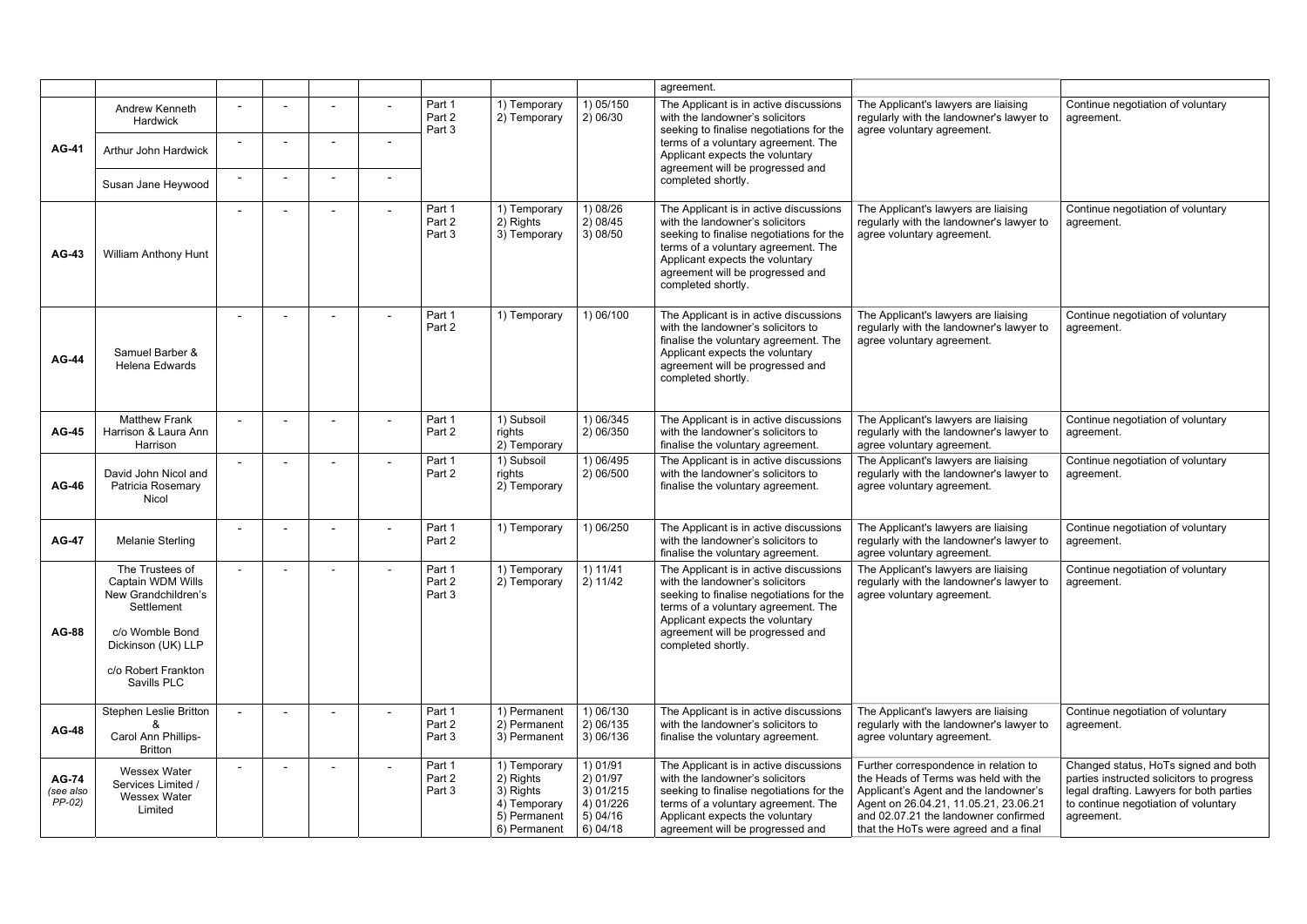| 7) 04/45<br>copy was signed off by both parties on<br>completed shortly.<br>27.07.21 and solicitors instructed to<br>progress the legal paperwork. |  |
|----------------------------------------------------------------------------------------------------------------------------------------------------|--|
|----------------------------------------------------------------------------------------------------------------------------------------------------|--|

|                                                                              | B                                                             | $\mathbf{C}$                            | D                                    | E.                   |                                             | G                | н                                                                   |                                                         |                                                                                                                                                                                                                                                                                                                    | K                                                                                                                                                                                                                                                                                                                                                                                                                                                                                                                             |                                                                                                                                    |
|------------------------------------------------------------------------------|---------------------------------------------------------------|-----------------------------------------|--------------------------------------|----------------------|---------------------------------------------|------------------|---------------------------------------------------------------------|---------------------------------------------------------|--------------------------------------------------------------------------------------------------------------------------------------------------------------------------------------------------------------------------------------------------------------------------------------------------------------------|-------------------------------------------------------------------------------------------------------------------------------------------------------------------------------------------------------------------------------------------------------------------------------------------------------------------------------------------------------------------------------------------------------------------------------------------------------------------------------------------------------------------------------|------------------------------------------------------------------------------------------------------------------------------------|
| ID.<br><b>NUMBER</b>                                                         | NAME /<br><b>ORGANISATION</b>                                 | <b>IP/AP</b><br><b>REF</b><br><b>NO</b> | <b>RR</b><br><b>REF</b><br><b>NO</b> | W/R<br><b>REF NO</b> | <b>OTHER</b><br><b>DOC REF</b><br><b>NO</b> | <b>INTEREST</b>  | <b>RIGHTS TO BE</b><br><b>ACQUIRED</b>                              | <b>PLOTS</b>                                            | <b>STATUS OF AGREEMENT</b>                                                                                                                                                                                                                                                                                         | <b>DETAILS OF CONTACT MADE</b><br><b>FOLLOWING DL7</b>                                                                                                                                                                                                                                                                                                                                                                                                                                                                        | <b>COMMENTS/NEXT STEPS</b>                                                                                                         |
|                                                                              | <b>SECTION 4: Legal agreement started but little progress</b> |                                         |                                      |                      |                                             |                  |                                                                     |                                                         |                                                                                                                                                                                                                                                                                                                    |                                                                                                                                                                                                                                                                                                                                                                                                                                                                                                                               |                                                                                                                                    |
| <b>AG-49</b>                                                                 | Best Holdings (UK)<br>Limited                                 |                                         |                                      |                      |                                             | Part 1<br>Part 2 | 1) Temporary<br>2) Temporary<br>3) Rights<br>4) Rights<br>5) Rights | 1) 03/67<br>2)03/68<br>3) 03/69<br>4) 03/77<br>5) 03/81 | Solicitors were instructed by the<br>landowner in January 2020<br>however compensation matters<br>are not agreed and the applicant<br>remains in discussion with the<br>owner. At this stage the applicant<br>does not expect that the<br>voluntary agreement will be<br>completed by close of the<br>examination. | On 26.04.21, the Applicant emailed<br>the landowner's Agent and provided<br>a copy of the Notification of<br>completion of the Examining<br>Authority's Examination from the<br>Planning Inspectorate and asked<br>whether clients in a position to<br>progress HoTs negotiations, this<br>was chased by the Applicant on<br>26.05.21, 23.06.21 and 27.07.21.<br>The Agent asked for an update on<br>the DCO process which was<br>supplied.                                                                                   | Applicant will continue to negotiate<br>terms with the landowner's Agent to<br>try and agree a voluntary<br>arrangement with them. |
| <b>AG-50</b>                                                                 | Lee Adrian Langridge<br>& Madeliene Cole                      | $\blacksquare$                          |                                      | $\blacksquare$       | $\overline{\phantom{a}}$                    | Part 1<br>Part 2 | 1)<br>Temporary                                                     | 1) 06/95                                                | The landowners have not<br>engaged in the negotiations. The<br>Applicant attempted contact with<br>the landowner in July 2020 and<br>left a voicemail to prompt<br>negotiations, which was<br>unreturned.                                                                                                          | The Applicant's Solicitor sent a<br>further letter to the landowner on 12<br>April 2021.                                                                                                                                                                                                                                                                                                                                                                                                                                      | n/a                                                                                                                                |
| <b>AG-51</b>                                                                 | Anya Bigwood                                                  |                                         |                                      |                      |                                             | Part 1<br>Part 2 | 1) Subsoil<br>rights<br>Temporary                                   | 1) 06/295<br>2) 06/300                                  | The landowner met with the<br>Applicant on 10 February 2021<br>and is now engaging with the<br>Option Agreement.                                                                                                                                                                                                   | The Applicant's Solicitor re-issued<br>documents to the landowner on<br>11.02.21. The Applicant's Agent sent a<br>follow up email on 22.02.21 to see if<br>there were any outstanding queries, no<br>response was received.<br>The Applicant's solicitor sent a chaser<br>letter to the landowner on 16.03.21 and<br>23.03.21.<br>The Applicant's Agent emailed the<br>landowner asking to progress HoTs and<br>voluntary agreements and offered to<br>arrange a call or virtual meeting to<br>discuss any concerns/ queries. | Applicant will continue to negotiate<br>terms with the landowner's Agent to<br>try and agree a voluntary<br>arrangement with them. |
| <b>AG-52</b><br>(see also<br>AG-53,<br>AG-54,<br>AG-55,<br>AG-56 &<br>AG-80) | <b>NSAH Alliance Homes</b>                                    | $\sim$                                  |                                      | $\sim$               | $\sim$                                      | Part 1<br>Part 2 | 1) Subsoil<br>rights<br>2)<br>Temporary                             | 1) 06/305<br>2) 06/310                                  | Landowner instructed lawyers in<br>June 2019 but has not since<br>provided further instructions to<br>their solicitor.                                                                                                                                                                                             | n/a                                                                                                                                                                                                                                                                                                                                                                                                                                                                                                                           | n/a                                                                                                                                |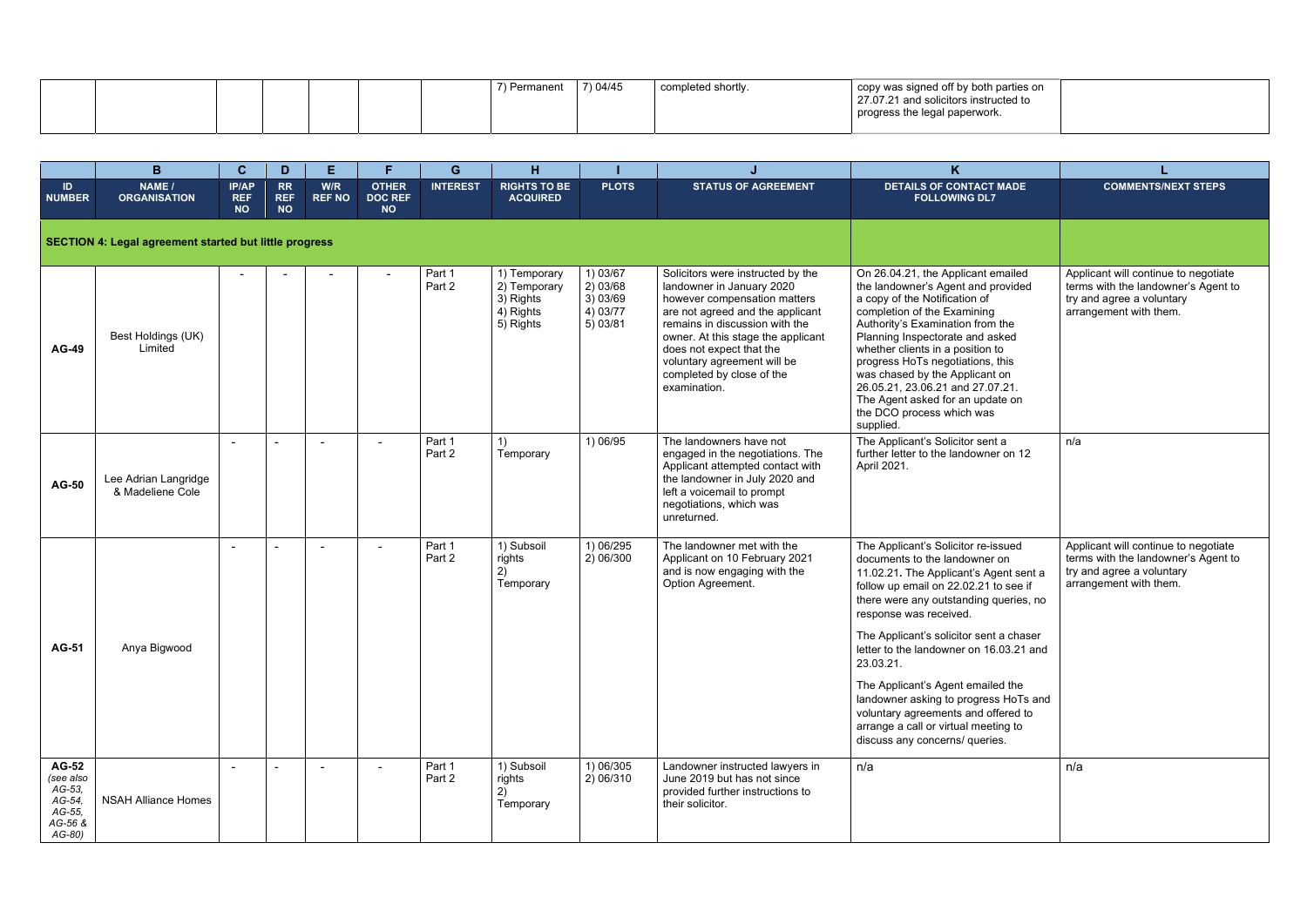| <b>AG-53</b><br>(see also<br>AG-52,<br>$AG-54$<br>AG-55,<br>AG-56 &<br>AG-80) | <b>NSAH Alliance Homes</b>                               |                          |  |                          | Part 1<br>Part 2 | 1) Subsoil<br>rights<br>2)<br>Temporary | 1) 06/445<br>2) 06/450 | Landowner instructed lawyers in<br>June 2019 but has not since<br>provided further instructions to<br>their solicitor.                                                                                                                                                                                                                            | n/a                                                                                      | n/a |
|-------------------------------------------------------------------------------|----------------------------------------------------------|--------------------------|--|--------------------------|------------------|-----------------------------------------|------------------------|---------------------------------------------------------------------------------------------------------------------------------------------------------------------------------------------------------------------------------------------------------------------------------------------------------------------------------------------------|------------------------------------------------------------------------------------------|-----|
| <b>AG-54</b><br>(see also<br>AG-52,<br>AG-53,<br>AG-55,<br>AG-56 &<br>AG-80)  | <b>NSAH Alliance Homes</b>                               | $\blacksquare$           |  | $\overline{\phantom{a}}$ | Part 1<br>Part 2 | 1) Subsoil<br>rights<br>2)<br>Temporary | 1) 06/455<br>2) 06/460 | Landowner instructed lawyers in<br>June 2019 but has not since<br>provided further instructions to<br>their solicitor.                                                                                                                                                                                                                            | n/a                                                                                      | n/a |
| <b>AG-55</b><br>(see also<br>AG-52,<br>$AG-53$<br>AG-54,<br>AG-56 &<br>AG-80) | <b>NSAH Alliance Homes</b>                               |                          |  |                          | Part 1<br>Part 2 | 1) Subsoil<br>rights<br>2)<br>Temporary | 1) 06/465<br>2) 06/470 | Landowner instructed lawyers in<br>June 2019 but has not since<br>provided further instructions to<br>their solicitor.                                                                                                                                                                                                                            | n/a                                                                                      | n/a |
| <b>AG-56</b><br>(see also<br>AG-52,<br>AG-53,<br>AG-54,<br>AG-55 &<br>$AG-80$ | <b>NSAH Alliance Homes</b>                               |                          |  |                          | Part 1<br>Part 2 | 1) Subsoil<br>rights<br>2)<br>Temporary | 1) 06/475<br>2) 06/480 | Landowner instructed lawyers in<br>June 2019 but has not since<br>provided further instructions to<br>their solicitor.                                                                                                                                                                                                                            | n/a                                                                                      | n/a |
| <b>AG-57</b>                                                                  | Reassure Limited &<br><b>NM Life Trustees</b><br>Limited | $\overline{\phantom{a}}$ |  |                          | Part 1<br>Part 2 | 1) Subsoil<br>rights<br>2)<br>Temporary | 1) 06/335<br>2) 06/340 | The landowners have not<br>engaged in the negotiations. The<br>Applicant attempted contact with<br>RL in December 2019 via<br>telephone to prompt negotiations.<br>The Applicant's Solicitor followed<br>up by letter on 3 December 2019,<br>8 January and 6 February 2020.<br>No response has been received<br>to date.                          | The Applicant's Solicitor sent a<br>further letter to the landowner on 12<br>April 2021. | n/a |
| <b>AG-58</b>                                                                  | Diane Mary Rich                                          |                          |  |                          | Part 1<br>Part 2 | 1) Subsoil<br>rights<br>2)<br>Temporary | 1) 06/425<br>2) 06/430 | The landowner has not engaged<br>in the negotiations. The draft<br>Option was issued to the<br>landowner on 28 March 2019.<br>The Applicant's Solicitor followed<br>up by letter on 24 April and 3<br>December 2019. No response<br>has been received to-date.                                                                                    | The Applicant's Solicitor sent a<br>further letter to the landowner on 12<br>April 2021. | n/a |
| <b>AG-59</b>                                                                  | <b>Audrey Charlotte</b><br>Webber                        |                          |  |                          | Part 1<br>Part 2 | 1) Subsoil<br>rights<br>2)<br>Temporary | 1) 06/435<br>2) 06/440 | The landowners have not<br>engaged in the negotiations. The<br>draft Option was issued on 28<br>March 2019. Ardent responded<br>on 16 January to a series of<br>queries raised by the landowner.<br>The Applicant's Solicitor followed<br>up by letter on 7 February, 6<br>March and 15 April 2020. No<br>response has been received to-<br>date. | The Applicant's Solicitor sent a<br>further letter to the landowner on 12<br>April 2021. | n/a |

|                      | n/a |
|----------------------|-----|
|                      | n/a |
|                      | n/a |
|                      | n/a |
| sent a<br>wner on 12 | n/a |
| sent a<br>wner on 12 | n/a |
| sent a<br>wner on 12 | n/a |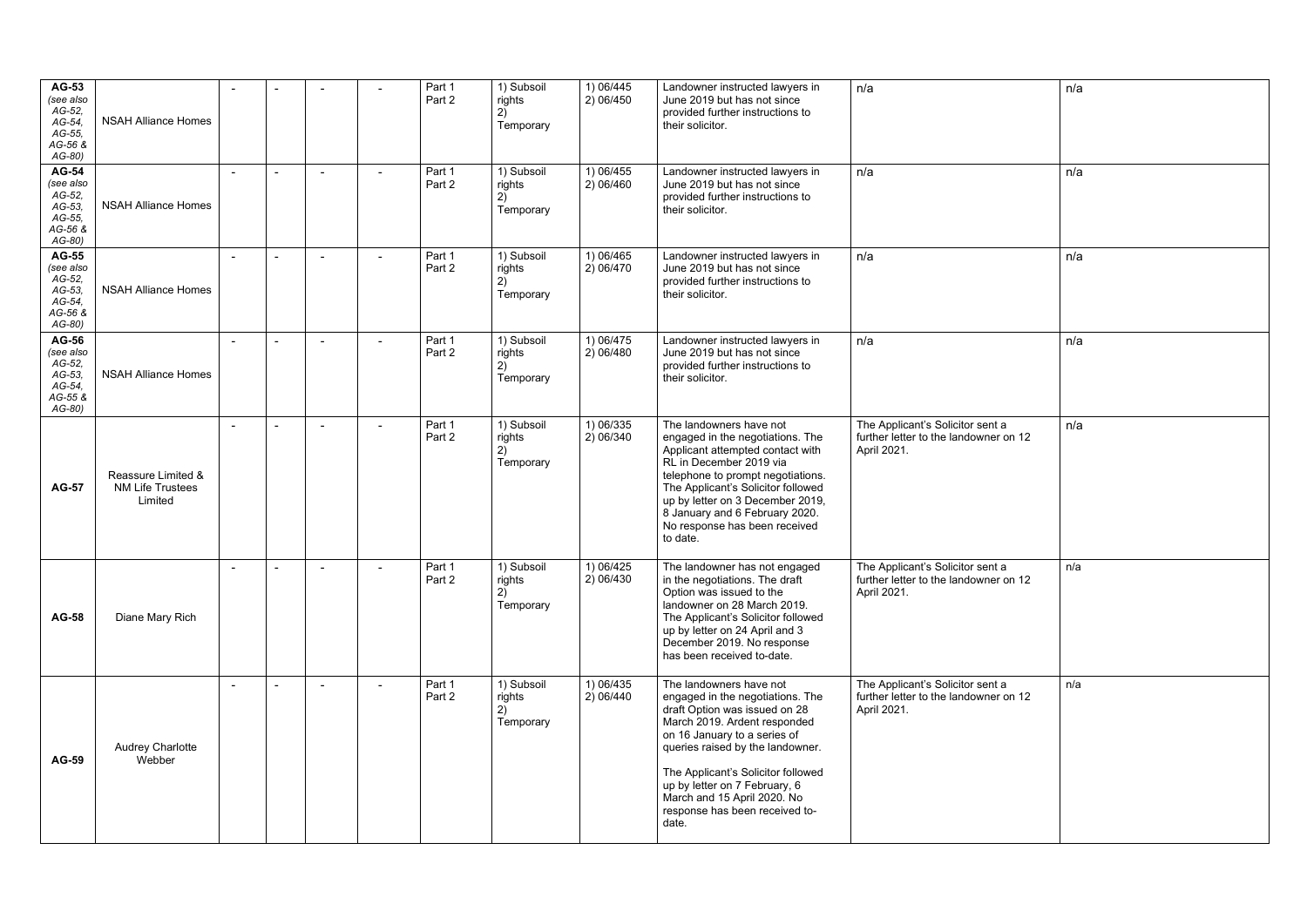| <b>AG-60</b> | Robert Martyn Baker<br>& Gillian Baker       |  |  | Part 1<br>Part 2 | 1) Subsoil<br>rights<br>$\epsilon$<br>Temporary | 1) 06/485<br>2) 06/490 | The draft Option agreement was<br>issued on 28 March 2019. The<br>landowners raised several<br>queries and expressed an<br>unwillingness to enter into the<br>agreement.                                                                                                                                                                                                             | The Applicant's Solicitor sent a<br>further letter to the landowner on 12<br>April 2021. |
|--------------|----------------------------------------------|--|--|------------------|-------------------------------------------------|------------------------|--------------------------------------------------------------------------------------------------------------------------------------------------------------------------------------------------------------------------------------------------------------------------------------------------------------------------------------------------------------------------------------|------------------------------------------------------------------------------------------|
| <b>AG-61</b> | New West Gypsum<br>Recycling (UK)<br>Limited |  |  | Part 1<br>Part 2 | Temporary                                       | 06/510                 | The landowner has not engaged<br>in the negotiations. The draft<br>Option was issued to the<br>landowner on 28 March 2019.<br>The Applicant's Agent attempted<br>contact with the landowner in<br>December 2019. The Applicant's<br>Solicitors followed this up by<br>letter on 3 December 2019, 8<br>January 2020 and 6 February<br>2020. No response has been<br>received to-date. | The Applicant's Solicitor sent a<br>further letter to the landowner on 12<br>April 2021. |

| nt a<br>er on 12 | n/a |
|------------------|-----|
| nt a<br>er on 12 | n/a |
|                  |     |

| $\mathbf{A}$        | B                                               | $\mathbf{C}$                     | D.                                   | E.                          | F                                           | G                                    | H                                                                                                                                                                                                                                                                                                                                                                                                                                                                                                                                                                                                                                                                     |                                                                                                                                                                                                                                                                          |                                                                                                                                                                                                                                                                                             | K                                                                                                                                                                                                                                                                                                                                                                                                                                                                                 |                                                                                                                                        |
|---------------------|-------------------------------------------------|----------------------------------|--------------------------------------|-----------------------------|---------------------------------------------|--------------------------------------|-----------------------------------------------------------------------------------------------------------------------------------------------------------------------------------------------------------------------------------------------------------------------------------------------------------------------------------------------------------------------------------------------------------------------------------------------------------------------------------------------------------------------------------------------------------------------------------------------------------------------------------------------------------------------|--------------------------------------------------------------------------------------------------------------------------------------------------------------------------------------------------------------------------------------------------------------------------|---------------------------------------------------------------------------------------------------------------------------------------------------------------------------------------------------------------------------------------------------------------------------------------------|-----------------------------------------------------------------------------------------------------------------------------------------------------------------------------------------------------------------------------------------------------------------------------------------------------------------------------------------------------------------------------------------------------------------------------------------------------------------------------------|----------------------------------------------------------------------------------------------------------------------------------------|
| ID<br><b>NUMBER</b> | NAME /<br><b>ORGANISATION</b>                   | IP/AP<br><b>REF</b><br><b>NO</b> | <b>RR</b><br><b>REF</b><br><b>NO</b> | <b>W/R REF</b><br><b>NO</b> | <b>OTHER</b><br><b>DOC REF</b><br><b>NO</b> | <b>INTEREST</b>                      | <b>RIGHTS TO BE</b><br><b>ACQUIRED</b>                                                                                                                                                                                                                                                                                                                                                                                                                                                                                                                                                                                                                                | <b>PLOTS</b>                                                                                                                                                                                                                                                             | <b>STATUS OF AGREEMENT</b>                                                                                                                                                                                                                                                                  | <b>DETAILS OF CONTACT MADE</b><br><b>FOLLOWING DL7</b>                                                                                                                                                                                                                                                                                                                                                                                                                            | <b>COMMENTS/NEXT STEPS</b>                                                                                                             |
|                     | <b>SECTION 5: Heads of Terms in Negotiation</b> |                                  |                                      |                             |                                             |                                      |                                                                                                                                                                                                                                                                                                                                                                                                                                                                                                                                                                                                                                                                       |                                                                                                                                                                                                                                                                          |                                                                                                                                                                                                                                                                                             |                                                                                                                                                                                                                                                                                                                                                                                                                                                                                   |                                                                                                                                        |
| <b>AG-62</b>        | <b>Ideal Developments</b><br>Limited            | $\sim$                           |                                      |                             | $\sim$                                      | Part 1<br>Part 2<br>Part 3<br>Part 5 | 1) Permanent<br>2) Permanent<br>3) Permanent<br>4) Permanent<br>5) Permanent<br>6) Permanent<br>7) Permanent<br>8) Permanent<br>9) Temporary<br>10) Permanent<br>11) Permanent<br>12) Permanent<br>13) Permanent<br>14) Permanent<br>15) Permanent<br><b>TRO</b><br>16) Permanent<br>17) Temporary<br>18) Permanent<br>19) Permanent   20) 01/130<br>20) Permanent   21) 01/135<br>21) Permanent   22) 01/140<br>22) Permanent   23) 01/145<br>23) Permanent   24) 01/150<br>24) Permanent   25) 01/155<br>25) Permanent   26) 01/160<br>26) Permanent   27) 01/165<br>27) Permanent   28) 01/170<br>28) Permanent  <br>29) Permanent  <br>30) Temporary   31) 01/211 | 1) 01/10<br>2) 01/11<br>3) 01/15<br>4)01/16<br>5)01/25<br>6)01/30<br>7)01/45<br>8) 01/50<br>9) 01/70<br>10) 01/85<br>11) 01/90<br>12) 01/95<br>13) 01/96<br>14) 01/100<br>15) 01/101<br>16) 01/105<br>17) 01/112<br>18) 01/120<br>19) 01/125<br>29) 01/175<br>30) 01/210 | The landowner has engaged<br>Agents but they have not<br>engaged in the negotiations for<br>some time in relation to the<br>Heads of Terms. The Applicant<br>remains willing to engage in<br>discussions with the landowner to<br>progress and agree the terms of<br>a voluntary agreement. | 29.04.2021, the Applicant<br>requested survey access over<br>land, landowner's Agent<br>responded on 04.05.21. Further<br>correspondence between<br>Applicant and landowner's Agent<br>on 24.05.21, 10.06.2021,<br>21.06.2021 regarding land<br>requirements and survey access.<br>23.06.2021, Applicant provided<br>recap on terms and discussion to<br>Agent. 02.07.21, further chase by<br>Applicant to landowner's Agent<br>regarding land requirements and<br>survey access. | The Applicant will continue to<br>negotiate terms with the landowner's<br>Agent to try and agree a voluntary<br>arrangement with them. |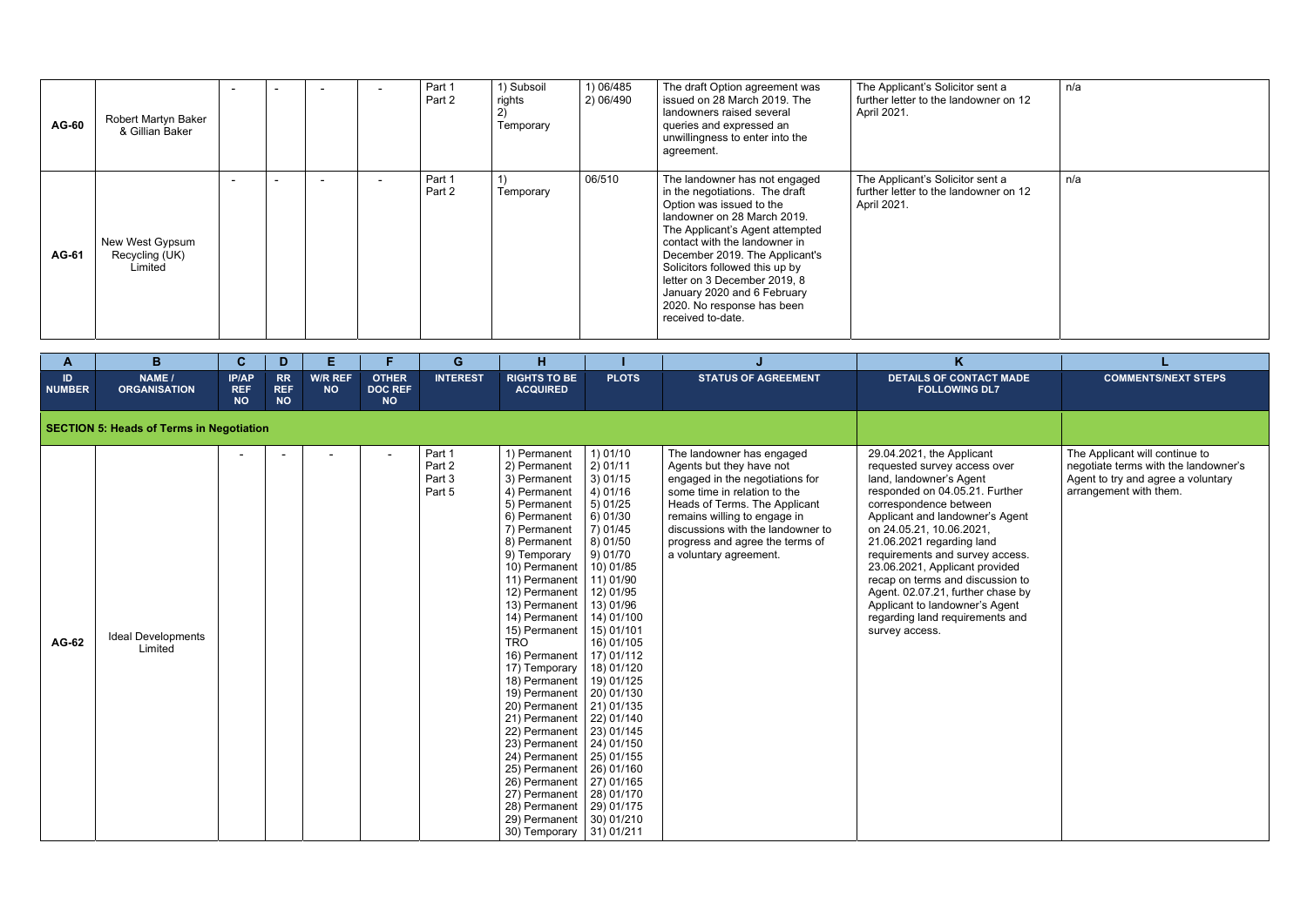|       |                                                                                                                                             |                |  |                |                            | 31) Temporary<br>32) Temporary<br>33) Permanent<br>34) Permanent<br>35) Temporary<br>36) Temporary<br>37) Permanent<br>38) Rights<br>39) Temporary<br>40) Temporary<br>41) Temporary<br>42) Temporary<br>43) Rights<br>44) Rights<br>45) Rights<br>46) Temporary<br>47) Rights<br>48) Permanent<br>49) Permanent<br>50) Temporary<br>51) Temporary<br>52) Temporary<br>53) Temporary<br>54) Temporary<br>55) Temporary<br>56) Temporary<br>57) Permanent<br>58) Rights<br>59) Temporary<br>60) Temporary<br>61) Temporary<br>62) Temporary<br>63) Rights<br>64) Temporary<br>65) Temporary<br>66) Temporary<br>67) Permanent   68) 04/42<br>68) Temporary<br>69) Permanent   70) 04/53<br>70) Permanent   71) 04/54 | 32) 01/212<br>33) 01/213<br>34) 01/214<br>35) 01/216<br>36) 01/220<br>37) 01/223<br>38) 01/231<br>39) 01/240<br>40) 01/241<br>41) 01/250<br>42) 01/251<br>43) 01/252<br>44) 01/255<br>45) 01/260<br>46) 01/265<br>47) 01/270<br>48) 01/285<br>49) 01/290<br>50) 01/296<br>51) 01/297<br>52) 02/05<br>53) 02/06<br>54) 02/07<br>55) 02/08<br>56)02/10<br>57) 02/15<br>58) 02/19<br>59) 02/20<br>60) 02/27<br>61) 02/30<br>62) 02/31<br>63) 02/32<br>64) 02/35<br>65) 02/36<br>66) 02/37<br>67) 02/105<br>69) 04/43 |                                                                                                                                                                                                                                                                                             |                                                                                                                                                                                                                                                                                                                                                                                                                                                                                    |                                                                                                                                        |
|-------|---------------------------------------------------------------------------------------------------------------------------------------------|----------------|--|----------------|----------------------------|---------------------------------------------------------------------------------------------------------------------------------------------------------------------------------------------------------------------------------------------------------------------------------------------------------------------------------------------------------------------------------------------------------------------------------------------------------------------------------------------------------------------------------------------------------------------------------------------------------------------------------------------------------------------------------------------------------------------|-------------------------------------------------------------------------------------------------------------------------------------------------------------------------------------------------------------------------------------------------------------------------------------------------------------------------------------------------------------------------------------------------------------------------------------------------------------------------------------------------------------------|---------------------------------------------------------------------------------------------------------------------------------------------------------------------------------------------------------------------------------------------------------------------------------------------|------------------------------------------------------------------------------------------------------------------------------------------------------------------------------------------------------------------------------------------------------------------------------------------------------------------------------------------------------------------------------------------------------------------------------------------------------------------------------------|----------------------------------------------------------------------------------------------------------------------------------------|
| AG-63 | Crest Nicholson<br>Regeneration Limited /<br><b>Crest Nicholson</b><br>(South West) Limited /<br><b>Crest Strategic</b><br>Projects Limited | $\blacksquare$ |  | $\blacksquare$ | Part 1<br>Part 2<br>Part 3 | 71) Permanent<br>1) Temporary<br>2) Permanent<br>3) Permanent<br>4) Permanent<br>5) Permanent<br>6) Permanent<br>7) Temporary<br>8) Temporary<br>9) Temporary<br>10) Permanent<br>11) Permanent<br>12) Temporary<br>13) Rights<br>14) Temporary<br>15) Temporary<br>16) Temporary<br>17) Temporary                                                                                                                                                                                                                                                                                                                                                                                                                  | 1) 01/70<br>2) 01/155<br>3) 01/160<br>4) 01/165<br>5)01/170<br>$6)$ 01/175<br>7) 01/210<br>8) 01/211<br>9) 01/212<br>10) 01/213<br>11) 01/214<br>12) 01/216<br>13) 01/230<br>14) 01/240<br>15) 01/241<br>16) 01/250<br>17) 01/251                                                                                                                                                                                                                                                                                 | The landowner has engaged<br>Agents but they have not<br>engaged in the negotiations for<br>some time in relation to the<br>Heads of Terms. The Applicant<br>remains willing to engage in<br>discussions with the landowner to<br>progress and agree the terms of<br>a voluntary agreement. | 29.04.2021, the Applicant<br>requested survey access over land.<br>The landowner's Agent responded<br>on 04.05.21. Further<br>correspondence between Applicant<br>and landowner's Agent on<br>24.05.21, 10.06.2021, 21.06.2021<br>regarding land requirements and<br>survey access. 23.06.2021,<br>Applicant provided recap on terms<br>and discussion to Agent. 02.07.21,<br>further chase by Applicant to<br>landowner's Agent regarding land<br>requirements and survey access. | The Applicant will continue to<br>negotiate terms with the landowner's<br>Agent to try and agree a voluntary<br>arrangement with them. |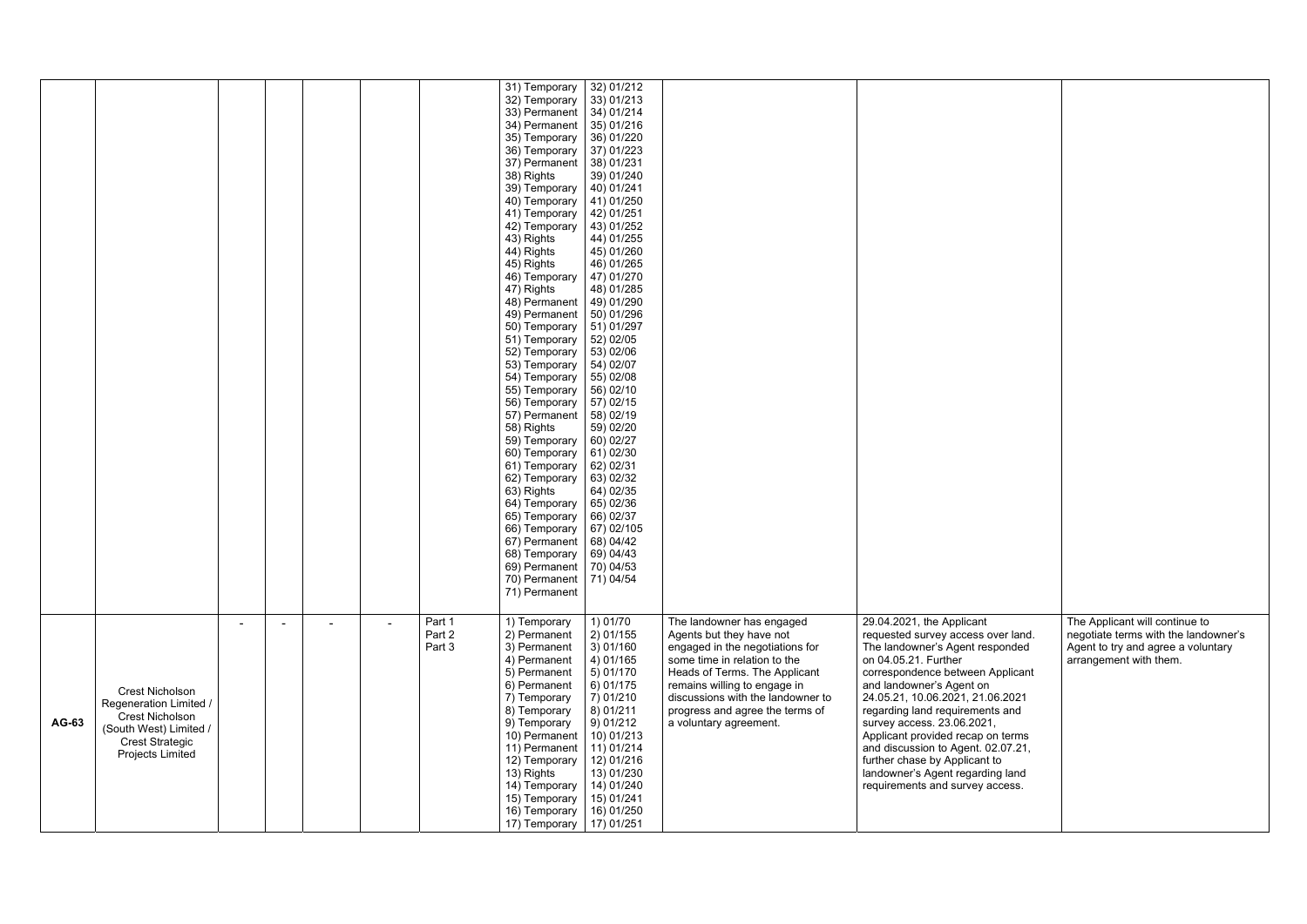|              |                                                                                                                                                                              |                  |            |              |                                           |                                             | 18) Rights<br>19) Rights<br>20) Rights<br>21) Temporary<br>22) Rights<br>23) Temporary                       | 18) 01/252<br>19) 01/255<br>20) 01/260<br>21) 01/265<br>22) 01/270<br>23) 01/297 |                                                                                                                                                                                                                                                                                             |                                                                                                                                                                                                                                                                              |                                                                                                                                        |
|--------------|------------------------------------------------------------------------------------------------------------------------------------------------------------------------------|------------------|------------|--------------|-------------------------------------------|---------------------------------------------|--------------------------------------------------------------------------------------------------------------|----------------------------------------------------------------------------------|---------------------------------------------------------------------------------------------------------------------------------------------------------------------------------------------------------------------------------------------------------------------------------------------|------------------------------------------------------------------------------------------------------------------------------------------------------------------------------------------------------------------------------------------------------------------------------|----------------------------------------------------------------------------------------------------------------------------------------|
| <b>AG-64</b> | <b>BNP Paribas</b><br><b>Depositary Services</b><br>(Jersey) Limited c/o<br><b>Blackrock Real Estate</b><br>(previously<br><b>Community Care</b><br><b>Holdings Limited)</b> | $\sim$<br>$\sim$ |            |              |                                           | Part 1<br>Part 2<br>Part 3                  | 1) Temporary<br>2) Temporary                                                                                 | 1) 01/75<br>2) 01/77                                                             | The landowner has engaged<br>Agents but they have not<br>engaged in the negotiations for<br>some time in relation to the<br>Heads of Terms. The Applicant<br>remains willing to engage in<br>discussions with the landowner to<br>progress and agree the terms of                           | The Applicant made various<br>attempts in June, July and August<br>2021 to the landowner's Agent for<br>response/engagement, but no<br>responses have been received to-<br>date.                                                                                             | The Applicant will continue to<br>contact the landowner's Agent to<br>negotiate terms and to try to agree a<br>voluntary arrangement.  |
|              | <b>Blackrock (Channel</b><br>Islands) Limited c/o<br><b>Blackrock Real Estate</b><br>(previously<br><b>Community Care</b><br><b>Holdings Limited)</b>                        |                  |            |              |                                           |                                             |                                                                                                              |                                                                                  | a voluntary agreement.<br>At this stage the Applicant does<br>not expect that the voluntary<br>agreement will be completed by<br>close of the examination.                                                                                                                                  |                                                                                                                                                                                                                                                                              |                                                                                                                                        |
| <b>AG-65</b> | Lloyds Pharmacy<br>Limited c/o Workman<br><b>LLP</b>                                                                                                                         |                  |            |              | $\sim$                                    | Part 1<br>Part 2<br>Part 3<br>(Leaseholder) | 1) Temporary<br>2) Temporary                                                                                 | 1) 01/75<br>2) 01/76                                                             | The landowner has engaged<br>Agents but they have not<br>engaged in the negotiations for<br>some time in relation to the<br>Heads of Terms. The Applicant<br>remains willing to engage in<br>discussions with the landowner to<br>progress and agree the terms of<br>a voluntary agreement. | The Applicant made various<br>attempts in June, July and August<br>2021 to the landowner's Agent for<br>response/engagement, but no<br>responses have been received to-<br>date.                                                                                             | The Applicant will continue to<br>contact the landowner's Agent to<br>negotiate terms and to try to agree a<br>voluntary arrangement.  |
| <b>AG-66</b> | <b>Thrill Limited</b><br>c/o Teacher Stern LLP                                                                                                                               |                  |            |              |                                           | Part 1<br>Part 2<br>Part 3                  | 1) Permanent                                                                                                 | 1) 01/99                                                                         | The landowner has engaged Agents<br>but they have not engaged in the<br>negotiations for some time in relation<br>to the Heads of Terms. The Applicant<br>remains willing to engage in<br>discussions with the landowner to<br>progress and agree the terms of a<br>voluntary agreement.    | The Applicant made various<br>attempts in June, July and August<br>2021 to the landowner's Agent for<br>response/engagement, but no<br>responses have been received to-<br>date.                                                                                             | The Applicant will continue to<br>contact the landowner's Agent to<br>negotiate terms and to try to agree a<br>voluntary arrangement.  |
| <b>AG-67</b> | Hudson (Harbour)<br><b>Residential Limited</b>                                                                                                                               | $\blacksquare$   |            |              | $\sim$                                    | Part 1<br>Part 2<br>Part 3<br>(Leaseholder) | 1) Permanent<br>2) Permanent                                                                                 | 1) 01/98<br>2) 01/99                                                             | The landowner has engaged<br>Agents but they have not<br>engaged in the negotiations for<br>some time in relation to the<br>Heads of Terms. The Applicant<br>remains willing to engage in<br>discussions with the landowner to<br>progress and agree the terms of<br>a voluntary agreement. | The Applicant made various<br>attempts to arrange a meeting to<br>discuss HoTs with the contact, no<br>responses received.                                                                                                                                                   | The Applicant will continue to<br>contact the landowner's Agent to<br>negotiate terms and to try to agree a<br>voluntary arrangement.  |
| <b>AG-68</b> | Colin Michael Henry<br>Crossman                                                                                                                                              | $5 - 1$          | RR-<br>056 | REP2-<br>048 | REP3-<br>049<br>REP <sub>5</sub> -<br>045 | Part 1<br>Part 2                            | 1) Permanent<br>2) Temporary<br>3) Temporary<br>4) Temporary<br>5) Temporary<br>6) Permanent<br>7) Permanent | $1)$ 02/18<br>2) 02/35<br>(Occupier<br>only)<br>3) 02/37<br>(Occupier<br>only)   | Negotiations are progressing in<br>relation to the Heads of Terms<br>between the parties however<br>compensation matters are not agreed<br>and the Applicant remains in active<br>discussion with the landowner to<br>progress and agree the terms of a                                     | Further negotiations have taken place<br>between the landowner's Agent and<br>Applicant's Agent and correspondence<br>in relation to compensation and Heads<br>of terms was exchanged on 24.05.21,<br>04.06.21, 08.06.21, 25.06.2021<br>30.06.21 and 27.07.21. The Applicant | The Applicant will continue to negotiate<br>terms with the landowner's Agent to try<br>and agree a voluntary arrangement with<br>them. |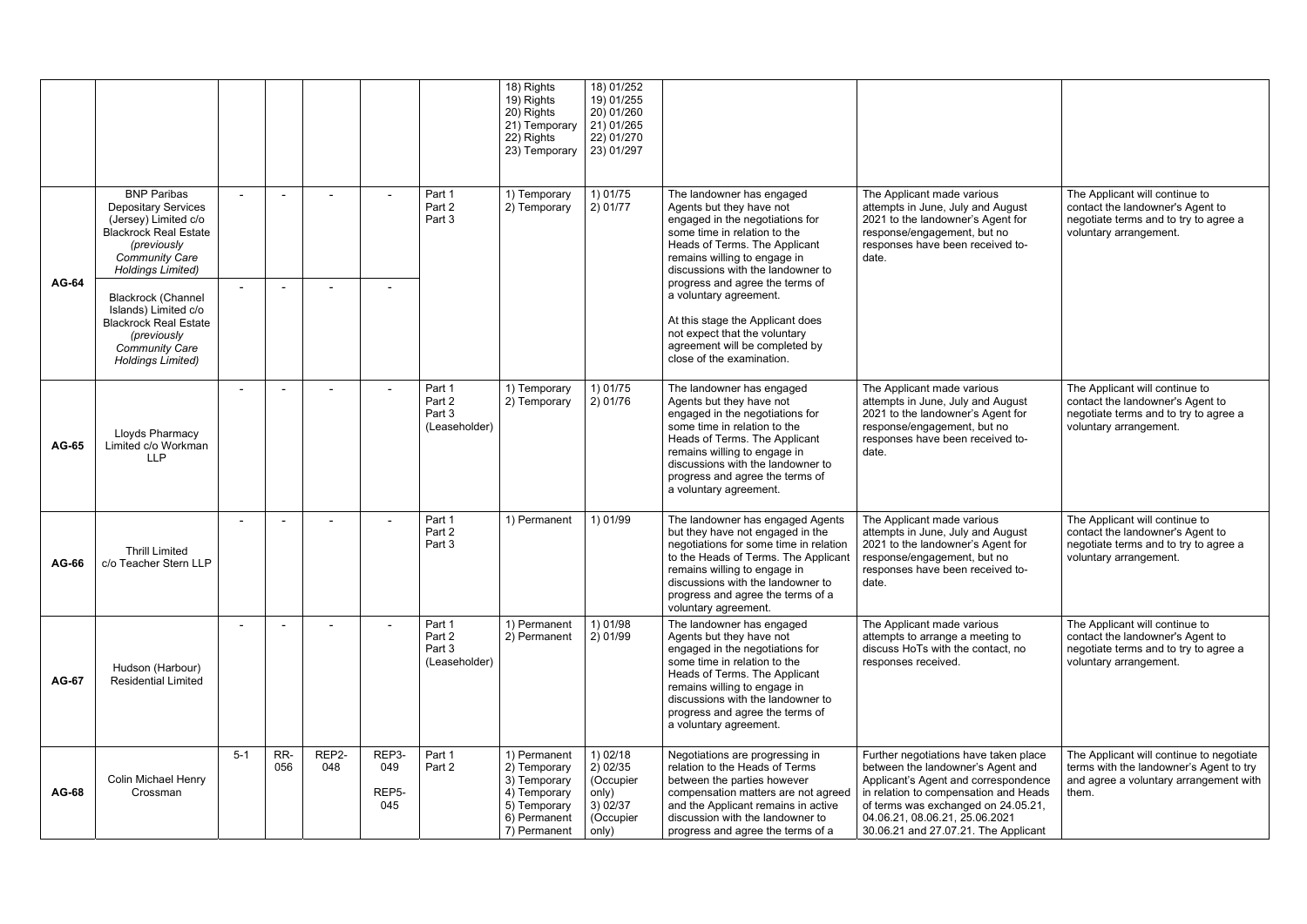|              |                                                                     |                          |  |        | 8) Temporary<br>9) Rights<br>10) Temporary<br>11) Temporary<br>12) Rights<br>13) Temporary | 4) 02/41<br>5) 02/45<br>$6)$ 02/55<br>7) 02/115<br>8) 02/116<br>9) 02/117<br>10) 02/118<br>11) 02/120<br>12) 02/121<br>13) 02/122 | voluntary agreement.                                                                                                                                                                                                                                                                                                                                                                                             | hopes to be in a position to agree final<br>Heads of Terms for a voluntary<br>arrangement shortly.                                                                                                                                                                                                                                                                                                                                                                                                                                                                                      |                                                                                                                                        |
|--------------|---------------------------------------------------------------------|--------------------------|--|--------|--------------------------------------------------------------------------------------------|-----------------------------------------------------------------------------------------------------------------------------------|------------------------------------------------------------------------------------------------------------------------------------------------------------------------------------------------------------------------------------------------------------------------------------------------------------------------------------------------------------------------------------------------------------------|-----------------------------------------------------------------------------------------------------------------------------------------------------------------------------------------------------------------------------------------------------------------------------------------------------------------------------------------------------------------------------------------------------------------------------------------------------------------------------------------------------------------------------------------------------------------------------------------|----------------------------------------------------------------------------------------------------------------------------------------|
| <b>AG-69</b> | Zbigniew Leszek<br>Wlaznik                                          |                          |  | Part 1 | 1) Temporary<br>2) Rights<br>3) Temporary<br>4) Temporary<br>5) Temporary                  | 1) 03/21<br>2) 03/31<br>3) 03/35<br>4) 03/36<br>5) 03/38                                                                          | The landowner has engaged but<br>they have not engaged in the<br>negotiations for some time in<br>relation to the Heads of Terms.<br>The Applicant remains willing to<br>engage in discussions with the<br>landowner to progress and agree<br>the terms of a voluntary                                                                                                                                           | The Applicant has sent<br>correspondence to the landowner<br>on in May, June and July 2021 in<br>relation to the land requirements<br>and survey access. The Applicant<br>queries whether there has been a<br>disposition of this land as there is a<br>pending registration with Her                                                                                                                                                                                                                                                                                                   | The Applicant will continue to<br>contact the landowner's Agent to<br>negotiate terms and to try to agree a<br>voluntary arrangement.  |
|              | Johnathan Wlaznik                                                   | $\sim$                   |  |        |                                                                                            |                                                                                                                                   | agreement.<br>At this stage the Applicant does<br>not expect that the voluntary<br>agreement will be completed by<br>close of the examination.                                                                                                                                                                                                                                                                   | Majesty's Land Registry.                                                                                                                                                                                                                                                                                                                                                                                                                                                                                                                                                                |                                                                                                                                        |
| <b>AG-70</b> | Keith Alexander<br>Lanham                                           | $\overline{\phantom{a}}$ |  | Part 1 | 1) Temporary                                                                               | 1) 03/47                                                                                                                          | Negotiations are progressing in<br>relation to the Heads of Terms<br>between the parties however<br>compensation matters are not agreed<br>and the Applicant remains in active<br>discussion with the landowner to<br>progress and agree the terms of a                                                                                                                                                          | Further negotiations have taken place<br>between the landowner's Agent and<br>Applicant's Agent and correspondence<br>in relation to compensation and Heads<br>of terms was exchanged on 14.04.21,<br>26.04.21, 02.06.21, 08.06.21, 29.06.21<br>and 07.07.21. Site meeting to be                                                                                                                                                                                                                                                                                                        | The Applicant will continue to negotiate<br>terms with the landowner's Agent to try<br>and agree a voluntary arrangement with<br>them. |
|              | Anne Elizabeth<br>Lanham                                            |                          |  |        |                                                                                            |                                                                                                                                   | voluntary agreement. At this stage<br>the Applicant does not expect that<br>the voluntary agreement will be<br>completed by close of the<br>examination.                                                                                                                                                                                                                                                         | arranged shortly to look at proposals.<br>The Applicant hopes to be in a position<br>to agree final Heads of Terms for a<br>voluntary arrangement shortly.                                                                                                                                                                                                                                                                                                                                                                                                                              |                                                                                                                                        |
| <b>AG-71</b> | Susan Jane Dowman<br>(Executors of Paul<br>Cecil William<br>Dowman) |                          |  | Part 1 | 1) Temporary                                                                               | 1) 03/65                                                                                                                          | Negotiations are progressing in<br>relation to the Heads of Terms<br>between the parties however<br>compensation matters are not<br>agreed. The Applicant remains in<br>active discussion with the landowner<br>to progress and agree the terms of a<br>voluntary agreement.<br>At this stage the Applicant does not<br>expect that the voluntary agreement<br>will be completed by close of the<br>examination. | Further negotiations have taken place<br>between the landowner's Agent, and<br>Applicant's Agent, Solicitor and<br>Applicant directly and correspondence<br>in relation to compensation and Heads<br>of Terms was exchanged on<br>01.04.2021, 19.04.21, 21.04.21,<br>29.04.21, 08.06.2021, 25.06.2021 and<br>30.06.2021<br>The negotiations with the Landowner<br>are agreed in principle, however the<br>Applicant is awaiting confirmation from<br>the Landowner. The Applicant hopes to<br>be in a position to agree final Heads of<br>Terms for a voluntary arrangement<br>shortly. | The Applicant will continue to negotiate<br>terms with the landowner's Agent to try<br>and agree a voluntary arrangement with<br>them. |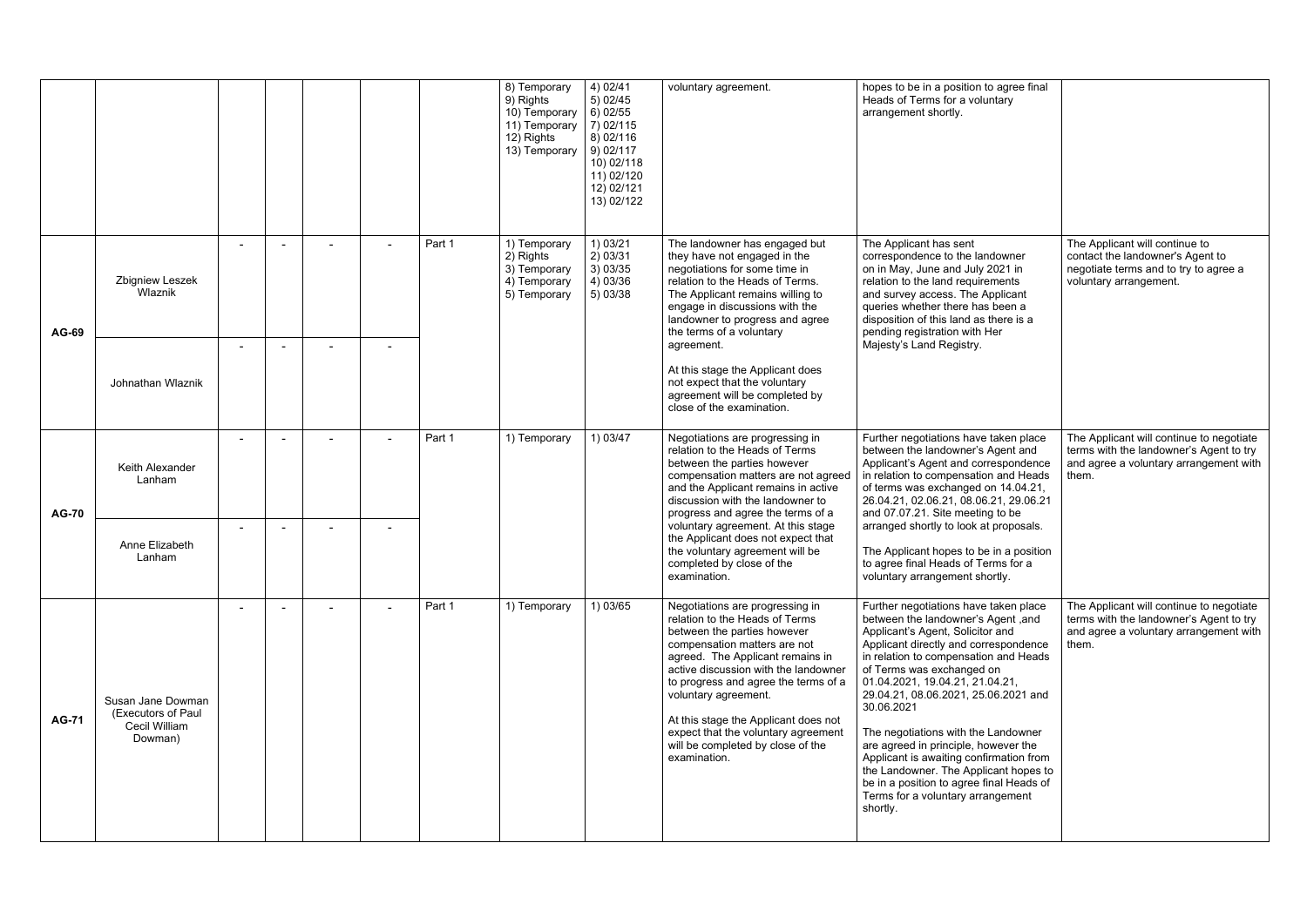| <b>AG-72</b>                            | <b>Bessie Ellen Stone</b>                                                       |           |            |                              |                                                                                   | Part 1                               | 1) Temporary<br>2) Permanent<br>3) Temporary<br>4) Permanent                                                                                                                                                                                                                                                                         | 1) 03/71<br>2) 03/73<br>3)04/10<br>4) 04/11                                                                                                                                                                                                               | Negotiations are progressing in<br>relation to the Heads of Terms<br>between the parties however<br>compensation matters are not agreed<br>and the Applicant remains in active<br>discussion with the landowner to<br>progress and agree the terms of a                                                                                                                                                             | Further engagement and ongoing<br>discussions take place between the<br>landowner's Agent and Applicant's<br>Agent in relation to previous land use<br>and potential planning restrictions<br>between the parties.                                                                                                                                                                                                       | The Applicant will continue to negotiate<br>terms with the landowner's Agent to try<br>and agree a voluntary arrangement with<br>them. |
|-----------------------------------------|---------------------------------------------------------------------------------|-----------|------------|------------------------------|-----------------------------------------------------------------------------------|--------------------------------------|--------------------------------------------------------------------------------------------------------------------------------------------------------------------------------------------------------------------------------------------------------------------------------------------------------------------------------------|-----------------------------------------------------------------------------------------------------------------------------------------------------------------------------------------------------------------------------------------------------------|---------------------------------------------------------------------------------------------------------------------------------------------------------------------------------------------------------------------------------------------------------------------------------------------------------------------------------------------------------------------------------------------------------------------|--------------------------------------------------------------------------------------------------------------------------------------------------------------------------------------------------------------------------------------------------------------------------------------------------------------------------------------------------------------------------------------------------------------------------|----------------------------------------------------------------------------------------------------------------------------------------|
|                                         | <b>Christopher Arthur</b><br>Stone                                              |           |            |                              |                                                                                   |                                      |                                                                                                                                                                                                                                                                                                                                      |                                                                                                                                                                                                                                                           | voluntary agreement. At this stage<br>the Applicant does not expect that<br>the voluntary agreement will be<br>completed by close of the<br>examination.                                                                                                                                                                                                                                                            |                                                                                                                                                                                                                                                                                                                                                                                                                          |                                                                                                                                        |
| <b>AG-73</b><br>(see<br>also PP-<br>13) | <b>Highways England</b><br><b>Company Limited</b>                               | 104       | RR-<br>016 |                              | REP2-<br>042<br>REP5-<br>041                                                      | Part 1<br>Part 2<br>Part 3           | 1) Temporary<br>2) Permanent<br>3) Temporary<br>4) Permanent<br>5) Permanent<br>6) Temporary<br>7) Temporary<br>8) Permanent<br>9) Permanent<br>10) Permanent<br>11) Permanent<br>12) Permanent<br>13) Permanent<br>14) Permanent<br>15) Permanent<br>16) Temporary<br>17) Permanent<br>18) Rights<br>19) Temporary<br>20) Permanent | 1) 03/80<br>2) 04/17<br>3)04/25<br>4)04/26<br>5)04/40<br>6) 04/41<br>7) 04/46<br>8)04/47<br>9) 05/65<br>10) 05/110<br>11) 05/121<br>12) 05/122<br>13) 05/137<br>14) 05/140<br>15) 05/141<br>16) 06/15<br>17) 06/20<br>18) 06/55<br>19) 06/60<br>20) 06/80 | The Applicant is in active discussions<br>with the landowner seeking to<br>progress negotiations for the terms of<br>a voluntary agreement. At this stage,<br>the Applicant does not expect a<br>voluntary agreement will be<br>conducted by close of examination.'                                                                                                                                                 | Further negotiations have taken place<br>between the landowner's Agent and<br>Applicant's Agent, and correspondence<br>in relation to the Applicant's potential<br>land uses was exchanged on 14.04.21,<br>11.05.21, 23.06.21, 25.06.21, 30.06.21<br>and 23.07.21.<br>The Applicant hopes to be in a position<br>to progress negotiations in relation to<br>final Heads of Terms for a voluntary<br>arrangement shortly. | The Applicant will continue to negotiate<br>terms with the landowner's Agent to try<br>and agree a voluntary arrangement with<br>them. |
| <b>AG-75</b>                            | Michael James Lee<br>(Care of Jane Fear,<br>executors of MJ L)                  | $12 - 1$  | RR-<br>089 |                              |                                                                                   | Part 1                               | 1) Temporary<br>2) Permanent<br>3) Permanent                                                                                                                                                                                                                                                                                         | 1) 04/20<br>2)04/21<br>3)04/35                                                                                                                                                                                                                            | Negotiations are progressing in<br>relation to the Heads of Terms<br>between the parties however<br>compensation matters are not agreed<br>and the Applicant remains in active<br>discussion with the landowner to<br>progress and agree the terms of a<br>voluntary agreement. At this stage<br>the Applicant does not expect that<br>the voluntary agreement will be<br>completed by close of the<br>examination. | Further engagement has taken place<br>between the landowner's Agent and<br>Applicant's Agent and correspondence<br>in relation to compensation and Heads<br>of terms / land acquisition or access<br>granting was exchanged on 28.04.21,<br>22.05.21 and 04.06.21 between the<br>parties.<br>The Applicant hopes to be in a position<br>to agree final Heads of Terms for a<br>voluntary arrangement shortly.            | The Applicant will continue to negotiate<br>terms with the landowner's Agent to try<br>and agree a voluntary arrangement with<br>them. |
| <b>AG-76</b><br>(see also<br>$PP-12$    | <b>First Corporate</b><br>Shipping Limited (t/a<br><b>Bristol Port Company)</b> | $124 - 1$ | RR-<br>010 | REP2-<br>064<br>REP2-<br>063 | AS-052<br><b>PDA-002</b><br>REP1-<br>038<br>REP1-<br>039<br>REP2-<br>062<br>REP2- | Part 1<br>Part 2<br>Part 3<br>Part 5 | 1) Temporary<br>2) Temporary<br>3) Rights<br>4) Rights<br>5) Rights<br>6) Temporary<br>7) Temporary<br>8) Temporary<br>9) Permanent                                                                                                                                                                                                  | 1) 03/67<br>2) 03/76<br>3) 03/78<br>4) 03/79<br>5) 03/81<br>6) 04/06<br>7) 04/07<br>8) 04/08<br>9) 04/53                                                                                                                                                  | Negotiations are progressing<br>between the parties however various<br>matters are not agreed and<br>negotiations over detailed drafting is<br>ongoing. The Applicant is in detailed<br>discussions with landowner and the<br>Applicant believes discussions will<br>continue after the close of the<br>examination. The Parties have                                                                               | Discussions between the parties have<br>been ongoing since the close of the<br>Examination and the issues between<br>the parties have narrowed.<br>It is hoped that the parties will reach<br>agreement on or before 20 September<br>2021.                                                                                                                                                                               | The parties are to continue negotiations<br>with a view to reaching agreement.                                                         |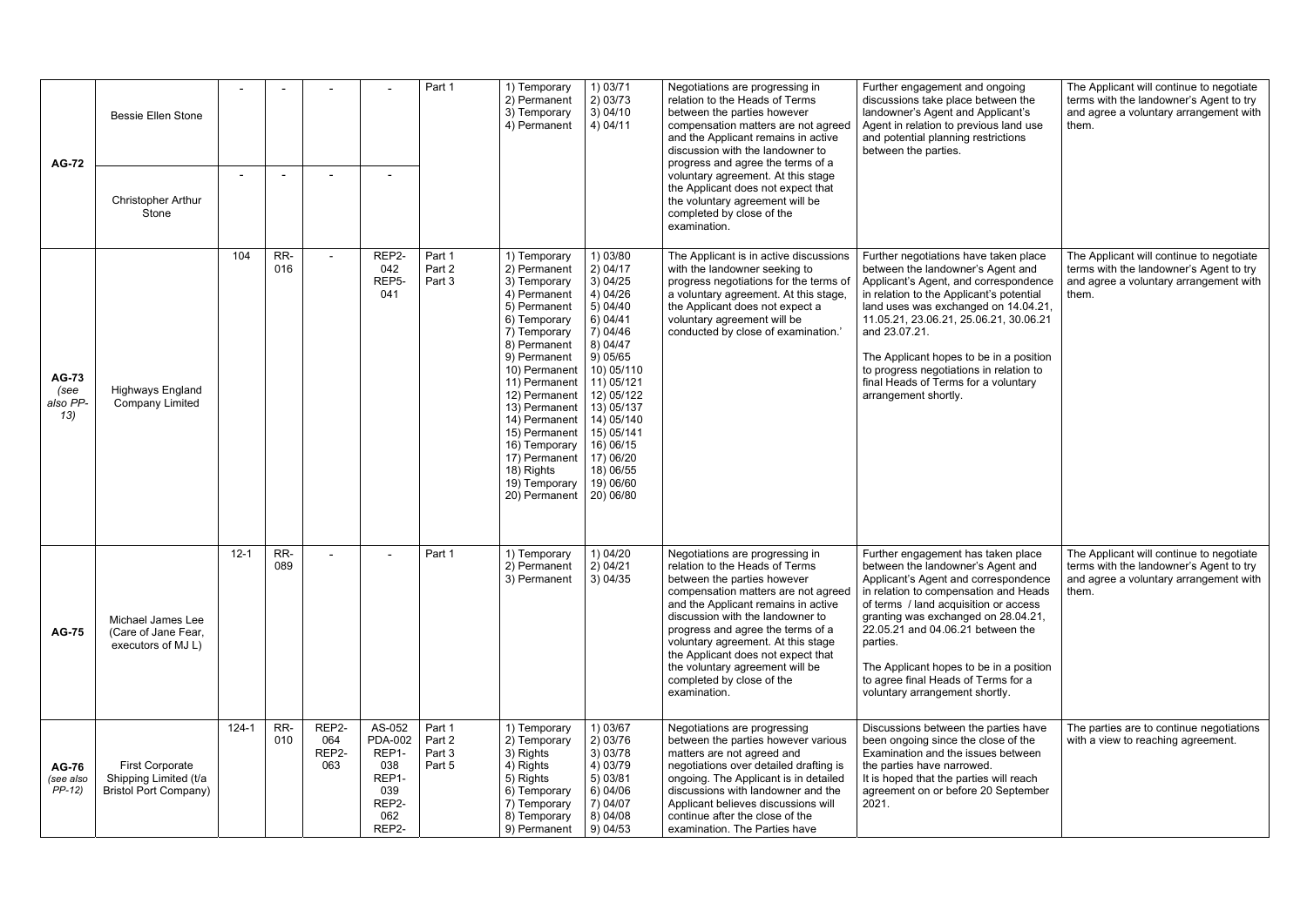|              |                                                                                    |                |        | 065<br>REP2-<br>066<br>REP2-<br>067<br>REP3-<br>046<br>REP4-<br>058<br>REP4-<br>059<br>REP4-<br>060<br>REP4-<br>061<br>REP <sub>5</sub> -<br>048<br>REP <sub>5</sub> -<br>049 |                                             | 10) Temporary<br>11) Permanent<br>12) Temporary<br>13) Temporary<br>14) Temporary<br>15) Temporary<br>16) Temporary<br>17) Permanent<br>18) Temporary<br>19) Permanent<br>20) Rights<br>21) Permanent<br>(below M5<br>bridge)<br>22) Permanent<br>23) Rights<br>24) Rights<br>25) Temporary<br>26) Rights<br>27) Rights<br>28) Rights<br>29) Rights<br>30) Permanent<br>(below M5<br>bridge)<br>31) Permanent<br>(below M5<br>bridge)<br>32) Permanent<br>33) Permanent<br>34) Rights | 10) 04/55<br>11) 04/85<br>12) 04/90<br>13) 04/105<br>14) 05/10<br>15) 05/25<br>16) 05/26<br>17) 05/27<br>18) 05/28<br>19) 05/50<br>20) 05/75<br>21) 05/101<br>22) 05/102<br>23) 05/103<br>24) 05/104<br>25) 05/106<br>26) 05/107<br>27) 05/108<br>28) 05/112<br>29) 05/113<br>30) 05/130<br>31) 05/131<br>32) 05/135<br>33) 05/136<br>34) 05/165<br>35) 05/170<br>36) 05/171<br>37) 06/10 | sought to settle, where possible,<br>Protective Provisions but some<br>points of disagreement remain.                                                                                                                      |                                                                                                                                               |
|--------------|------------------------------------------------------------------------------------|----------------|--------|-------------------------------------------------------------------------------------------------------------------------------------------------------------------------------|---------------------------------------------|---------------------------------------------------------------------------------------------------------------------------------------------------------------------------------------------------------------------------------------------------------------------------------------------------------------------------------------------------------------------------------------------------------------------------------------------------------------------------------------|-------------------------------------------------------------------------------------------------------------------------------------------------------------------------------------------------------------------------------------------------------------------------------------------------------------------------------------------------------------------------------------------|----------------------------------------------------------------------------------------------------------------------------------------------------------------------------------------------------------------------------|-----------------------------------------------------------------------------------------------------------------------------------------------|
|              |                                                                                    |                |        |                                                                                                                                                                               |                                             | (below M5<br>bridge)<br>36) Rights<br>(below M5<br>bridge)<br>37) Permanent<br>38) Temporary<br>39) Permanent<br>40) Rights<br>41) Rights<br>42) Temporary<br>43) Permanent<br>44) Permanent                                                                                                                                                                                                                                                                                          | only)<br>38) 06/15<br>(Occupier<br>only)<br>39) 06/20<br>(Occupier<br>only)<br>40) 06/25<br>41) 06/55<br>(Occupier<br>only)<br>42) 06/61<br>43) 06/175<br>(Occupier<br>only)<br>44) 06/195<br>(Occupier<br>only)                                                                                                                                                                          |                                                                                                                                                                                                                            |                                                                                                                                               |
| <b>AG-77</b> | Lineage UK<br><b>Warehousing Limited</b><br>(Previously Harry<br>Yearsley Limited) | $\blacksquare$ | $\sim$ |                                                                                                                                                                               | Part 1<br>Part 2<br>Part 3<br>(Leaseholder) | 1) Temporary                                                                                                                                                                                                                                                                                                                                                                                                                                                                          | 1) 04/90                                                                                                                                                                                                                                                                                                                                                                                  | The landowner has engaged<br>Agents but they have not<br>engaged in the negotiations for<br>some time in relation to the<br>Heads of Terms. The Applicant<br>remains willing to engage in<br>discussions with the owner to | The Applicant made contact with<br>landowner's Agent who confirmed<br>instruction, the Applicant is awaiting a<br>response on the draft HoTs. |

| act with<br>onfirmed<br>s awaiting a<br>s. | The Applicant will continue to<br>negotiate terms with the landowner's<br>Agent to try and agree a voluntary<br>arrangement with them. |
|--------------------------------------------|----------------------------------------------------------------------------------------------------------------------------------------|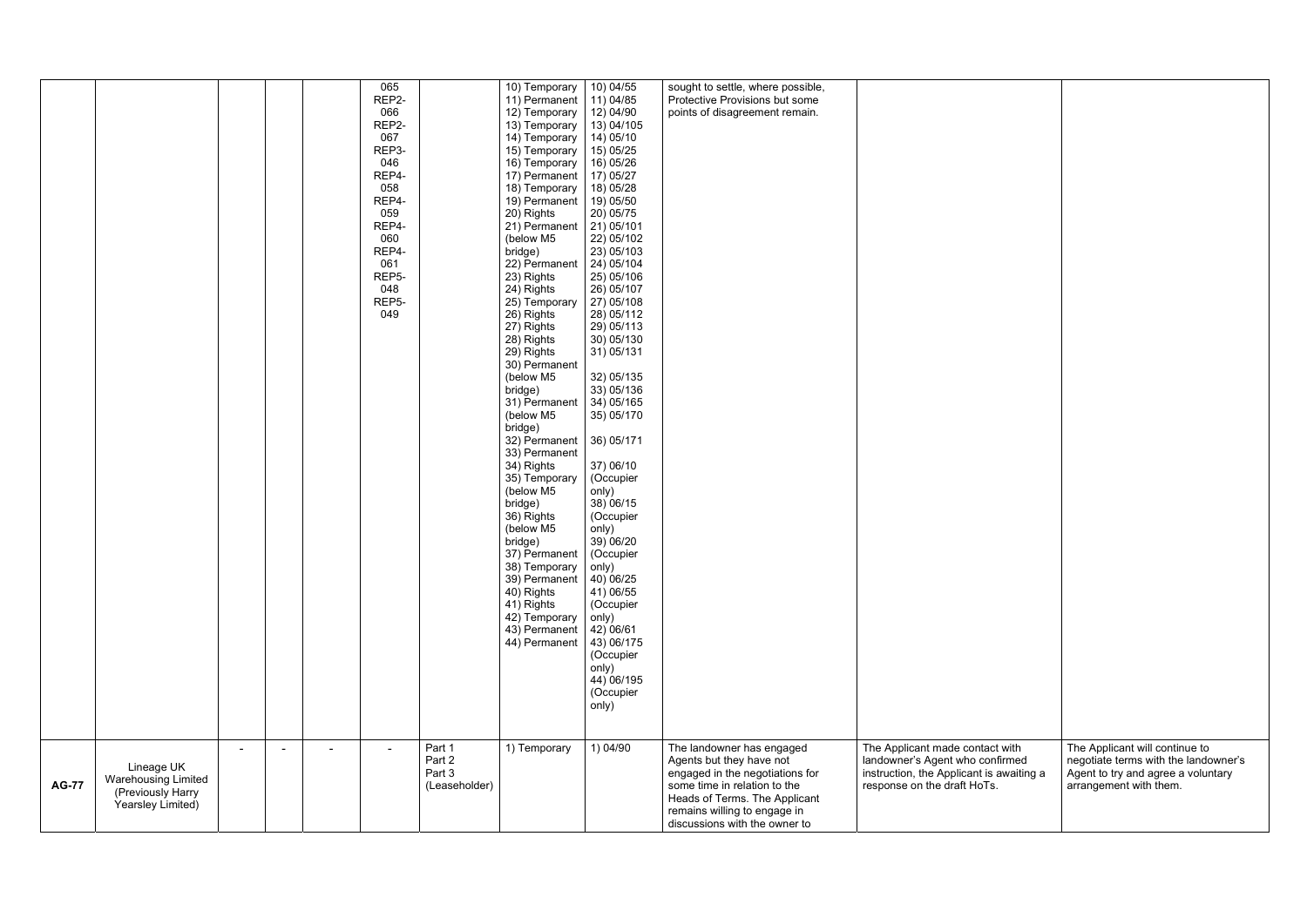|                                                                                 |                                                         |                          |                            |                                                                                                                                                                                                                                        |                                                                                                                                                                                                                  | progress and agree the terms of<br>a voluntary agreement.                                                                                                                                                                                                                                                                                                                                                                       |                                                                                                                                                                                                                                                                                                                                                                                                                                                          |                                                                                                                                        |
|---------------------------------------------------------------------------------|---------------------------------------------------------|--------------------------|----------------------------|----------------------------------------------------------------------------------------------------------------------------------------------------------------------------------------------------------------------------------------|------------------------------------------------------------------------------------------------------------------------------------------------------------------------------------------------------------------|---------------------------------------------------------------------------------------------------------------------------------------------------------------------------------------------------------------------------------------------------------------------------------------------------------------------------------------------------------------------------------------------------------------------------------|----------------------------------------------------------------------------------------------------------------------------------------------------------------------------------------------------------------------------------------------------------------------------------------------------------------------------------------------------------------------------------------------------------------------------------------------------------|----------------------------------------------------------------------------------------------------------------------------------------|
| <b>AG-78</b>                                                                    | Yearsley Group<br>Limited                               |                          | Part 1<br>(Leaseholder)    | 1) Temporary                                                                                                                                                                                                                           | 1) 04/90                                                                                                                                                                                                         | The landowner has engaged<br>Agents but they have not<br>engaged in the negotiations for<br>some time in relation to the<br>Heads of Terms. The Applicant<br>remains willing to engage in<br>discussions with the landowner to<br>progress and agree the terms of                                                                                                                                                               | The Applicant made contact with<br>landowner's Agent who confirmed<br>instruction, the Applicant is awaiting a<br>response on the draft HoTs.                                                                                                                                                                                                                                                                                                            | The Applicant will continue to<br>negotiate terms with the landowner's<br>Agent to try and agree a voluntary<br>arrangement with them. |
|                                                                                 | Yearsley CS Limited                                     |                          |                            |                                                                                                                                                                                                                                        |                                                                                                                                                                                                                  | a voluntary agreement.<br>At this stage the Applicant does<br>not expect that the voluntary<br>agreement will be completed by<br>close of the examination.                                                                                                                                                                                                                                                                      |                                                                                                                                                                                                                                                                                                                                                                                                                                                          |                                                                                                                                        |
| <b>AG-80</b><br>(see also<br>AG-52,<br>AG-53,<br>AG-54,<br>AG-55 &<br>$AG-56$ ) | <b>NSAH Alliance Homes</b><br>Limited                   | $\overline{\phantom{a}}$ | Part 1<br>Part 2           | 1) Temporary<br>2) Temporary<br>3) Permanent<br>4) Permanent<br>5) Permanent<br>6) Permanent<br>7) Permanent<br>8) Permanent<br>9) Permanent<br>10) Permanent<br>11) Permanent<br>12) Rights<br>(below)<br>13) Rights<br>14) Temporary | 1) 06/62<br>2) 06/105<br>3) 06/106<br>4) 06/115<br>5) 06/125<br>6) 06/131<br>7) 06/137<br>8) 06/180<br>9) 06/185<br>10) 06/205<br>11) 06/560<br>12) 06/640<br>13) 06/641<br>$14) 07/105 -$<br>(Occupier<br>only) | Negotiations are progressing in<br>relation to the Heads of Terms<br>between the parties however<br>compensation matters are not agreed<br>and the Applicant remains in active<br>discussion with the landowner to<br>progress and agree the terms of a<br>voluntary agreement.<br>At this stage the Applicant does not<br>expect that the voluntary agreement<br>will be completed by close of the<br>examination              | Further emails have been<br>exchanged between the parties on<br>19.03.21, 22.03.21 and 29.03.21<br>where the landowner granted<br>access for survey work for the<br>Applicant. The Applicant also<br>emailed the landowner's Agent<br>asking to progress HoTs and<br>voluntary agreements and offered<br>to arrange a call or virtual meeting<br>to discuss any concerns/ queries on<br>14.04.21, 26.04.21, 11.05.21,<br>26.05.21, 23.06.21 and 27.07.21 | The Applicant will continue to contact<br>the landowner's Agent to negotiate<br>terms and to try to agree a voluntary<br>arrangement.  |
| <b>AG-81</b>                                                                    | Trustees of The Pill &<br><b>District Memorial Club</b> |                          | Part 1                     | 1) Permanent<br>2) Temporary<br>3) Temporary<br>4) Temporary<br>5) Permanent                                                                                                                                                           | 1) 06/521<br>2) 06/532<br>3) 06/533<br>4) 06/535<br>5) 06/536                                                                                                                                                    | The landowner has engaged<br>Agents but they have not<br>engaged in the negotiations for<br>some time in relation to the<br>Heads of Terms. The Applicant<br>remains willing to engage in<br>discussions with the landowner to<br>progress and agree the terms of<br>a voluntary agreement.<br>At this stage the Applicant does<br>not expect that the voluntary<br>agreement will be completed by<br>close of the examination. | Further emails exchanged between<br>the Applicant and the landowner's<br>Agent on 14.04.21 asking to<br>progress HoTs and voluntary<br>agreements and offered to arrange<br>a call or virtual meeting to discuss<br>any concerns/ queries. A site<br>meeting was held on 08.06.21 and<br>emails exchanged on 24.06.21<br>28.06.21 and 14.07.21 with Heads<br>of Terms proposals between the<br>parties.                                                  | The Applicant will continue to<br>negotiate terms with the landowner's<br>Agent to try and agree a voluntary<br>arrangement with them. |
| <b>AG-82</b>                                                                    | <b>NHS Property Limited</b>                             |                          | Part 1<br>Part 2<br>Part 3 | 1) Permanent<br>2) Temporary                                                                                                                                                                                                           | 1) 06/545<br>2) 06/556                                                                                                                                                                                           | The landowner's contact has not<br>engaged in the negotiations for<br>some time in relation to Red Book<br>valuations required.<br>The Applicant remains willing to<br>engage in discussions with the<br>landowner to progress and agree<br>the terms of a voluntary                                                                                                                                                            | The Applicant contacted the<br>landowner's Agent various times<br>and is now in discussions to make<br>arrangements for a virtual meeting<br>to discuss any concerns/ queries.                                                                                                                                                                                                                                                                           | The Applicant will continue to<br>negotiate terms with the landowner's<br>Agent to try and agree a voluntary<br>arrangement with them. |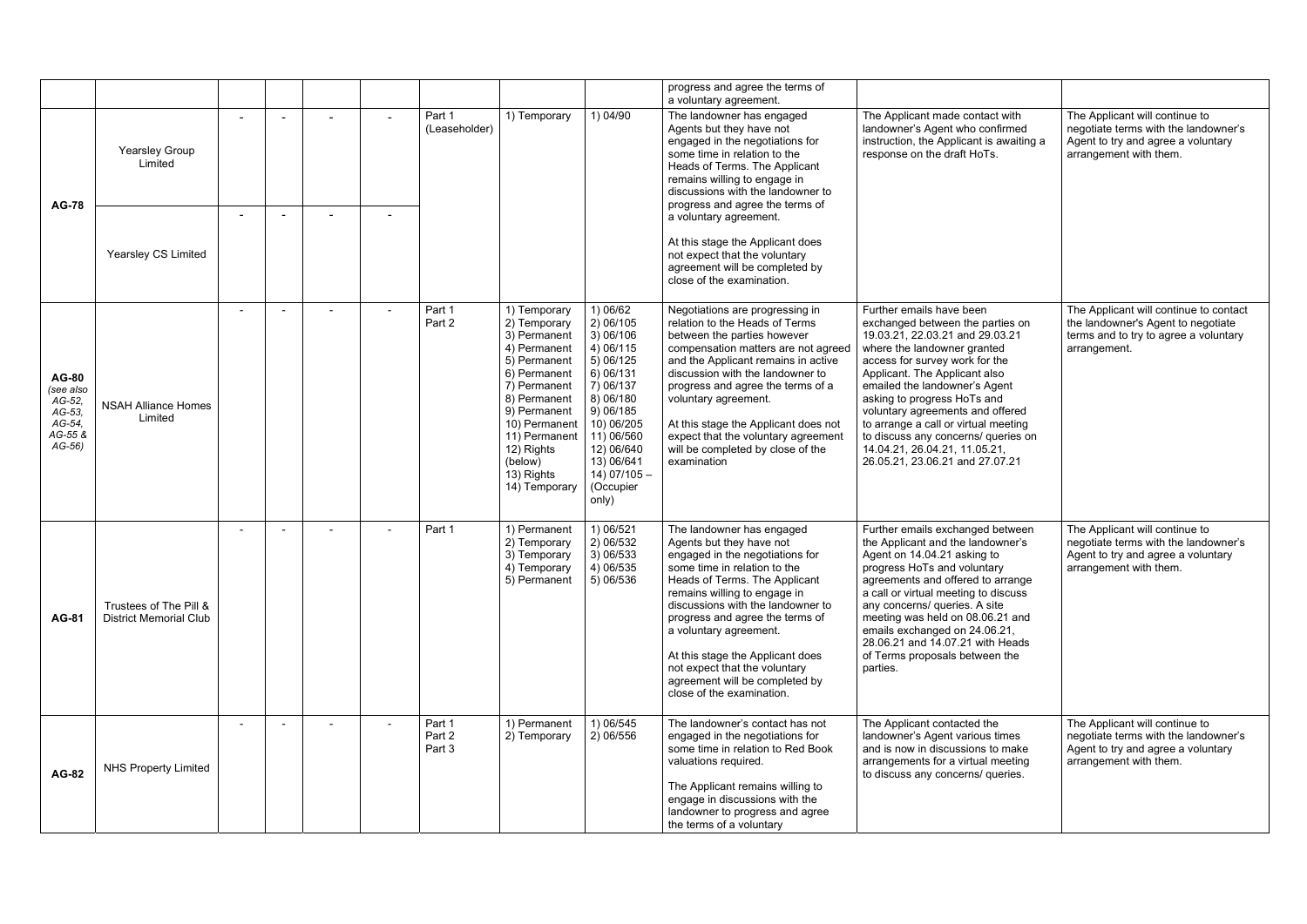|              |                                |                          |            |                |                  |                                        |                                                                                 | agreement. At this stage the<br>Applicant does not expect that<br>the voluntary agreement will be<br>completed by close of the<br>examination.                                                                                                                                                                           |                                                                                                                                                                                                                                                                                                                                                 |                                                                                                                                        |
|--------------|--------------------------------|--------------------------|------------|----------------|------------------|----------------------------------------|---------------------------------------------------------------------------------|--------------------------------------------------------------------------------------------------------------------------------------------------------------------------------------------------------------------------------------------------------------------------------------------------------------------------|-------------------------------------------------------------------------------------------------------------------------------------------------------------------------------------------------------------------------------------------------------------------------------------------------------------------------------------------------|----------------------------------------------------------------------------------------------------------------------------------------|
| <b>AG-83</b> | <b>Charles Edward</b><br>Money | $26-1$                   | RR-<br>100 | AS-050         | Part 1<br>Part 2 | 1) Temporary                           | 1) 06/633                                                                       | Negotiations are progressing in<br>relation to the Heads of Terms<br>between the parties however<br>compensation matters are not agreed<br>and the Applicant remains in<br>discussion with the landowner's<br>Agent to progress and agree the<br>terms of a voluntary agreement. At<br>this stage the Applicant does not | On 04.05.21 the landowner's Agent<br>requested a progress update regarding<br>the Scheme. The Applicant forwarded<br>a copy of the Notification of completion<br>of the Examining Authority's<br>Examination from the Planning<br>Inspectorate and confirmed was<br>waiting for Network Rail to confirm the<br>results of core survey works and | The Applicant will continue to negotiate<br>terms with the landowner's Agent to try<br>and agree a voluntary arrangement with<br>them. |
|              | Sarah-Jane Money               | $\overline{\phantom{a}}$ |            | $\blacksquare$ |                  |                                        |                                                                                 | expect that the voluntary agreement<br>will be completed by close of the<br>examination.<br>Core sampling works to the viaduct<br>were undertaken by Network Rail on<br>7th April 2021                                                                                                                                   | whether they could specify works<br>required and refine access<br>requirements so that the Heads of<br>Terms could be reviewed.                                                                                                                                                                                                                 |                                                                                                                                        |
|              | Martin Christopher<br>Smart    | $76-1$                   | RR-<br>112 | $\blacksquare$ | Part 1<br>Part 2 | 1) Rights<br>2) Temporary<br>3) Rights | 1) 06/634<br>(Occupier<br>only)<br>2) 06/636<br>(Occupier<br>only)<br>3) 06/644 | Negotiations are progressing in<br>relation to the Heads of Terms<br>between the parties however<br>compensation matters are not agreed<br>and the Applicant remains in<br>discussion with the landowner's<br>Agent to progress and agree the<br>terms of a voluntary agreement.                                         | 12.04.21 Hard copy of NR signed<br>agreement and Schedule of Conditions<br>received from NR and forwarded to the<br>landowner's Agent for his records<br>On 04.05.21 the landowner's Agent<br>requested a progress update regarding<br>the Scheme. The Applicant forwarded<br>a copy of the Notification of completion                          | The Applicant will continue to negotiate<br>terms with the landowner's Agent to try<br>and agree a voluntary arrangement with<br>them. |
| <b>AG-84</b> | Linda O'Hara                   | $71-1$                   | RR-<br>104 |                |                  |                                        |                                                                                 | Core sampling works were<br>undertaken by Network Rail to the<br>viaduct on 7 <sup>th</sup> April 2021                                                                                                                                                                                                                   | of the Examining Authority's<br>Examination from the Planning<br>Inspectorate and confirmed was<br>waiting for Network Rail to confirm the<br>results of core survey works and<br>whether they could specify works<br>required and refine access<br>requirements so that the Heads of<br>Terms could be reviewed.                               |                                                                                                                                        |
| <b>AG-85</b> | Iain William Murdoch           | $\sim$                   |            | $\blacksquare$ | Part 1<br>Part 2 | 1) Temporary                           | 1) 06/647                                                                       | Negotiations are progressing in<br>relation to the Heads of Terms<br>between the parties however<br>compensation matters are not agreed<br>and the Applicant remains in<br>discussion with the landowner's<br>Agent to progress and agree the<br>terms of a voluntary agreement.                                         | On 04.05.21 the landowner's Agent<br>requested a progress update regarding<br>the Scheme. The Applicant forwarded<br>a copy of the Notification of completion<br>of the Examining Authority's<br>Examination from the Planning<br>Inspectorate and confirmed was<br>waiting for Network Rail to confirm the<br>results of core survey works and | The Applicant will continue to negotiate<br>terms with the landowner's Agent to try<br>and agree a voluntary arrangement with<br>them. |
|              | Eleanor Joanne<br>Blaney       | $27-1$                   | RR-<br>040 | $\blacksquare$ |                  |                                        |                                                                                 | Core sampling works were<br>undertaken by Network Rail to the<br>viaduct on 7 <sup>th</sup> April 2021.                                                                                                                                                                                                                  | whether they could specify works<br>required and refine access<br>requirements so that the Heads of<br>Terms could be reviewed.                                                                                                                                                                                                                 |                                                                                                                                        |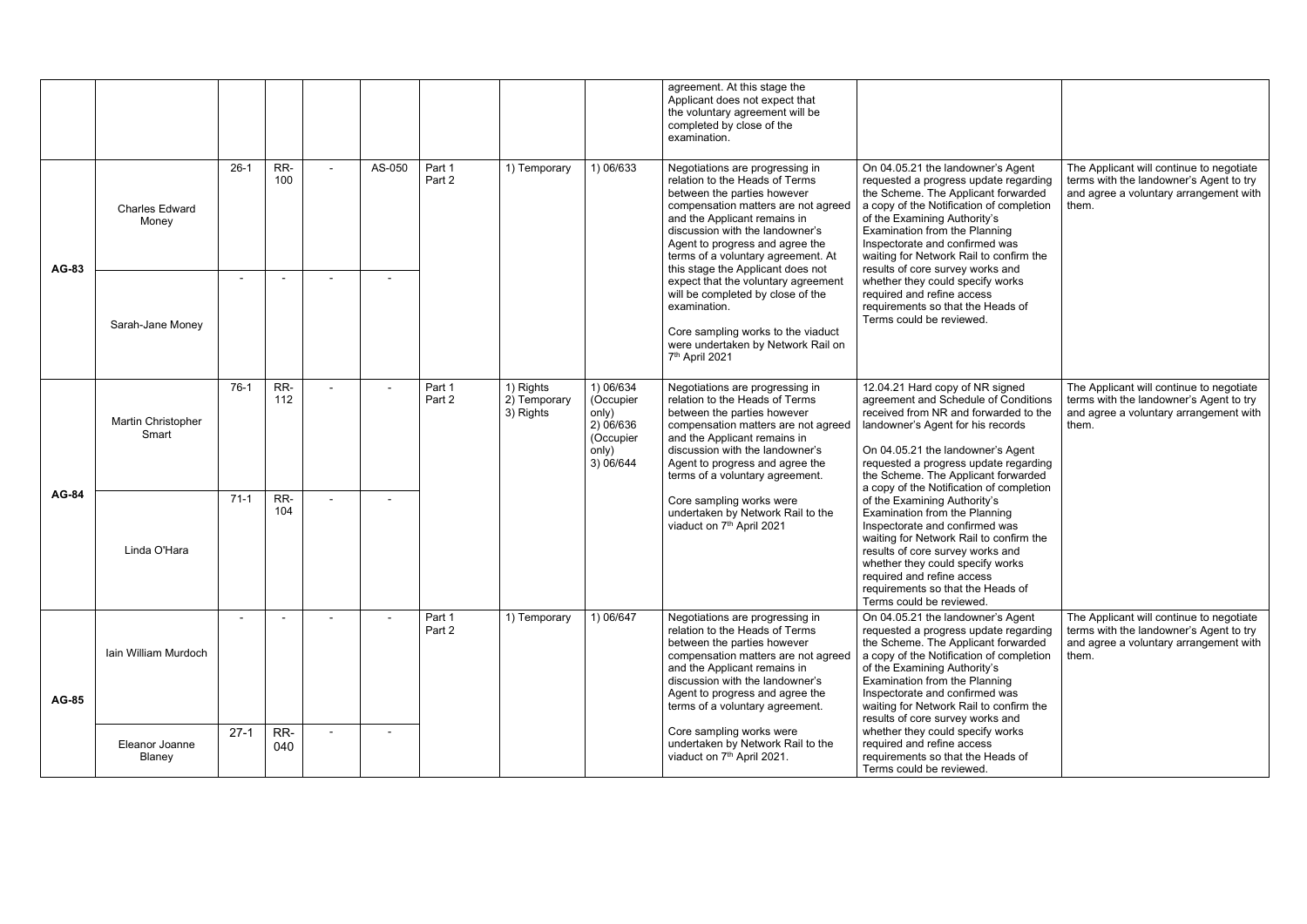| <b>AG-86</b>                         | <b>Stuart Malcolm Millard</b><br>Rosemarie Jane<br>Millard                                  | $\overline{\phantom{a}}$ |            |                                                                             | Part 1           | 1) Temporary<br>2) Permanent<br>3) Permanent<br>4) Permanent<br>5) Permanent                                                                                                                                                                                            | 1) 08/20<br>2) 08/25<br>3)08/27<br>4) 08/30<br>5) 08/31                                                                                                         | Negotiations are progressing in<br>relation to the Heads of Terms<br>between the parties however<br>compensation matters are not agreed<br>and the Applicant remains in<br>discussion with the landowner's<br>Agent to progress and agree the<br>terms of a voluntary agreement. | Further emails between the<br>Applicant and the landowner's<br>Agent on 14.04.21 asking to<br>progress HoTs and voluntary<br>agreements and offered to arrange<br>a call or meeting to discuss any<br>concerns/ queries. 19.04.21,<br>request from the landowner's Agent<br>for a site meeting and concerns<br>raised that the Planning<br>Inspectorate did not see all of the<br>land that was to be acquired<br>pegged out on site as this covered<br>the compound area only at request<br>of the Planning Inspectorate. The<br>Applicant responded on 19.04.21<br>addressing the landowner's Agent's<br>concerns. Site meeting held on<br>08.06.21 between the landowner,<br>landowner's Agent, the Applicant<br>and the Applicant's Agent.<br>Minutes and details of the NR<br>compound layout and tree survey<br>were forwarded to the landowner's<br>Agent on 22.06.21 by the Applicant. | The Applicant will continue to<br>negotiate terms with the landowner's<br>Agent to try and agree a voluntary<br>arrangement with them                                                                                                                                                                                          |
|--------------------------------------|---------------------------------------------------------------------------------------------|--------------------------|------------|-----------------------------------------------------------------------------|------------------|-------------------------------------------------------------------------------------------------------------------------------------------------------------------------------------------------------------------------------------------------------------------------|-----------------------------------------------------------------------------------------------------------------------------------------------------------------|----------------------------------------------------------------------------------------------------------------------------------------------------------------------------------------------------------------------------------------------------------------------------------|------------------------------------------------------------------------------------------------------------------------------------------------------------------------------------------------------------------------------------------------------------------------------------------------------------------------------------------------------------------------------------------------------------------------------------------------------------------------------------------------------------------------------------------------------------------------------------------------------------------------------------------------------------------------------------------------------------------------------------------------------------------------------------------------------------------------------------------------------------------------------------------------|--------------------------------------------------------------------------------------------------------------------------------------------------------------------------------------------------------------------------------------------------------------------------------------------------------------------------------|
| <b>AG-87</b><br>(see also<br>$PP-15$ | The National Trust for<br>Places of Historic<br><b>Interest or Natural</b><br><b>Beauty</b> | $127 - 1$                | RR-<br>021 | REP1<br>036<br>REP2-<br>044<br>REP3-<br>047<br>REP3-<br>048<br>REP4-<br>047 | Part 1<br>Part 5 | 1) Temporary<br>2) Temporary<br>3) Temporary<br>4) Temporary<br>5) Temporary<br>6) Temporary<br>7) Temporary<br>(land above<br>tunnel)<br>8) Temporary<br>9) Temporary<br>10) Temporary<br>11) Temporary   12) 13/32<br>12) Temporary<br>13) Temporary<br>14) Temporary | 1) 11/61<br>2) 11/75<br>3) 11/80<br>4) 11b/15<br>5) 12/07<br>$6)$ 12/10<br>7) 12/20<br>8) 12/21<br>9) 12/30<br>10) 13/07<br>11) 13/31<br>13) 13/55<br>14) 14/05 | The Applicant is in active discussions<br>with the landowner but terms have<br>not yet been agreed.                                                                                                                                                                              | The Applicant is continuing discussions<br>with the National Trust and Network<br>Rail. A third offer was made to the<br>National Trust on 6 April 2021. The<br>National Trust and the Applicant are<br>continuing discussions and hope to<br>agree Heads of Terms imminently, with<br>a view to submitting a signed<br>agreement to the Secretary of State by<br>1 September 2021.                                                                                                                                                                                                                                                                                                                                                                                                                                                                                                            | The Applicant will continue to negotiate<br>terms with the landowner's Agent to try<br>and agree a voluntary arrangement.<br>The Applicant has suggested a deadline<br>of 1 September 2021 to provide a<br>further update to the Secretary of State,<br>albeit it is hoped that an update can be<br>provided before this time. |
| <b>AG-89</b>                         | <b>Bimcorp Limited</b><br>(formerly D R<br>Properties Limited)                              |                          |            | REP1-<br>041                                                                | Part 1           | 1) Permanent<br>2) Permanent<br>3) Temporary<br>4) Permanent                                                                                                                                                                                                            | 1) 15/10<br>2) 15/12<br>(Occupier<br>only)<br>3) 15/15<br>4) 15/17                                                                                              | The Applicant remains in active<br>discussion with the landowner but<br>terms have not been agreed.                                                                                                                                                                              | Email sent to landowner's Agent by<br>Applicant on 14.07.21 asking whether<br>he had any further instructions from the<br>landowner to provide formal financial<br>information for evaluation. Agent<br>responded on 15.07.21 saying that no<br>further financial information would be<br>provided in addition to that already<br>forwarded. Applicant made a counter<br>offer to the landowner's Agent on<br>27.07.21. Queries received from the<br>Agent on 28.07.21 which the Applicant<br>addressed on 03.08.21.                                                                                                                                                                                                                                                                                                                                                                           | The Applicant will continue to negotiate<br>terms with the landowner's Agent to try<br>and agree a voluntary arrangement with<br>them.                                                                                                                                                                                         |
| <b>AG-90</b>                         | <b>Dorset County Council</b>                                                                |                          |            | $\overline{\phantom{a}}$                                                    | Part 1           | 1) Temporary<br>2) Temporary                                                                                                                                                                                                                                            | 1) 16/56<br>2) 16/57                                                                                                                                            | The Applicant remains in active<br>discussion with the landowner but                                                                                                                                                                                                             | Virtual meeting held on 12.05.21<br>between the Applicant's Agent and                                                                                                                                                                                                                                                                                                                                                                                                                                                                                                                                                                                                                                                                                                                                                                                                                          | The Applicant will continue to<br>negotiate terms with the landowner's                                                                                                                                                                                                                                                         |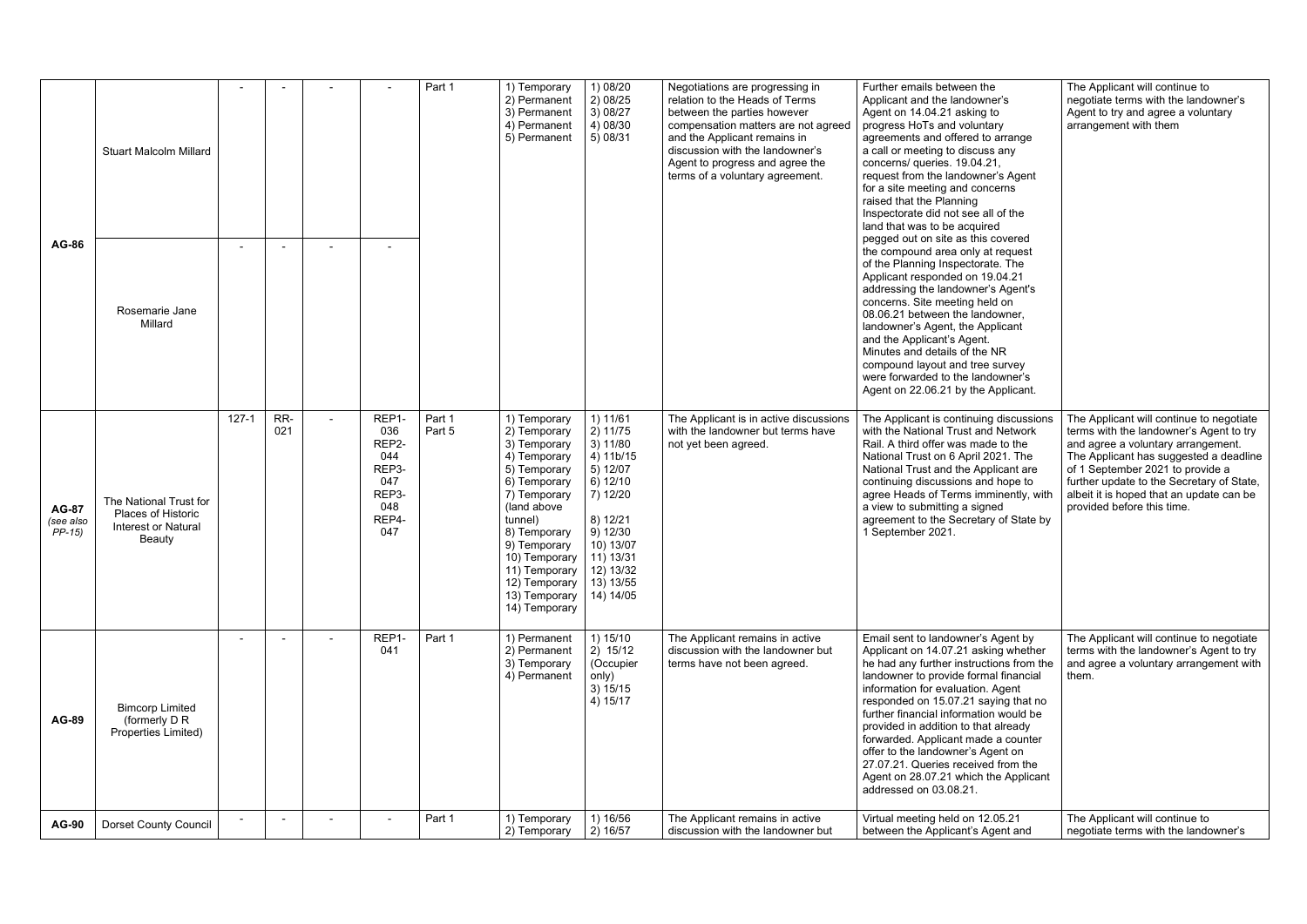|  |  |  | 3) Temporary<br>4) Permanent | 3) 16/58<br>4) 16/60 | terms have not been agreed. | the landowner's Agent to address<br>various queries raised by the<br>landowner's Agent.                                                                    |
|--|--|--|------------------------------|----------------------|-----------------------------|------------------------------------------------------------------------------------------------------------------------------------------------------------|
|  |  |  |                              |                      |                             | The landowner's Agent is<br>considering various points with the<br>landowner and Applicant is awaiting<br>further comments so discussions<br>can progress. |

| address<br>the                       | Agent to try and agree a voluntary<br>arrangement with them |
|--------------------------------------|-------------------------------------------------------------|
| s with the<br>is awaiting<br>ussions |                                                             |

| A            | B                                                            | $\mathbf{C}$                            | D                                    | E.                          | F.                                          | G                              | H                                            |                                                        |                                                                                                                                                                                         |                                                                                                                                                                                                                                                            |                                                                                  |
|--------------|--------------------------------------------------------------|-----------------------------------------|--------------------------------------|-----------------------------|---------------------------------------------|--------------------------------|----------------------------------------------|--------------------------------------------------------|-----------------------------------------------------------------------------------------------------------------------------------------------------------------------------------------|------------------------------------------------------------------------------------------------------------------------------------------------------------------------------------------------------------------------------------------------------------|----------------------------------------------------------------------------------|
| ID<br>NUMBER | NAME /<br><b>ORGANISATION</b>                                | <b>IP/AP</b><br><b>REF</b><br><b>NO</b> | <b>RR</b><br><b>REF</b><br><b>NO</b> | <b>W/R REF</b><br><b>NO</b> | <b>OTHER</b><br><b>DOC REF</b><br><b>NO</b> | <b>INTEREST</b>                | <b>RIGHTS TO BE</b><br><b>ACQUIRED</b>       | <b>PLOTS</b>                                           | <b>STATUS OF AGREEMENT</b>                                                                                                                                                              | <b>DETAILS OF CONTACT MADE</b><br><b>FOLLOWING DL6</b>                                                                                                                                                                                                     | <b>COMMENTS/I</b>                                                                |
|              | <b>SECTION 6: Temporary Licence Agreements</b>               |                                         |                                      |                             |                                             |                                |                                              |                                                        |                                                                                                                                                                                         |                                                                                                                                                                                                                                                            |                                                                                  |
|              | Kevin Flanagan                                               |                                         |                                      |                             |                                             | Part 1<br>Part 2               | 1) Temporary                                 | 1) 07/15                                               | Following the template licences<br>sent to landowners, the Applicant<br>has responded to any queries<br>received and will continue to inform<br>landowners of updates when              | n/a                                                                                                                                                                                                                                                        | n/a                                                                              |
| <b>AG-91</b> | Tom Weare & Natalia<br>Bardini                               |                                         |                                      |                             |                                             | Part 1<br>Part 2<br>(Occupier) |                                              |                                                        | possible.                                                                                                                                                                               | n/a                                                                                                                                                                                                                                                        | n/a                                                                              |
| <b>AG-92</b> | Mavis Josephine<br>Muschamp &<br><b>Sharon Louise Brooks</b> |                                         |                                      |                             |                                             | Part 1<br>Part 2               | 1) Temporary                                 | 1) 07/20                                               | Following the template licences<br>sent to landowners, the Applicant<br>has responded to any queries<br>received and will continue to inform<br>landowners of updates when<br>possible. | n/a                                                                                                                                                                                                                                                        | n/a                                                                              |
| AG-93        | <b>Catherine Elizabeth</b><br>Rogers                         |                                         |                                      |                             |                                             | Part 1<br>Part 2               | 1) Temporary<br>2) Temporary<br>3) Temporary | 1) 07/05<br>2) 07/25<br>3) 07/55<br>(Occupier<br>only) | Following the template licences<br>sent to landowners, the Applicant<br>has responded to any queries<br>received and will continue to inform<br>landowners of updates when<br>possible. | n/a                                                                                                                                                                                                                                                        | n/a                                                                              |
|              | <b>Graham Rogers</b>                                         |                                         |                                      |                             |                                             |                                |                                              | 1) 07/05<br>2) 07/25<br>3) 07/55                       |                                                                                                                                                                                         | n/a                                                                                                                                                                                                                                                        | n/a                                                                              |
| <b>AG-94</b> | Margaret Elizabeth<br>Stowers                                | $113 - 1$                               | RR-<br>116                           | $\blacksquare$              | REP4-<br>053                                | Part 1<br>Part 2               | 1) Temporary                                 | 1) 07/30                                               | The Applicant is reviewing the<br>access requirements over Mrs<br>Stowers' property and the<br>Methodist Church adjoining and will<br>respond to Mrs Stowers shortly.                   | The Applicant contacted the landowner<br>to discuss potential options for access<br>to 10 Mount Pleasant via an adjacent<br>property on 15.03.2021. On<br>26.03.2021, this access arrangement<br>was confirmed by the landowner and<br>adjacent landowner. | The Applicant will cor<br>terms with the landov<br>and agree a voluntary<br>them |
| <b>AG-95</b> | <b>Trustees for Methodist</b><br><b>Church Purposes</b>      |                                         | $\sim$                               | $\blacksquare$              |                                             | Part 1<br>Part 2               | 1) Temporary                                 | 1) 07/35                                               | The Applicant is reviewing the<br>access requirements over the<br>Methodist Church's property and<br>Mrs Stowers' adjoining property                                                    | The Applicant contacted the landowner<br>to discuss potential options for access<br>to 10 Mount Pleasant on 15.03.2021.<br>On 26.03.2021, this access                                                                                                      | The Applicant will cor<br>terms with the landov<br>and agree a voluntar<br>them  |

| <b>NTACT MADE</b><br><b>NG DL6</b>                                                                          | <b>COMMENTS/NEXT STEPS</b>                                                                                                            |
|-------------------------------------------------------------------------------------------------------------|---------------------------------------------------------------------------------------------------------------------------------------|
|                                                                                                             |                                                                                                                                       |
|                                                                                                             | n/a                                                                                                                                   |
|                                                                                                             | n/a                                                                                                                                   |
|                                                                                                             | n/a                                                                                                                                   |
|                                                                                                             | n/a                                                                                                                                   |
|                                                                                                             | n/a                                                                                                                                   |
| ted the landowner<br>ptions for access<br>t via an adjacent<br>21. On<br>ess arrangement<br>e landowner and | The Applicant will continue to negotiate<br>terms with the landowner's Agent to try<br>and agree a voluntary arrangement with<br>them |
| ted the landowner<br>ptions for access<br>t on 15.03.2021.<br>access                                        | The Applicant will continue to negotiate<br>terms with the landowner's Agent to try<br>and agree a voluntary arrangement with<br>them |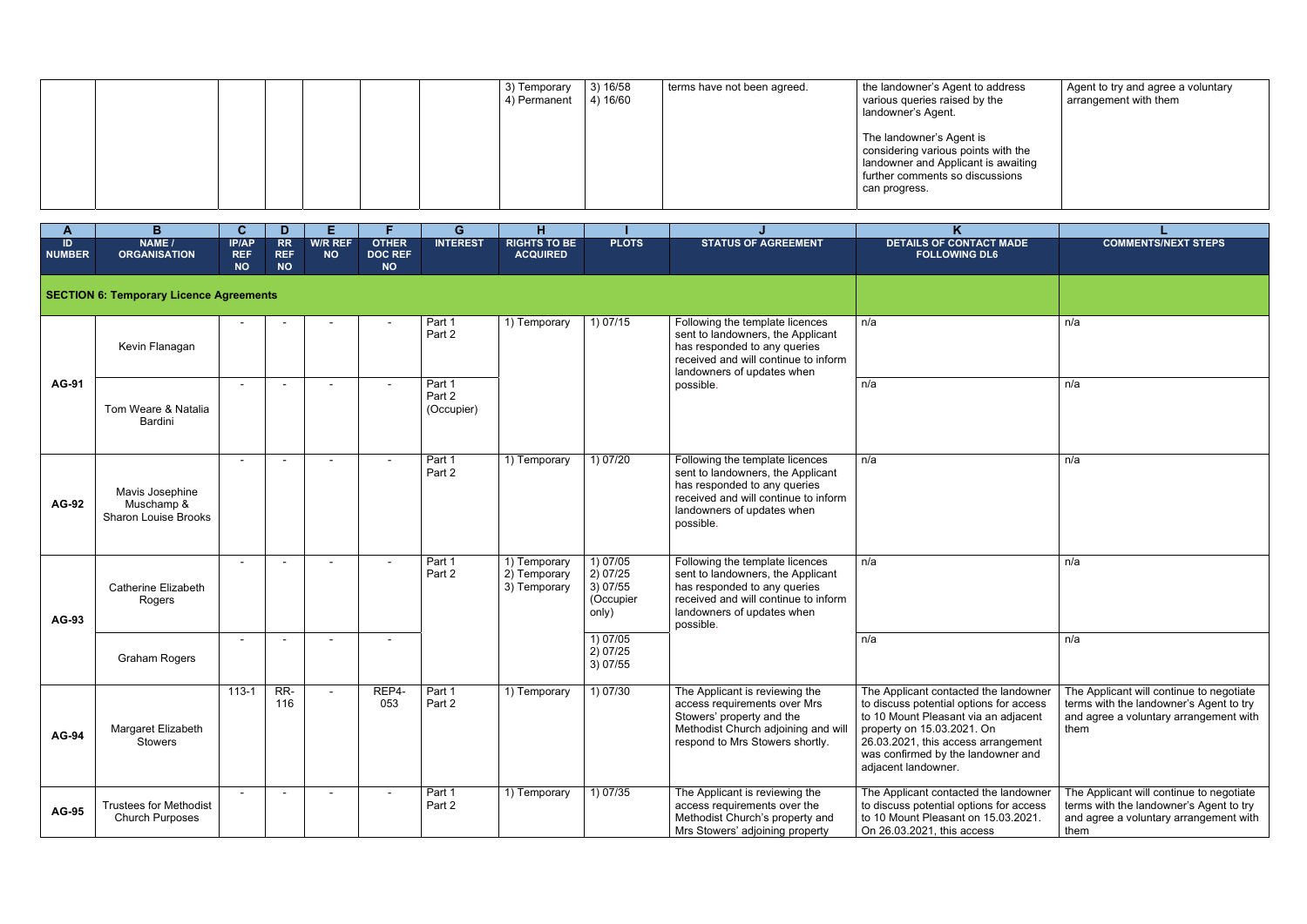|               |                                               |                |                          |                          |                                |                              |                      | and the landowner is currently<br>considering the alternative access<br>proposals put forward by the<br>Applicant.                                                                      | arrangement was confirmed by the<br>landowner to access the adjacent<br>property. |     |
|---------------|-----------------------------------------------|----------------|--------------------------|--------------------------|--------------------------------|------------------------------|----------------------|-----------------------------------------------------------------------------------------------------------------------------------------------------------------------------------------|-----------------------------------------------------------------------------------|-----|
| <b>AG-96</b>  | <b>Scott John Cowles</b>                      | $\sim$         | $\sim$                   | $\blacksquare$           | Part 1<br>Part 2               | 1) Temporary                 | 1) 07/36             | Following the template licences<br>sent to landowners, the Applicant<br>has responded to any queries<br>received and will continue to inform<br>landowners of updates when<br>possible. | n/a                                                                               | n/a |
| <b>AG-97</b>  | Mrs Gayler c/o Robert<br>Gayler               | $\sim$         | $\sim$                   | $\sim$                   | Part 1<br>Part 2               | 1) Temporary                 | 1) 07/44             | Following the template licences<br>sent to landowners, the Applicant<br>has responded to any queries<br>received and will continue to inform<br>landowners of updates when<br>possible. | n/a                                                                               | n/a |
|               | <b>Richard Michael Baker</b><br>& Linda Baker |                | $\overline{\phantom{a}}$ | $\overline{\phantom{a}}$ | Part 1<br>Part 2               | 1) Temporary<br>2) Temporary | 1) 07/46<br>2) 07/59 | Following the template licences<br>sent to landowners, the Applicant<br>has responded to any queries                                                                                    | n/a                                                                               | n/a |
| <b>AG-98</b>  | Julie Underwood                               | $\sim$         | $\sim$                   | $\sim$                   | Part 1<br>Part 2<br>(Occupier) |                              |                      | received and will continue to inform<br>landowners of updates when<br>possible.                                                                                                         | n/a                                                                               | n/a |
| <b>AG-99</b>  | Mathieu Joseph<br>Wildman & Angela<br>Davis   | $\sim$         | $\overline{\phantom{a}}$ | $\sim$                   | Part 1<br>Part 2               | 1) Temporary                 | 1) 07/51             | Following the template licences<br>sent to landowners, the Applicant<br>has responded to any queries<br>received and will continue to inform<br>landowners of updates when<br>possible. | n/a                                                                               | n/a |
| AG-100        | Peter Wolstencroft &<br>Louise Wolstencroft   | $\sim$         | $\overline{\phantom{a}}$ | $\blacksquare$           | Part 1<br>Part 2               | 1) Temporary                 | 1) 07/52             | Following the template licences<br>sent to landowners, the Applicant<br>has responded to any queries<br>received and will continue to inform<br>landowners of updates when<br>possible. | n/a                                                                               | n/a |
| AG-101        | Douglas James Baker<br>& Karen Baker          | $\overline{a}$ | $\sim$                   | $\sim$                   | Part 1<br>Part 2               | 1) Temporary                 | 1) 07/53             | Following the template licences<br>sent to landowners, the Applicant<br>has responded to any queries<br>received and will continue to inform<br>landowners of updates when<br>possible. | n/a                                                                               | n/a |
| <b>AG-102</b> | Sam McGurk &<br>Katrina Anne Skibinski        | $\sim$         | $\overline{\phantom{a}}$ | $\overline{\phantom{a}}$ | Part 1<br>Part 2               | 1) Temporary                 | 1) 07/56             | Following the template licences<br>sent to landowners, the Applicant<br>has responded to any queries<br>received and will continue to inform<br>landowners of updates when<br>possible. | n/a                                                                               | n/a |
| AG-103        | Deborah Jane Burton<br>& Elaine Marie Tuffin  | $\sim$         | $RR-$<br>047             | $\overline{\phantom{a}}$ | Part 1<br>Part 2               | 1) Temporary                 | 1) 07/58             | Following the template licences<br>sent to landowners, the Applicant<br>has responded to any queries                                                                                    | n/a                                                                               | n/a |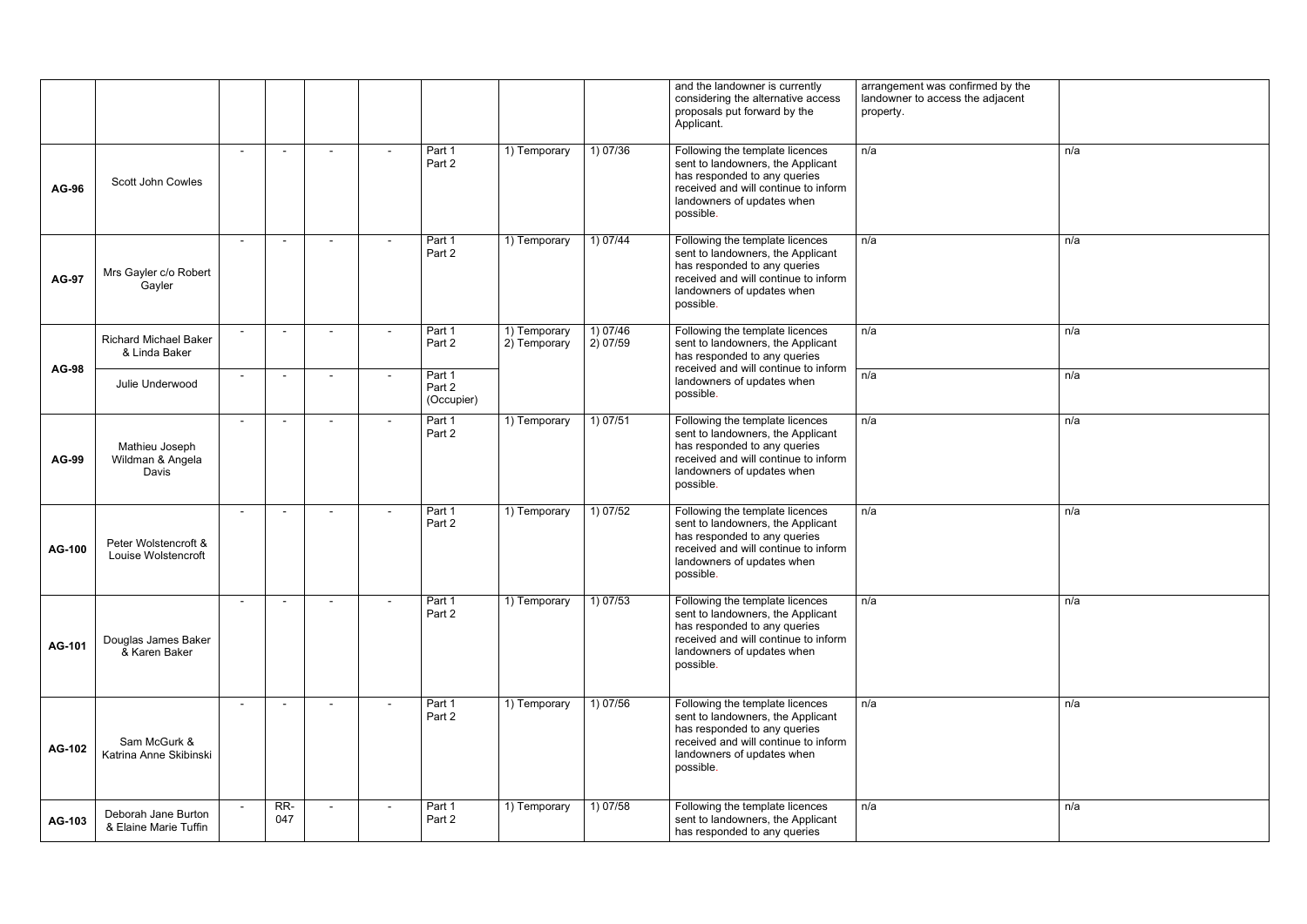|               |                                                         |        |                |                |                                                                                                                           |              |          | received and will continue to inform<br>landowners of updates when<br>possible.                                                                                                         |     |     |
|---------------|---------------------------------------------------------|--------|----------------|----------------|---------------------------------------------------------------------------------------------------------------------------|--------------|----------|-----------------------------------------------------------------------------------------------------------------------------------------------------------------------------------------|-----|-----|
|               | Jules Taylor &<br>Michelle Taylor                       | $\sim$ |                | $\blacksquare$ | Part 1<br>Part 2<br>(Occupier)                                                                                            | 1) Temporary | 1) 07/58 | Following the template licences<br>sent to landowners, the Applicant<br>has responded to any queries<br>received and will continue to inform<br>landowners of updates when<br>possible. | n/a | n/a |
|               | Victoria Ann<br>Beaumont                                |        |                | $\blacksquare$ | Part 1<br>Part 2 -<br>Freehold<br>Owner of<br>property,<br>Occupier<br>only of land<br>required in<br><b>Order Limits</b> | 1) Temporary | 1) 07/60 | Following the template licences<br>sent to landowners, the Applicant<br>has responded to any queries<br>received and will continue to inform<br>landowners of updates when<br>possible. | n/a | n/a |
| <b>AG-104</b> | Andrea Dohotar &<br>Grigore V Grec                      |        |                | $\blacksquare$ | Part 1<br>Part 2 -<br>Occupiers of<br>property,<br>Occupiers<br>only of land<br>required in<br><b>Order Limits</b>        | 1) Temporary | 1) 07/60 | Following the template licences<br>sent to landowners, the Applicant<br>has responded to any queries<br>received and will continue to inform<br>landowners of updates when<br>possible. | n/a | n/a |
| <b>AG-105</b> | Kate Lucy Hinkley                                       |        | $\blacksquare$ | $\sim$         | Part 1<br>Part 2 -<br>Freehold<br>Owner of<br>property,<br>Occupier of<br>land required<br>in Order<br>Limits             | 1) Temporary | 1) 07/65 | Following the template licences<br>sent to landowners, the Applicant<br>has responded to any queries<br>received and will continue to inform<br>landowners of updates when<br>possible. | n/a | n/a |
| <b>AG-106</b> | Oliver John Benzie &<br>Ella Cameron<br>Jamieson Barnes |        | $\blacksquare$ | $\blacksquare$ | Part 1<br>Part 2 -<br>Freehold<br>Owners of<br>property,<br>Occupiers of<br>land required<br>in Order<br>Limits           | 1) Temporary | 1) 07/70 | Following the template licences<br>sent to landowners, the Applicant<br>has responded to any queries<br>received and will continue to inform<br>landowners of updates when<br>possible. | n/a | n/a |
| AG-107        | Hasan Tigoglu                                           |        |                | $\blacksquare$ | Part 1<br>Part 2 -<br>Freehold<br>Owner of<br>property,<br>Occupier of<br>land required<br>in Order<br>Limits             | 1) Temporary | 1) 07/80 | Following the template licences<br>sent to landowners, the Applicant<br>has responded to any queries<br>received and will continue to inform<br>landowners of updates when<br>possible. | n/a | n/a |

| n/a |
|-----|
|     |
|     |
|     |
|     |
|     |
|     |
| n/a |
|     |
|     |
|     |
|     |
|     |
|     |
| n/a |
|     |
|     |
|     |
|     |
|     |
|     |
|     |
| n/a |
|     |
|     |
|     |
|     |
|     |
|     |
|     |
| n/a |
|     |
|     |
|     |
|     |
|     |
|     |
|     |
| n/a |
|     |
|     |
|     |
|     |
|     |
|     |
|     |
|     |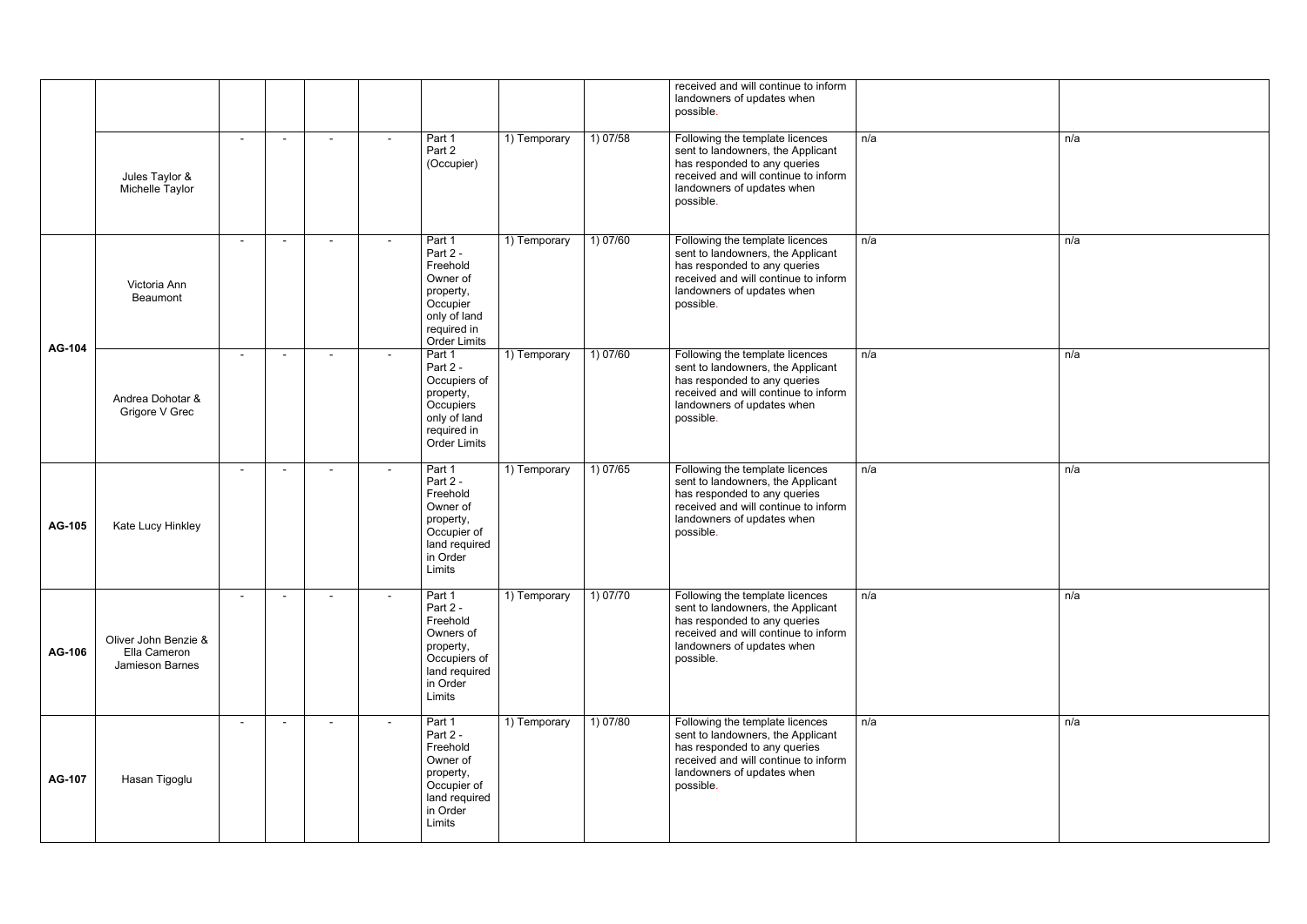| <b>AG-108</b> | Jacqueline Margaretha<br>Spicer                              |                |                |        | Part 1<br>Part 2 -<br>Freehold<br>Owner of<br>property,<br>Occupier of<br>land required<br>in Order<br>Limits    | 1) Temporary | 1) 07/85  | Following the template licences<br>sent to landowners, the Applicant<br>has responded to any queries<br>received and will continue to inform<br>landowners of updates when<br>possible. | n/a |
|---------------|--------------------------------------------------------------|----------------|----------------|--------|------------------------------------------------------------------------------------------------------------------|--------------|-----------|-----------------------------------------------------------------------------------------------------------------------------------------------------------------------------------------|-----|
| <b>AG-109</b> | <b>Andrew Robert Fox</b>                                     | $\blacksquare$ | $\blacksquare$ | $\sim$ | Part 1<br>Part 2 -<br>Freehold<br>Owner of<br>property,<br>Occupier of<br>land required<br>in Order<br>Limits    | 1) Temporary | 1) 07/90  | Following the template licences<br>sent to landowners, the Applicant<br>has responded to any queries<br>received and will continue to inform<br>landowners of updates when<br>possible. | n/a |
| <b>AG-110</b> | Francesca Jane Foot                                          | $\blacksquare$ |                |        | Part 1<br>Part 2 -<br>Freehold<br>Owner of<br>property,<br>Occupier of<br>land required<br>in Order<br>Limits    | 1) Temporary | 1) 07/100 | Following the template licences<br>sent to landowners, the Applicant<br>has responded to any queries<br>received and will continue to inform<br>landowners of updates when<br>possible. | n/a |
| <b>AG-111</b> | Melanie Ando                                                 | $\blacksquare$ |                |        | Part 1<br>Part 2 -<br>Occupier of<br>property,<br>Occupier<br>only of land<br>required in<br><b>Order Limits</b> | 1) Temporary | 1) 07/105 | Following the template licences<br>sent to landowners, the Applicant<br>has responded to any queries<br>received and will continue to inform<br>landowners of updates when<br>possible. | n/a |
| <b>AG-112</b> | Eve Gabrielle Taylor<br>Smietanko &<br><b>Arthur Allaker</b> |                |                |        | Part 1<br>Part 2 -<br>Freehold<br>Owners of<br>property,<br>Occupiers of<br>land required<br>in Order<br>Limits  | 1) Temporary | 1) 07/110 | Following the template licences<br>sent to landowners, the Applicant<br>has responded to any queries<br>received and will continue to inform<br>landowners of updates when<br>possible. | n/a |

| n/a |
|-----|
|     |
|     |
|     |
|     |
| n/a |
|     |
|     |
|     |
|     |
| n/a |
|     |
|     |
|     |
|     |
| n/a |
|     |
|     |
|     |
| n/a |
|     |
|     |
|     |
|     |
|     |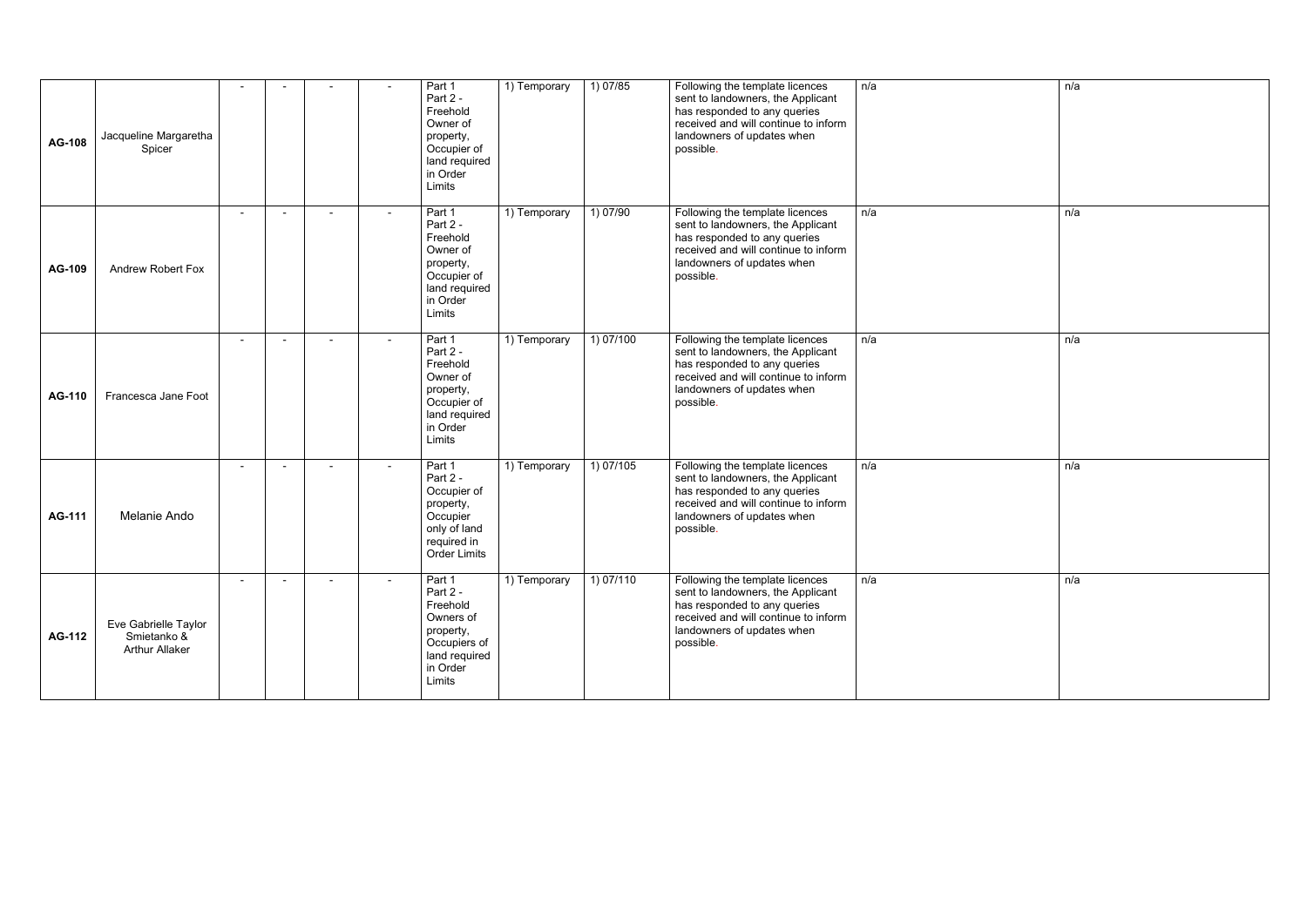| <b>AG-113</b> | Abigail Murray &<br>William John<br>Marcombe          |  |        | Part 1<br>Part 2 -<br>Freehold<br>Owners of<br>property,<br>Occupiers of<br>land required<br>in Order<br>Limits    | 1) Temporary | 1) 07/111 | Following the template licences<br>sent to landowners, the Applicant<br>has responded to any queries<br>received and will continue to inform<br>landowners of updates when<br>possible. | n/a | n/a |
|---------------|-------------------------------------------------------|--|--------|--------------------------------------------------------------------------------------------------------------------|--------------|-----------|-----------------------------------------------------------------------------------------------------------------------------------------------------------------------------------------|-----|-----|
| <b>AG-114</b> | Ian Anthony Ross &<br>Caroline Elizabeth<br>Scarles   |  |        | Part 1<br>Part 2 -<br>Freehold<br>Owners of<br>property,<br>Occupiers of<br>land required<br>in Order<br>Limits    | 1) Temporary | 1) 07/112 | Following the template licences<br>sent to landowners, the Applicant<br>has responded to any queries<br>received and will continue to inform<br>landowners of updates when<br>possible. | n/a | n/a |
|               | Rosie Cruickshank                                     |  | $\sim$ | Part 1<br>Part 2 -<br>Occupier of<br>property,<br>Occupier<br>only of land<br>required in<br><b>Order Limits</b>   | 1) Temporary | 1) 07/112 | Following the template licences<br>sent to landowners, the Applicant<br>has responded to any queries<br>received and will continue to inform<br>landowners of updates when<br>possible. | n/a | n/a |
| <b>AG-115</b> | Paulina Rae Gillespie                                 |  |        | Part 1<br>Part 2 -<br>Freehold<br>Owner of<br>property,<br>Occupier of<br>land required<br>in Order<br>Limits      | 1) Temporary | 1) 07/113 | Following the template licences<br>sent to landowners, the Applicant<br>has responded to any queries<br>received and will continue to inform<br>landowners of updates when<br>possible. | n/a | n/a |
|               | $\sim$<br>Ruth McKeague &<br><b>Ashleigh Sharples</b> |  | ٠      | Part 1<br>Part 2 -<br>Occupiers of<br>property,<br>Occupiers<br>only of land<br>required in<br><b>Order Limits</b> | 1) Temporary | 1) 07/113 | Following the template licences<br>sent to landowners, the Applicant<br>has responded to any queries<br>received and will continue to inform<br>landowners of updates when<br>possible. | n/a | n/a |

| n/a |
|-----|
|     |
|     |
|     |
|     |
|     |
|     |
|     |
|     |
|     |
|     |
|     |
|     |
| n/a |
|     |
|     |
|     |
|     |
|     |
|     |
|     |
| n/a |
|     |
|     |
|     |
|     |
|     |
|     |
| n/a |
|     |
|     |
|     |
|     |
|     |
|     |
|     |
| n/a |
|     |
|     |
|     |
|     |
|     |
|     |
|     |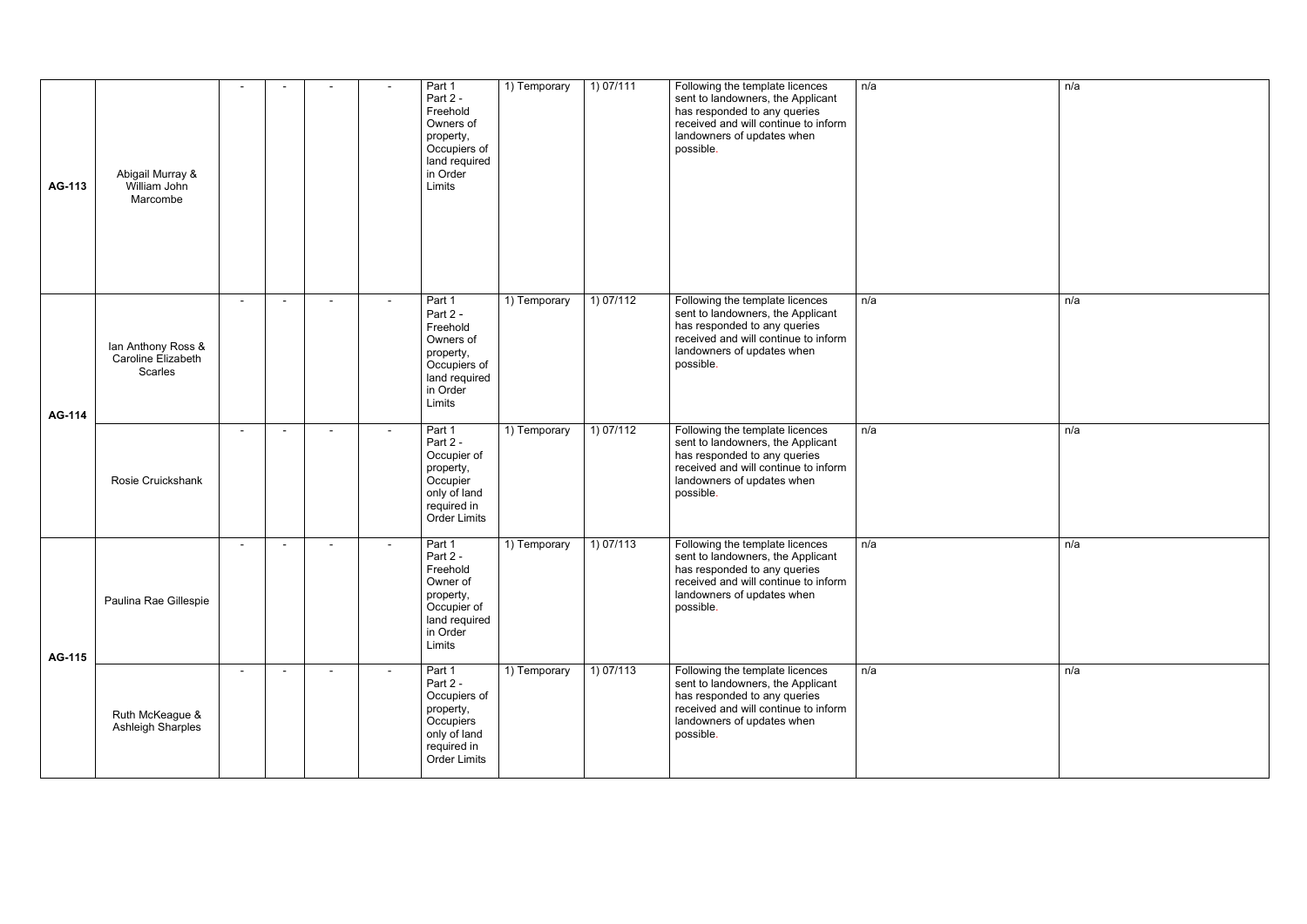| AG-116        | <b>Christopher Vincent</b><br>Barker &<br>Cassandra Maria<br><b>Barker</b> |                | $\blacksquare$ | Part 1<br>Part 2-<br>Freehold<br>Owners of<br>property,<br>Occupiers of<br>land required<br>in Order<br>Limits     | 1) Temporary               | 1) 07/114 | Following the template licences<br>sent to landowners, the Applicant<br>has responded to any queries<br>received and will continue to inform<br>landowners of updates when<br>possible. | n/a | n/a |
|---------------|----------------------------------------------------------------------------|----------------|----------------|--------------------------------------------------------------------------------------------------------------------|----------------------------|-----------|-----------------------------------------------------------------------------------------------------------------------------------------------------------------------------------------|-----|-----|
| <b>AG-117</b> | Andrew Adrian Keeley                                                       |                |                | Part 1<br>Part 2 -<br>Freehold<br>Owner of<br>property,<br>Occupier of<br>land required<br>in Order<br>Limits      | 1) Temporary               | 1) 07/117 | Following the template licences<br>sent to landowners, the Applicant<br>has responded to any queries<br>received and will continue to inform<br>landowners of updates when<br>possible. | n/a | n/a |
|               | $\sim$<br>Sophie Austin &<br>Sophie Rose Keeley                            | $\blacksquare$ | $\sim$         | Part 1<br>Part 2 -<br>Occupiers of<br>property,<br>Occupiers<br>only of land<br>required in<br><b>Order Limits</b> | 1) Temporary               | 1) 07/117 | Following the template licences<br>sent to landowners, the Applicant<br>has responded to any queries<br>received and will continue to inform<br>landowners of updates when<br>possible. | n/a | n/a |
| AG-118        | <b>David Charles</b><br>Wheelers Wheeler &<br>Amy Elizabeth<br>Horseman    |                | $\blacksquare$ | Part 1<br>Part 2 -<br>Freehold<br>Owners of<br>property,<br>Occupiers of<br>land required<br>in Order<br>Limits    | $\overline{1}$ ) Temporary | 1) 07/116 | Following the template licences<br>sent to landowners, the Applicant<br>has responded to any queries<br>received and will continue to inform<br>landowners of updates when<br>possible. | n/a | n/a |

| $\mathbf{A}$                           | B.                            | u                                       | D.                                   |                             |                                             | G                                    | н                                                                                                                    |                                                                                                            |                                                                                                                                                                                                                                                                                                                                                                                  |                                                        |                            |
|----------------------------------------|-------------------------------|-----------------------------------------|--------------------------------------|-----------------------------|---------------------------------------------|--------------------------------------|----------------------------------------------------------------------------------------------------------------------|------------------------------------------------------------------------------------------------------------|----------------------------------------------------------------------------------------------------------------------------------------------------------------------------------------------------------------------------------------------------------------------------------------------------------------------------------------------------------------------------------|--------------------------------------------------------|----------------------------|
| ID<br><b>NUMBER</b>                    | NAME /<br><b>ORGANISATION</b> | <b>IP/AP</b><br><b>REF</b><br><b>NO</b> | <b>RR</b><br><b>REF</b><br><b>NO</b> | <b>W/R REF</b><br><b>NO</b> | <b>OTHER</b><br><b>DOC REF</b><br><b>NO</b> | <b>INTEREST</b>                      | <b>RIGHTS OF</b><br>THE CROWN<br><b>AUTHORITY</b>                                                                    | <b>PLOTS</b>                                                                                               | <b>STATUS OF AGREEMENT</b>                                                                                                                                                                                                                                                                                                                                                       | <b>DETAILS OF CONTACT MADE</b><br><b>FOLLOWING DL6</b> | <b>COMMENTS/NEXT STEPS</b> |
|                                        | <b>SECTION 7: Crown Land</b>  |                                         |                                      |                             |                                             |                                      |                                                                                                                      |                                                                                                            |                                                                                                                                                                                                                                                                                                                                                                                  |                                                        |                            |
| <b>AG-119</b><br>(see also<br>$AG-05)$ | Ministry of Defence<br>(MoD)  | $\overline{\phantom{a}}$                |                                      |                             |                                             | Part 1<br>Part 2<br>Part 3<br>Part 4 | Rights in<br>respect of<br>access, rights<br>to services<br>and rights in<br>respect of<br>restrictive<br>covenants. | 01/120,<br>01/125,<br>01/130,<br>01/135,<br>01/205,<br>01/235,<br>01/242,<br>01/245,<br>01/296,<br>01/290, | In relation to plots 01/205, 01/242,<br>01/245, 01/298 and 01/305 the<br>Applicant owns the freehold land,<br>which was acquired from the MoD<br>prior to the start of the examination<br>(see section 1 above). Crown<br>consent is still required in relation<br>to these plots as the MoD has<br>restrictive covenants over this land.<br>In relation to the MoD's plots, the | n/a                                                    | n/a                        |

| n/a |
|-----|
|     |
|     |
|     |
|     |
|     |
|     |
|     |
|     |
|     |
|     |
|     |
|     |
| n/a |
|     |
|     |
|     |
|     |
|     |
|     |
|     |
|     |
|     |
|     |
|     |
|     |
| n/a |
|     |
|     |
|     |
|     |
|     |
|     |
|     |
|     |
|     |
|     |
|     |
|     |
|     |
| n/a |
|     |
|     |
|     |
|     |
|     |
|     |
|     |
|     |
|     |
|     |
|     |
|     |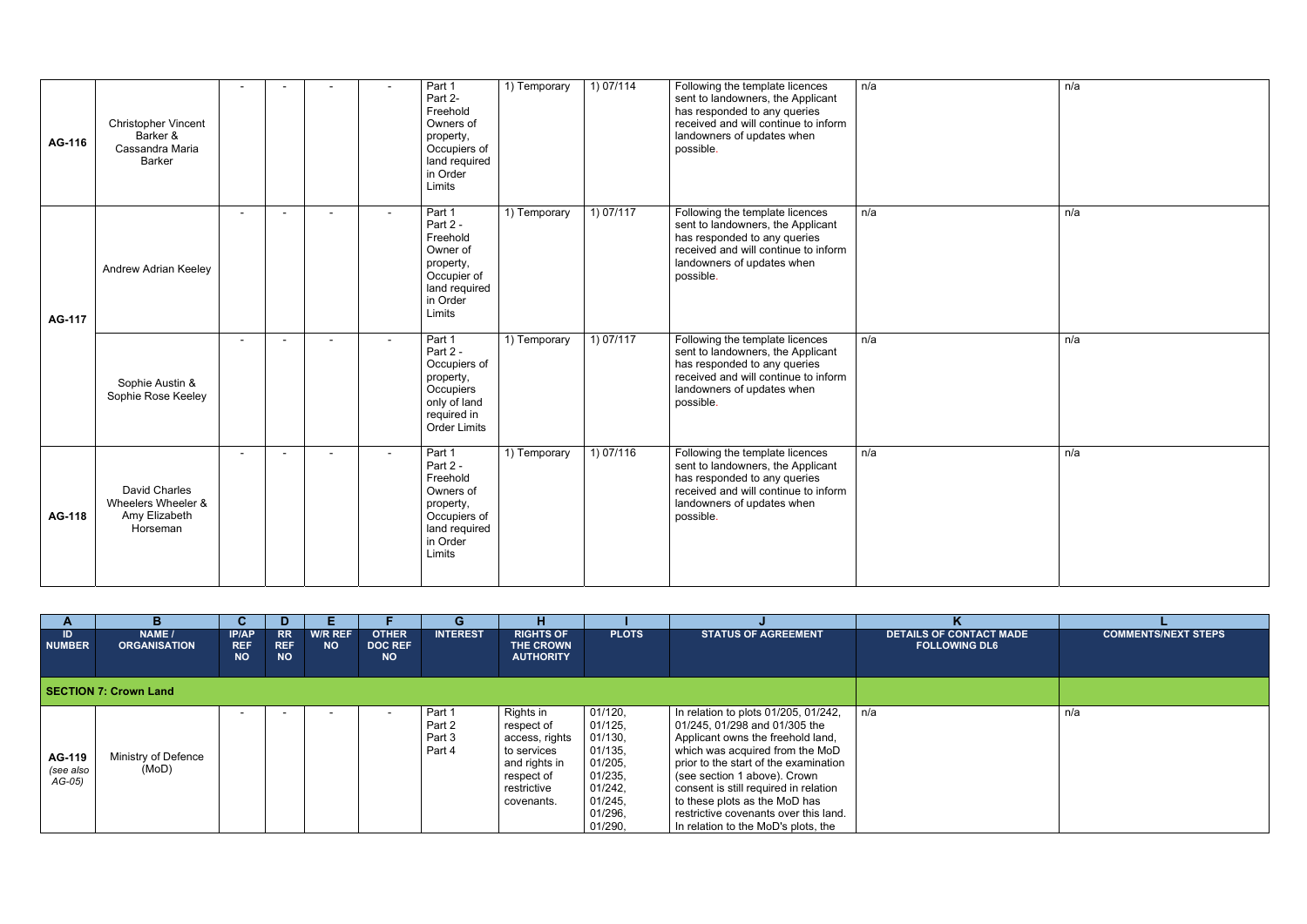|                                                  |                                                                                            |        |  |                                      |                                                                                                                                                  | 01/305, 02/05,<br>02/06, 02/15,<br>02/19, 02/20,<br>02/27, 02/20,<br>02/31, 02/32,<br>02/35, 02/36,<br>02/37                                                                                        | Applicant is seeking crown consent<br>under s135. The covenants that the<br>MoD holds over these plots are not<br>affected by the provisions of the<br>Order.<br>Crown consent from the MoD was<br>submitted at Deadline 7 (See<br><b>Examination Library Reference</b><br>REP7-044).                                                                                                                                                                                                                                                         |     |     |
|--------------------------------------------------|--------------------------------------------------------------------------------------------|--------|--|--------------------------------------|--------------------------------------------------------------------------------------------------------------------------------------------------|-----------------------------------------------------------------------------------------------------------------------------------------------------------------------------------------------------|-----------------------------------------------------------------------------------------------------------------------------------------------------------------------------------------------------------------------------------------------------------------------------------------------------------------------------------------------------------------------------------------------------------------------------------------------------------------------------------------------------------------------------------------------|-----|-----|
| <b>AG-120</b><br>(see also<br>AG-37 &<br>$PP-16$ | Department for<br>Environment, Food<br>and Rural Affairs<br>(DEFRA)/Forestry<br>Commission | $\sim$ |  | Part 1<br>Part 4<br>Part 5           | Freehold;<br>Freehold<br>(excluding<br>tunnel<br>structure and<br>apparatus)<br>Rights in<br>respect of<br>passage<br>through the<br>underbridge | 10/10, 10/35,<br>11/06, 11/07,<br>11/31, 11/70,<br>11a/05,<br>11a/10,<br>11a/15,<br>11b/05,<br>11b/10,<br>11b/20,<br>11b/25,<br>11b/30,<br>11b/35,<br>11c/05, 11c/10                                | The Applicant has been negotiating<br>an agreement with DEFRA through<br>the Forestry Commission (see<br>update at section 2 above) which is<br>due to complete shortly.<br>Commercial terms have been<br>agreed between the parties. The<br>Applicant has been liaising with the<br>Government Legal Department in<br>relation to the crown consent,<br>which is chasing its client for<br>instructions.<br>Crown consent has been received<br>from DEFRA (care of the Forestry<br>Commission). See Document<br>Reference: 9.74 ExA.FI.D7.V1 | n/a | n/a |
| AG-121                                           | Department of Health<br>and Social Care<br>(DHSC)                                          |        |  | Part 1<br>Part 2<br>Part 3<br>Part 4 | Rights in<br>respect of<br>access, and<br>rights to<br>services.                                                                                 | 06/710, 07/61,<br>07/71, 07/72,<br>07/73, 07/74,<br>07/77, 07/78,<br>07/118,<br>$07/119$ ,<br>07/130,<br>07/135,<br>07/145,<br>07/160,<br>07/165,<br>07/170,<br>07/175,<br>07/180,<br>07/195, 08/11 | DHSC provided crown consent in<br>relation to these plots by letter<br>dated 2 March 2021.<br>A copy of the consent was<br>submitted at Deadline 6. See<br>Appendix 1 of document REP6-<br>027.                                                                                                                                                                                                                                                                                                                                               | n/a | n/a |
| <b>AG-122</b>                                    | Department for<br>Transport (DfT)                                                          |        |  | Part 1<br>Part 2<br>Part 3<br>Part 4 | Caution<br>against first<br>registration.<br>Rights of<br>access and<br>rights to<br>services.                                                   | 05/90, 05/115                                                                                                                                                                                       | The plots include the disused<br>railway that is being brought back<br>into operation. The plots form part<br>of the disused track bed under or<br>adjacent to the M5 Avonmouth<br>Bridge.<br>Crown consent has been received<br>from the DfT and submitted prior to<br>the close of the Examination. See<br>Document Reference: 9.75<br>ExA.FI.D7.V1.                                                                                                                                                                                        | n/a | n/a |

| n/a |
|-----|
|     |
|     |
|     |
|     |
|     |
|     |
|     |
|     |
|     |
|     |
|     |
|     |
|     |
|     |
|     |
|     |
|     |
|     |
|     |
|     |
|     |
|     |
| n/a |
|     |
|     |
|     |
|     |
|     |
|     |
|     |
|     |
|     |
|     |
|     |
|     |
|     |
|     |
|     |
|     |
|     |
| n/a |
|     |
|     |
|     |
|     |
|     |
|     |
|     |
|     |
|     |
|     |
|     |
|     |
|     |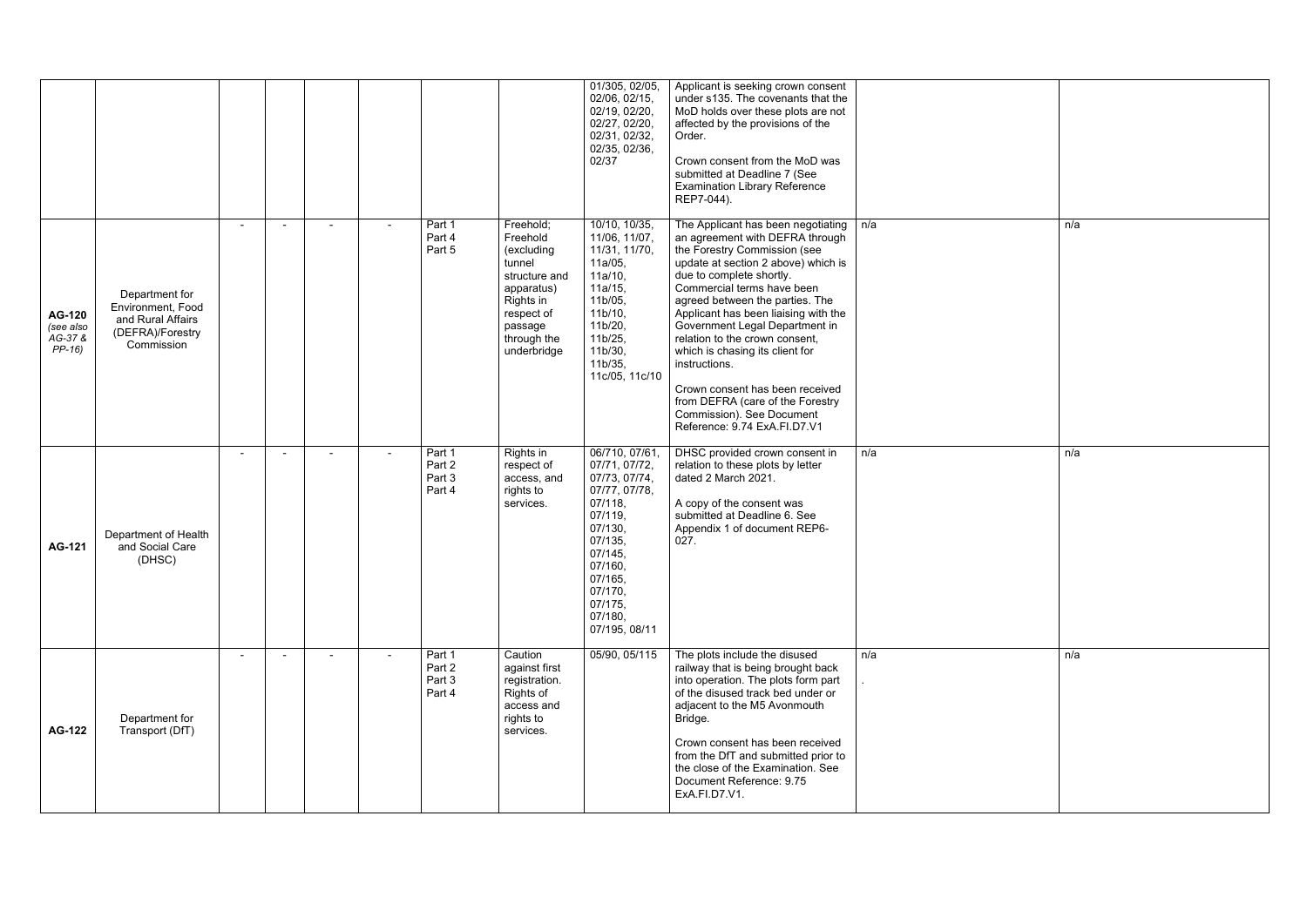|                                               | $\overline{L}$             |
|-----------------------------------------------|----------------------------|
| K<br>DETAILS OF CONTACT MADE<br>FOLLOWING DL6 | <b>COMMENTS/NEXT STEPS</b> |
|                                               |                            |
| n/a                                           | n/a                        |
| n/a                                           | n/a                        |
| n/a                                           | n/a                        |
| n/a                                           | n/a                        |

| $\mathbf{A}$        | B                                                 | $\mathbf{C}$                            | D                                                                                  | E                    | F.                                          | G                          | н                                                                                                                                    |                                                                                         |                                                                                                                                                                                                                                                                                                                                                                                                                                                                                                                                | K                                                      |                   |
|---------------------|---------------------------------------------------|-----------------------------------------|------------------------------------------------------------------------------------|----------------------|---------------------------------------------|----------------------------|--------------------------------------------------------------------------------------------------------------------------------------|-----------------------------------------------------------------------------------------|--------------------------------------------------------------------------------------------------------------------------------------------------------------------------------------------------------------------------------------------------------------------------------------------------------------------------------------------------------------------------------------------------------------------------------------------------------------------------------------------------------------------------------|--------------------------------------------------------|-------------------|
| ID<br><b>NUMBER</b> | NAME /<br><b>ORGANISATION</b>                     | <b>IP/AP</b><br><b>REF</b><br><b>NO</b> | RR<br><b>REF</b><br><b>NO</b>                                                      | W/R<br><b>REF NO</b> | <b>OTHER</b><br><b>DOC REF</b><br><b>NO</b> | <b>INTEREST</b>            | <b>RIGHTS TO BE</b><br><b>ACQUIRED</b>                                                                                               | <b>PLOTS</b>                                                                            | <b>STATUS OF AGREEMENT</b>                                                                                                                                                                                                                                                                                                                                                                                                                                                                                                     | <b>DETAILS OF CONTACT MADE</b><br><b>FOLLOWING DL6</b> | <b>COMMENTS/I</b> |
|                     | <b>SECTION 8: Agreement not required</b>          |                                         |                                                                                    |                      |                                             |                            |                                                                                                                                      |                                                                                         |                                                                                                                                                                                                                                                                                                                                                                                                                                                                                                                                |                                                        |                   |
| <b>AG-123</b>       | Taylor Wimpey UK<br>Limited                       |                                         |                                                                                    |                      |                                             | Part 1<br>Part 2           | 1) Permanent                                                                                                                         | 1)01/65                                                                                 | Heads of Terms were withdrawn by<br>the Applicant due to all the required<br>works being within the existing<br>highway.                                                                                                                                                                                                                                                                                                                                                                                                       | n/a                                                    | n/a               |
|                     | <b>Overhill Property</b><br>Limited               | $\blacksquare$                          |                                                                                    |                      | $\blacksquare$                              | Part 1                     | 1) Rights                                                                                                                            | 1) 06/566                                                                               | The Owner was sent updated land<br>requirement details on 13.05.20<br>confirming that Western Power<br>Distribution were only intending to<br>carry out minor alterations to their<br>equipment. They responded on<br>13.05.20 that they were happy with<br>the proposals and formally<br>withdrew their representation to the<br>Planning Inspector. Further<br>engagement will take place with the<br>owner if any access or works are<br>required on their land during the<br>course of the Project.                        | n/a                                                    | n/a               |
| AG-124              | <b>Barnaby Peter Kirsen</b><br>Anna Teresa Kirsen | $\sim$                                  | RR-<br>086*<br>*this<br><b>RR</b><br>was<br>with-<br>drawn<br>on 13<br>May<br>2020 | $\blacksquare$       | $\blacksquare$                              | Part 1<br>Part 2<br>Part 3 | 1) Rights                                                                                                                            | 1) 06/566                                                                               | Mr K was sent updated land<br>requirement details on 13.05.20<br>confirming that Western Power<br>Distribution were only intending to<br>carry out minor alterations to their<br>equipment. Mr K responded on<br>13.05.20 that he was happy with<br>the proposals and formally<br>withdrew his representation to the<br>Planning Inspector. Further<br>engagement will take place with Mr<br>K if any access or works are<br>required on his land during the<br>course of the Project.                                         | n/a                                                    | n/a               |
| AG-125              | <b>Redrow Homes</b><br>Limited                    | $\blacksquare$                          |                                                                                    |                      | $\blacksquare$                              | Part 1<br>Part 2<br>Part 3 | 1) Rights<br>2) Permanent<br>3) TRO -<br>Permanent<br>4) TRO -<br>Permanent<br>5) TRO -<br>Permanent<br>6) Permanent<br>7) Permanent | 1) 07/78<br>2) 07/135<br>3) 07/160<br>4) 07/170<br>5) 07/180<br>$6)$ 07/195<br>7) 08/15 | In January 2020, Redrow agreed<br>they had no objections to the<br>Council adding the road to their<br>adopted highway network, public<br>notices have been erected to<br>advertise this intention by NSDC on<br>site so land will become part of the<br>Council's adopted road network in<br>due course.<br>On 18 September 2020<br>confirmation was received from<br>NSDC to advise that the section of<br>road has now been adopted.<br>Applicant's Agent sent copy to<br>Redrow on 28 September 2020 for<br>their records. | n/a                                                    | n/a               |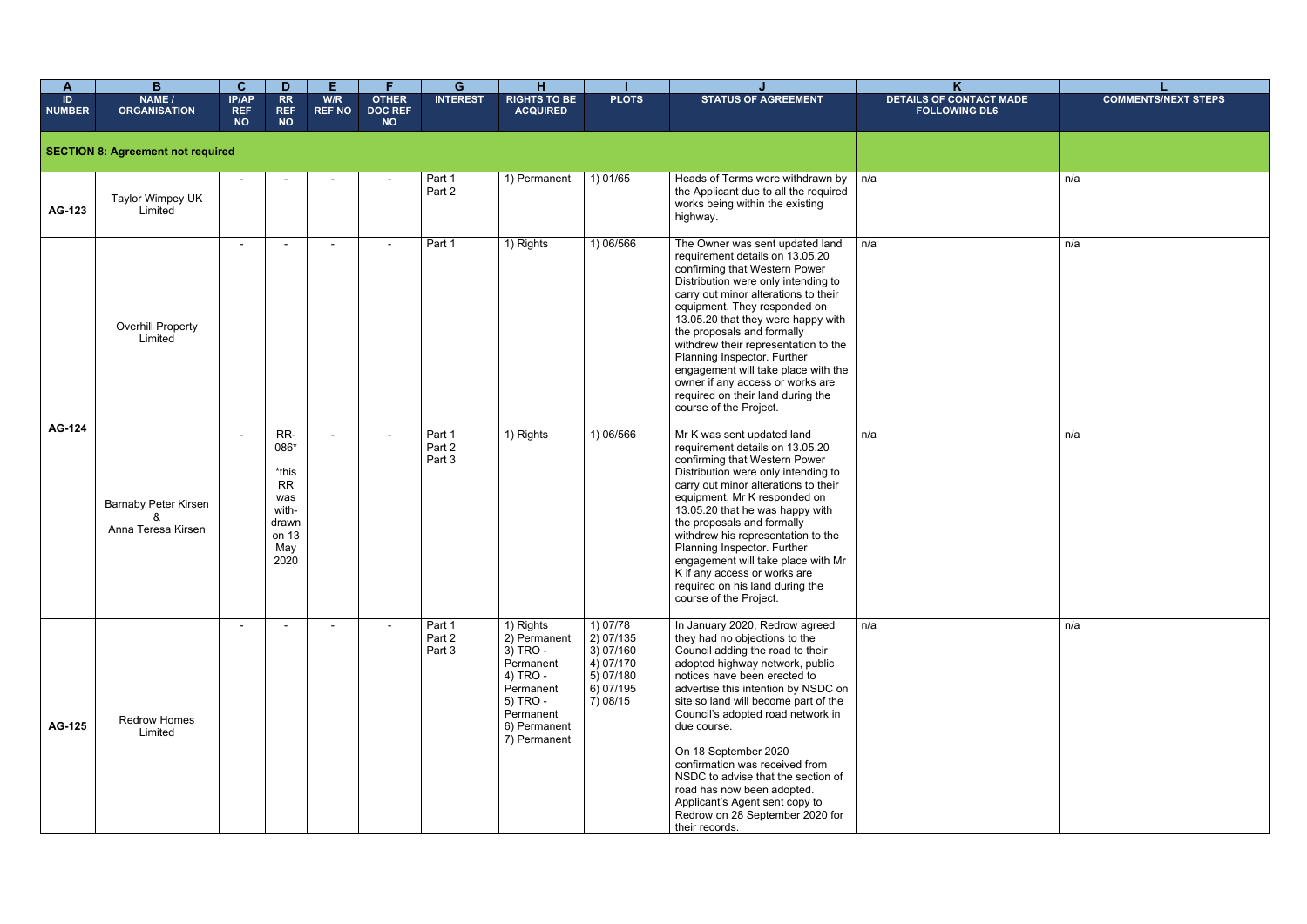| <b>AG-126</b> | Ford Motor Company<br>Limited |  | Part 1                     | 1) Temporary | 1) 16/63 | The Applicant's Agent discussed<br>the temporary requirement for this<br>land with Ford's retained Agent.<br>Ford Motor Company Limited own<br>the land on which there is an<br>adopted highway and the works will<br>be undertaken within this adopted<br>highway. As such, it is not<br>anticipated that the Applicant will<br>enter into an agreement with Ford<br>Motor Company Limited. | n/a | n/a |
|---------------|-------------------------------|--|----------------------------|--------------|----------|----------------------------------------------------------------------------------------------------------------------------------------------------------------------------------------------------------------------------------------------------------------------------------------------------------------------------------------------------------------------------------------------|-----|-----|
| <b>AG-127</b> | <b>Ford Retail Limited</b>    |  | Part 1<br>Part 2<br>Part 3 | 1) Temporary | 1) 16/63 | The Applicant's Agent discussed<br>the temporary requirement for this<br>land with Ford's retained Agent.<br>Ford Motor Company Limited own<br>the land on which there is an<br>adopted highway and the works will<br>be undertaken within this adopted<br>highway. As such, it is not<br>anticipated that the Applicant will<br>enter into an agreement with Ford<br>Motor Company Limited. | n/a | n/a |

| n/a |
|-----|
|     |
|     |
|     |
|     |
|     |
|     |
| n/a |
|     |
|     |
|     |
|     |
|     |
|     |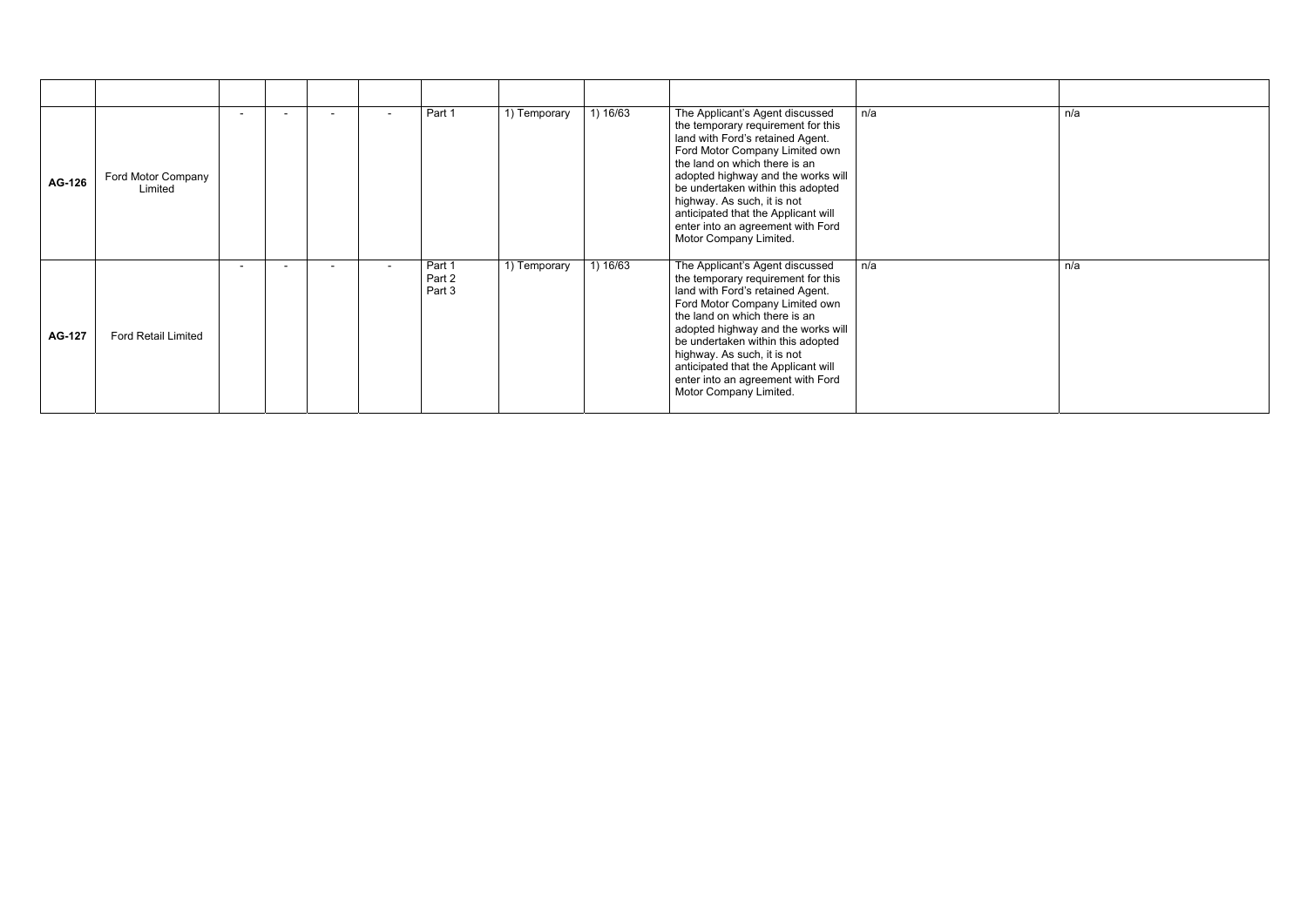| $\mathbf{A}$     | B.                                                              | $\mathbf{C}$                     | D                                    | E                    | F                                           | G.              |                                                                                                                                                                                                                                                                                                                                                                                                                                                                                                                                                                                                                                                                                                                                                                                                                                                                                                                                                                                                                                                                                                                                                                                                                                                                                                                                                                                                                                                                                                                                                |                                                                                                                                                                                                                                                                                                                                                                                          |                                                        |                            |
|------------------|-----------------------------------------------------------------|----------------------------------|--------------------------------------|----------------------|---------------------------------------------|-----------------|------------------------------------------------------------------------------------------------------------------------------------------------------------------------------------------------------------------------------------------------------------------------------------------------------------------------------------------------------------------------------------------------------------------------------------------------------------------------------------------------------------------------------------------------------------------------------------------------------------------------------------------------------------------------------------------------------------------------------------------------------------------------------------------------------------------------------------------------------------------------------------------------------------------------------------------------------------------------------------------------------------------------------------------------------------------------------------------------------------------------------------------------------------------------------------------------------------------------------------------------------------------------------------------------------------------------------------------------------------------------------------------------------------------------------------------------------------------------------------------------------------------------------------------------|------------------------------------------------------------------------------------------------------------------------------------------------------------------------------------------------------------------------------------------------------------------------------------------------------------------------------------------------------------------------------------------|--------------------------------------------------------|----------------------------|
| <b>ID NUMBER</b> | NAME /<br><b>ORGANISATION</b>                                   | IP/AP<br><b>REF</b><br><b>NO</b> | <b>RR</b><br><b>REF</b><br><b>NO</b> | W/R<br><b>REF NO</b> | <b>OTHER</b><br><b>DOC REF</b><br><b>NO</b> | <b>INTEREST</b> | <b>PLOTS</b>                                                                                                                                                                                                                                                                                                                                                                                                                                                                                                                                                                                                                                                                                                                                                                                                                                                                                                                                                                                                                                                                                                                                                                                                                                                                                                                                                                                                                                                                                                                                   | <b>STATUS OF AGREEMENT</b>                                                                                                                                                                                                                                                                                                                                                               | <b>DETAILS OF CONTACT MADE</b><br><b>FOLLOWING DL6</b> | <b>COMMENTS/NEXT STEPS</b> |
|                  | SECTION 9: Protective Provision Agreement & SoCG in negotiation |                                  |                                      |                      |                                             |                 |                                                                                                                                                                                                                                                                                                                                                                                                                                                                                                                                                                                                                                                                                                                                                                                                                                                                                                                                                                                                                                                                                                                                                                                                                                                                                                                                                                                                                                                                                                                                                |                                                                                                                                                                                                                                                                                                                                                                                          |                                                        |                            |
| <b>PP-01</b>     | <b>Bristol Water PLC</b>                                        |                                  |                                      |                      |                                             | Part 1          | 01/35, 01/40, 01/45, 01/50, 01/65, 01/75, 01/76,<br>01/77, 01/90, 01/95, 01/96, 01/105, 01/115,<br>01/125, 01/45, 01/155, 01/160, 01/170, 01/190,<br>01/230, 01/265, 01/297, 02/50, 02/53, 02/70,<br>02/80, 02/86, 02/95, 02/96, 02/100, 02/101,<br>02/141, 03/10, 03/26, 03/30, 03/33, 03/40, 03/42,<br>03/50, 03/51, 03/51, 03/55, 03/57, 03/71, 04/17,<br>04/25, 04/26, 04/40, 04/46, 04/47, 04/50, 05/05,<br>05/06, 05/10, 05/11, 05/25, 05/35, 05/50, 05/61,<br>05/85, 05/86, 05/90, 05/151, 05a/05, 06/63, 06/70,<br>06/105, 06/106, 06/165, 06/170, 06/175, 06/180,<br>06/190, 06/205, 06/225, 06/230, 06/231, 06/232,<br>06/233, 06/234, 06/235, 06/241, 06/242, 06/243,<br>06/246, 06/251, 06/252, 06/253, 06/254, 06/255,<br>06/256, 06/257, 06/258, 06/259, 06/260, 06/261,<br>06/262, 06/263, 06/266, 06/268, 06/269, 06/269,<br>06/270, 06/271, 06/272, 06/530, 06/531, 06/537,<br>06/538, 06/539, 06/540, 06/541, 06/542, 06/543,<br>06/544, 06/546, 06/547, 06/548, 06/550, 06/565,<br>06/615, 06/645, 06/650, 06/661, 06/665, 06/725,<br>07/115, 07/120, 07/125, 07/150, 07/155, 07/160,<br>07/195, 08/11, 08/12, 08/13, 08/15, 08/21, 13/35,<br>14/15, 14/20, 14/35, 14/40, 14/55, 15/08, 15/11,<br>15/13, 15/16, 15/18, 15/20, 15/150, 15/155,<br>15/165, 16/25, 16/26, 16/27, 16/29, 16/30, 16/31,<br>16/32, 16/33, 16/34, 16/35, 16/37, 16/40, 16/42,<br>16/43, 16/45, 16/55, 16/57, 16/60, 16/61, 16/62,<br>16/75, 16/80, 16/85, 16/130, 16/131, 16/135,<br>16/155, 16/156, 16/160, 16/161, 17/05, 17/10,<br>17/15, 17/20 | No Statement of Common<br>Ground is in circulation, however   n/a<br>detailed discussions have taken<br>place but have concentrated on<br>protective provisions and a<br>protective agreement. No<br>protective provisions are<br>currently proposed to be<br>included in the dDCO.<br>A protective agreement is<br>currently in the process of being<br>negotiated between the parties. |                                                        | n/a                        |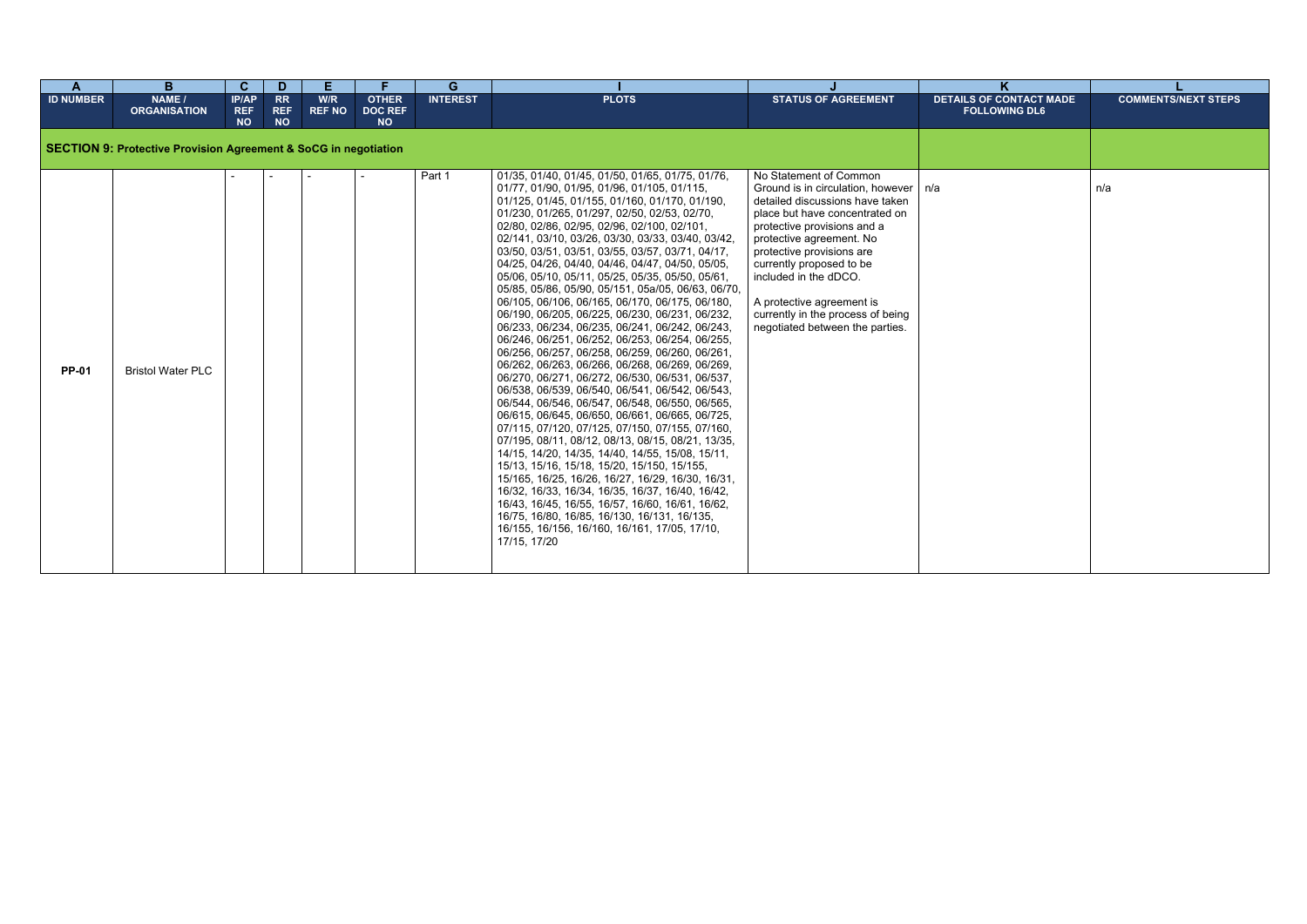| <b>PP-02</b><br>(see also<br>$AG-74)$ | <b>Wessex Water</b><br>Limited / Wessex<br><b>Water Services</b><br>Limited |  |  | Part 1<br>Part 2<br>Part 3 | 01/05, 01/06, 01/11, 01/20, 01/35, 01/40, 01/45,<br>01/50, 01/65, 01/90, 01/91, 01/95, 01/96, 01/97,<br>01/105, 01/110, 01/111, 01/112, 01/113, 01/115,<br>01/125, 01/145, 01/155, 01/160, 01/170, 01/190,<br>01/210, 01/211, 01/212, 01/213, 01/214, 01/215,<br>01/216, 01/220, 01/221, 01/222, 01/223, 01/225,<br>01/226, 01/231, 01/232, 01/250, 01/251, 01/252,<br>01/255, 01/260, 01/265, 01/297, 01/300, 04/15,<br>04/20, 04/35, 04/100, 04/102, 05/05, 05/06, 05/10,<br>05/11, 05/40, 05/41, 05/50, 05/55, 05/61, 05/62,<br>05/85, 05/86, 05/151, 05a/05, 06/63, 06/70, 06/75,<br>06/90, 06/95, 06/100, 06/105, 06/140, 06/145,<br>06/155, 06/160, 06/165, 06/170, 06/175, 06/180,<br>06/190, 06/305, 06/315, 06/325, 06/335, 06/345,<br>06/355, 06/345, 06/355, 06/365, 06/375, 06/385,<br>06/395, 06/405, 06/415, 06/425, 06/440, 06/445,<br>06/450, 06/455, 06/460, 06/465, 06/470, 06/475,<br>06/480, 06/485, 06/490, 06/495, 06/500, 06/510,<br>06/530, 06/531, 06/537, 06/538, 06/565, 06/630,<br>06/645, 06/650, 07/77, 07/134, 07/150, 07/155,<br>07/160, 07/195, 08/11, 08/15, 08/26, 08/45, 08/50,<br>12/05, 12/07, 12/10, 12/11, 12/13, 12/15, 12/15,<br>12/16, 12/18, 12/30, 13/07, 14/35, 14/40, 14/45,<br>14/55, 15/10, 15/12, 15/15, 15/17, 15/50, 15/80,<br>15/90, 15/100, 15/101, 15/110, 15/125, 15/150,<br>15/155, 15/165, 16/05, 16/20, 16/25, 16/26, 16/27,<br>16/28, 16/29, 16/30, 16/31, 16/32, 16/33, 16/34,<br>16/35, 16/37, 16/38, 16/40, 16/42, 16/43, 16/45,<br>16/46, 16/56, 16/61, 16/62, 16/65, 16/66, 16/70,<br>16/71, 16/72, 16/74, 16/75, 16/80, 16/85, 16/101,<br>16/130, 16/131, 16/136, 17/05, 17/10, 17/15,<br>17/20 | A Statement of Common<br>Ground has been agreed<br>between the parties. A copy of<br>the signed SoCG has been<br>submitted to the Examination.<br>Please see document reference:<br>REP7-030.<br>Heads of Terms have been<br>agreed for the acquisition of<br>specific Wessex Water land. A<br>further update is included in<br>section 3 above.                    |  |
|---------------------------------------|-----------------------------------------------------------------------------|--|--|----------------------------|-------------------------------------------------------------------------------------------------------------------------------------------------------------------------------------------------------------------------------------------------------------------------------------------------------------------------------------------------------------------------------------------------------------------------------------------------------------------------------------------------------------------------------------------------------------------------------------------------------------------------------------------------------------------------------------------------------------------------------------------------------------------------------------------------------------------------------------------------------------------------------------------------------------------------------------------------------------------------------------------------------------------------------------------------------------------------------------------------------------------------------------------------------------------------------------------------------------------------------------------------------------------------------------------------------------------------------------------------------------------------------------------------------------------------------------------------------------------------------------------------------------------------------------------------------------------------------------------------------------------------------------------------------------------|---------------------------------------------------------------------------------------------------------------------------------------------------------------------------------------------------------------------------------------------------------------------------------------------------------------------------------------------------------------------|--|
| <b>PP-03</b>                          | Wales and West<br><b>Utilities</b>                                          |  |  | Part 1                     | 01/05, 01/06, 01/07, 01/08, 01/09, 01/11, 01/20,<br>01/25, 01/35, 01/230, 01/300, 02/50, 02/53, 02/80,<br>02/86, 02/95, 02/96, 02/100, 02/101, 03/40, 03/41,<br>03/42, 03/50, 03/51, 03/55, 03/57, 04/65, 04/75,<br>04/85, 04/90, 04/95, 04/100, 04/102, 05/25, 05/40,<br>05/85, 05/86, 05/90, 05/95, 05/105, 05/125,<br>05/135, 05/136, 05/145, 05/150, 05/151, 05a/05,<br>06/25, 06/63, 06/190, 06/205, 06/210, 06/231,<br>06/232, 06/233, 06/234, 06/235, 06/241, 06/242,<br>06/243, 06/246, 06/251, 06/252, 06/253, 06/254,<br>06/255, 06/256, 06/257, 06/258, 06/259, 06/260,<br>06/261, 06/262, 06/263, 06/264, 06/266, 06/267,<br>06/268, 06/269, 06/270, 06/271, 06/272, 06/415,<br>06/425, 06/526, 06/527, 06/528, 06/529, 06/530,<br>06/531, 06/537, 06/538, 06/539, 06/540, 06/541,<br>06/542, 06/543, 06/544, 06/546, 06/547, 06/548,<br>06/550, 06/565, 06/570, 06/575, 06/576, 06/577,<br>06/580, 06/585, 06/590, 06/591, 06/615, 06/620,<br>06/625, 06/650, 07/74, 07/119, 14/30, 15/08,<br>15/11, 15/13, 15/16, 15/18, 15/60, 15/65, 15/70,<br>15/75, 16/10, 16/20, 16/25, 16/26, 16/27, 16/30,<br>16/31, 16/32, 16/33, 16/34, 16/35, 16/37, 16/38,<br>16/40, 16/42, 16/43, 16/60, 16/61, 16/130, 16/131,<br>16/136                                                                                                                                                                                                                                                                                                                                                                                                                               | No Statement of Common<br>Ground in circulation, however<br>detailed discussions have taken<br>place but have concentrated on<br>protective provisions.<br>Wales and West Utilities has<br>provided the Applicant with<br>bespoke protective provisions.<br>The Applicant is negotiating the<br>form of the protective provisions<br>with Wales and West Utilities. |  |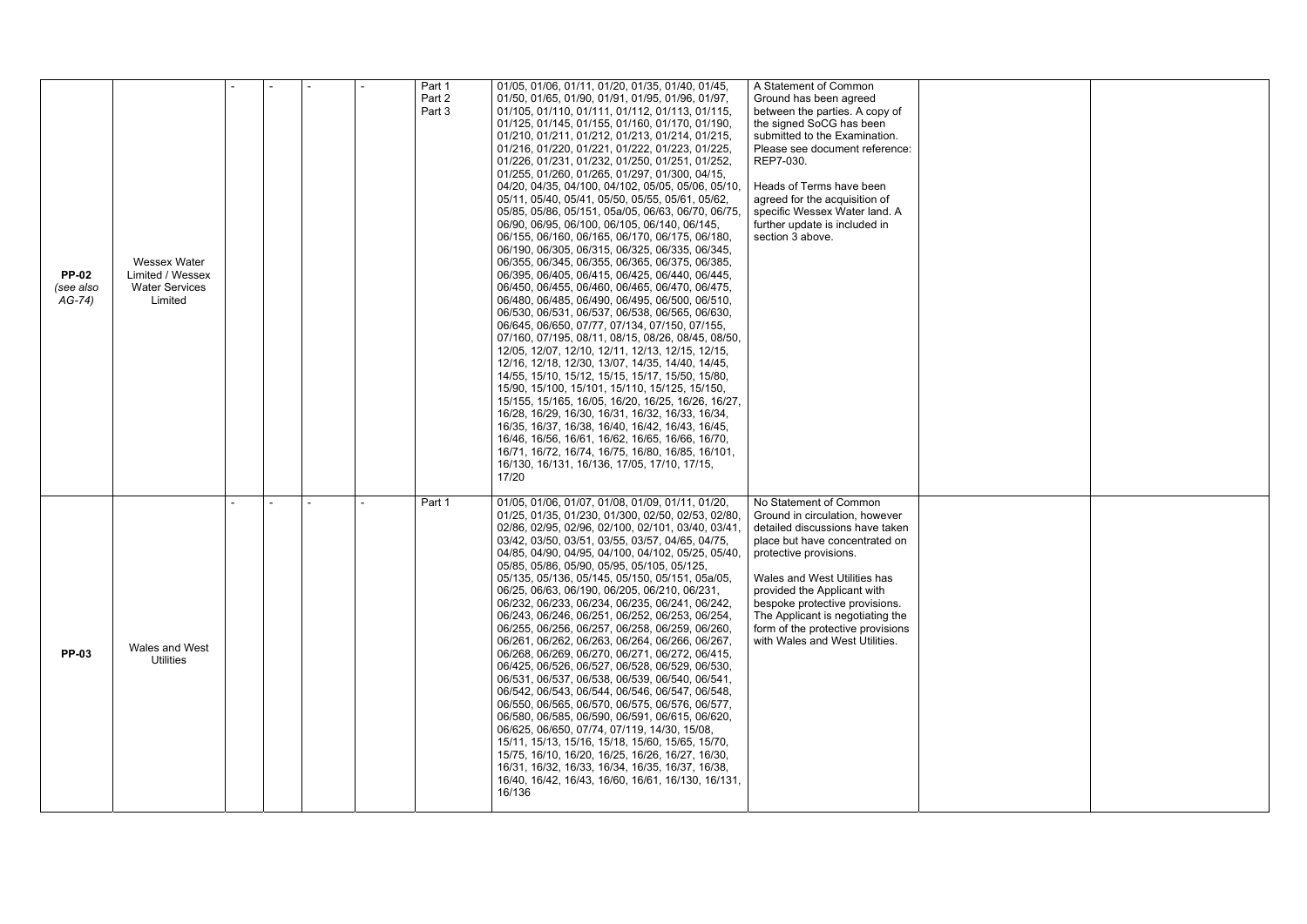|              |                      | $7 - 1$ | RR- | REP <sub>2</sub> - | REP5- | Part 1 | 01/07, 01/08, 01/09, 01/25, 01/35, 01/40, 01/50,                                                     | A draft Statement of Common                                |
|--------------|----------------------|---------|-----|--------------------|-------|--------|------------------------------------------------------------------------------------------------------|------------------------------------------------------------|
|              |                      |         | 029 | 052                | 050   | Part 2 | 01/55, 01/60, 01/65, 01/70, 01/75, 01/76, 01/77,                                                     | Ground was submitted at the                                |
|              |                      |         |     | REP <sub>2</sub> - |       | Part 3 | 01/85, 01/90, 01/91, 01/95, 01/96, 01/97, 01/99,                                                     | close of the Examination but the                           |
|              |                      |         |     | 052a               |       |        | 01/101, 01/105, 01/110, 01/111, 01/113 01/115,                                                       | parties are concentrating on the                           |
|              |                      |         |     |                    |       |        | 01/125, 01/130, 01/130, 01/135, 01/140, 01/145,                                                      | side agreement and protective                              |
|              |                      |         |     |                    |       |        | 01/150, 01/155, 01/160, 01/170, 01/190, 01/205,                                                      | provisions.                                                |
|              |                      |         |     |                    |       |        | 01/210, 01/212, 01/213, 01/214, 01/215, 01/216,                                                      |                                                            |
|              |                      |         |     |                    |       |        | 01/220, 01/221, 01/222, 01/225, 01/226, 01/232,                                                      | The Applicant and Network Rail                             |
|              |                      |         |     |                    |       |        | 01/235, 01/240, 01/241, 01/242, 01/243, 01/245,                                                      | have been engaging in further                              |
|              |                      |         |     |                    |       |        | 01/252, 01/265, 01/290, 01/295, 01/296, 01/297,                                                      | discussions with WPD and its                               |
|              |                      |         |     |                    |       |        | 01/300, 01/305, 01/310, 02/15, 02/17, 02/18,                                                         | legal representatives to progress                          |
|              |                      |         |     |                    |       |        | 02/19, 02/20, 02/25, 02/26, 02/27, 02/30, 02/31,                                                     | the issues raised by WPD in its                            |
|              |                      |         |     |                    |       |        | 02/32, 02/35, 02/40, 02/41, 02/45, 02/46, 02/50,                                                     | written submissions to the                                 |
|              |                      |         |     |                    |       |        | 02/53, 02/55, 02/60, 02/65, 02/70, 02/75, 02/76,                                                     | examination.                                               |
|              |                      |         |     |                    |       |        | 02/80, 02/86, 02/95, 02/96, 02/100, 02/101,                                                          |                                                            |
|              |                      |         |     |                    |       |        | 02/105,02/110, 02/115, 02/116, 02/117, 02/118,                                                       | Protective provisions are                                  |
|              |                      |         |     |                    |       |        | 02/120, 02/121, 02/122, 02/125, 02/130, 02/135,                                                      | included in the dDCO but these,                            |
|              |                      |         |     |                    |       |        | 02/145, 03/0503/15, 03/20, 03/25, 03/26, 03/27,                                                      | and a side agreement, are being                            |
|              |                      |         |     |                    |       |        | 03/30, 03/32, 03/33, 03/36, 03/37, 03/40, 03/41,                                                     | negotiated between the parties.                            |
|              |                      |         |     |                    |       |        | 03/42, 03/50, 03/55, 03/57, 03/60, 03/67, 03/76,                                                     | A small number of issues remain                            |
|              |                      |         |     |                    |       |        | 03/78, 04/05, 04/06, 04/07, 04/08, 04/50, 04/53,                                                     | to be resolved between the                                 |
|              |                      |         |     |                    |       |        | 04/55, 04/90, 04/95, 04/105, 05/15, 05/16, 05/17,                                                    | parties.                                                   |
|              |                      |         |     |                    |       |        | 05/18, 05/25, 05/26, 05/27, 05/28, 05/101, 05/102,                                                   |                                                            |
|              | <b>Western Power</b> |         |     |                    |       |        | 05/103, 05/104, 05/106, 05/107, 05/108, 05/112,                                                      | WPD are also engaged with the                              |
| <b>PP-04</b> | Distribution (South  |         |     |                    |       |        | 05/113, 05/130, 05/131, 05/135, 05/136, 05/165,                                                      | Applicant and NGET in relation                             |
|              | West) PLC            |         |     |                    |       |        | 05/170, 05/171, 06/25, 06/61, 06/63, 06/75,                                                          | to the HPCC DCO and WPD's                                  |
|              | (WPD)                |         |     |                    |       |        | 06/106, 06/115, 06/120, 06/125, 06/135, 06/136,                                                      | rights under this DCO. WPD has                             |
|              |                      |         |     |                    |       |        | 06/165, 06/170, 06/175, 06/180, 06/185, 06/190,                                                      | served on the Applicant notices                            |
|              |                      |         |     |                    |       |        | 06/195, 06/205, 06/210, 06/231, 06/232, 06/233,                                                      | of its intention to compulsorily                           |
|              |                      |         |     |                    |       |        | 06/234, 06/235, 06/240, 06/241, 06/242, 06/243,                                                      | acquire rights and impose                                  |
|              |                      |         |     |                    |       |        | 06/245, 06/246, 06/250, 06/251, 06/252, 06/253,                                                      | restrictions over certain plots                            |
|              |                      |         |     |                    |       |        | 06/254, 06/255, 06/256, 06/257, 06/259, 06/260,                                                      | contained within the HPCC                                  |
|              |                      |         |     |                    |       |        | 06/261, 06/262, 06/263, 06/264, 06/266, 06/267,                                                      | DCO. A draft agreement has                                 |
|              |                      |         |     |                    |       |        | 06/268, 06/269, 06/270, 06/271, 06/272, 06/526,                                                      | been circulated and the parties                            |
|              |                      |         |     |                    |       |        | 06/527, 06/528, 06/529, 06/530, 06/531, 06/537,                                                      | have agreed that this will govern                          |
|              |                      |         |     |                    |       |        | 06/538, 06/539, 06/540, 06/541, 06/542, 06/543,                                                      | the relationship between the                               |
|              |                      |         |     |                    |       |        | 06/544, 06/546, 06/547, 07/77, 07/115, 07/120,                                                       | <b>Hinkley Point C Connection</b><br>DCO and the draft DCO |
|              |                      |         |     |                    |       |        | 07/134, 07/150, 07/155, 07/160, 07/165, 07/175,<br>07/195, 08/11, 08/12, 08/13, 08/15, 08/21, 08/22, |                                                            |
|              |                      |         |     |                    |       |        | 08/23, 08/30, 08/31, 08/25, 08/71 15/08, 15/10,                                                      |                                                            |
|              |                      |         |     |                    |       |        | 15/11, 15/13, 15/15, 15/16, 15/17, 15/18, 15/26,                                                     |                                                            |
|              |                      |         |     |                    |       |        | 15/60, 15/61, 15/70, 15/75, 15/80, 15/90, 15/95,                                                     |                                                            |
|              |                      |         |     |                    |       |        | 15/100, 15/110, 15/115, 15/116, 15/120, 15/125,                                                      |                                                            |
|              |                      |         |     |                    |       |        | 15/131, 15/135, 15/136, 15/140, 15/150, 15/155,                                                      |                                                            |
|              |                      |         |     |                    |       |        | 15/165, 16/05. 16/20, 16/25, 16/26, 16/27, 16/30,                                                    |                                                            |
|              |                      |         |     |                    |       |        | 16/31, 16/32, 16/33, 16/34, 16/35, 16/37, 16/38,                                                     |                                                            |
|              |                      |         |     |                    |       |        | 16/40, 16/42, 16/43, 16/55, 16/60, 16/61, 16/62,                                                     |                                                            |
|              |                      |         |     |                    |       |        | 16/63, 16/75, 16/80, 16/85, 16/130, 16/131,                                                          |                                                            |
|              |                      |         |     |                    |       |        | 16/135, 16/136, 17/05, 17/10, 17/15, 17/20                                                           |                                                            |
|              |                      |         |     |                    |       |        |                                                                                                      |                                                            |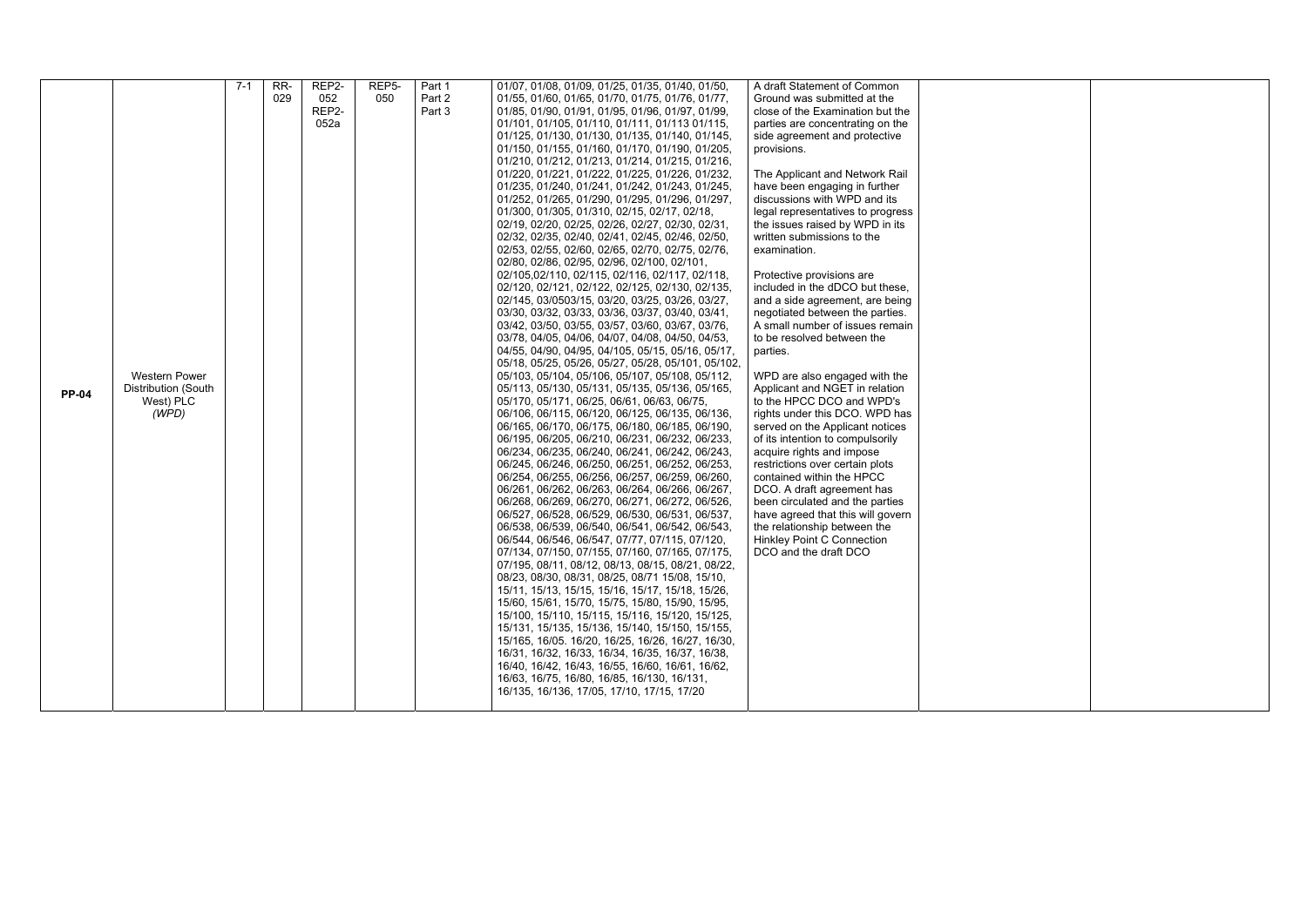|              |                         | $39-1$ | RR- | REP4- | Part 1 | 01/10, 01/11, 01/15, 01/16, 01/25, 01/30, 01/35,   | A Statement of Common                                         |
|--------------|-------------------------|--------|-----|-------|--------|----------------------------------------------------|---------------------------------------------------------------|
|              |                         |        | 020 | 045   | Part 2 | 02/18, 02/25, 02/41, 02/45, 02/55, 02/115, 02/116, | Ground is largely agreed but not                              |
|              |                         |        |     | REP4- | Part 3 | 02/117, 02/118, 02/120, 02/121, 02/122, 03/67,     | yet signed.                                                   |
|              |                         |        |     | 046   |        | 03/71, 03/73, 03/76, 03/78, 04/06, 04/07, 04/08,   |                                                               |
|              |                         |        |     |       |        | 04/10, 04/11, 04/14, 04/15, 04/20, 04/21, 04/53,   | A draft agreement has been                                    |
|              |                         |        |     |       |        | 04/55, 05/25, 05/26, 05/27, 05/28, 05/85, 05/86,   | circulated and the parties have                               |
|              |                         |        |     |       |        | 05/101, 05/102, 05/103, 05/104, 05/106, 05/107,    | agreed that this will govern the                              |
|              |                         |        |     |       |        | 05/108, 05/112, 05/113, 05/130, 05/131, 05/135,    | relationship between the Hinkley                              |
|              |                         |        |     |       |        | 05/136, 05/151, 05/165, 05/170, 05/171, 05a/05,    | Point C Connection DCO and                                    |
|              |                         |        |     |       |        | 06/25, 06/61                                       | the draft DCO.                                                |
|              |                         |        |     |       |        |                                                    |                                                               |
|              |                         |        |     |       |        |                                                    | In addition to the notices served                             |
|              |                         |        |     |       |        |                                                    | by WPD, NGET has also served                                  |
|              |                         |        |     |       |        |                                                    | on the Applicant notices of its                               |
|              | <b>National Grid</b>    |        |     |       |        |                                                    | intention to compulsorily acquire                             |
| <b>PP-05</b> | Electricity             |        |     |       |        |                                                    | rights and impose restrictions                                |
|              | <b>Transmission PLC</b> |        |     |       |        |                                                    | over certain plots contained                                  |
|              |                         |        |     |       |        |                                                    | within the HPCC DCO                                           |
|              |                         |        |     |       |        |                                                    |                                                               |
|              |                         |        |     |       |        |                                                    | NGET has proposed the                                         |
|              |                         |        |     |       |        |                                                    | inclusion of its own form of                                  |
|              |                         |        |     |       |        |                                                    | protective provisions. The                                    |
|              |                         |        |     |       |        |                                                    | Applicant is negotiating the form                             |
|              |                         |        |     |       |        |                                                    | of protective provisions with                                 |
|              |                         |        |     |       |        |                                                    | NGET and mutual protective<br>provisions were included in the |
|              |                         |        |     |       |        |                                                    | deadline 7 draft DCO. See                                     |
|              |                         |        |     |       |        |                                                    | further updates in the letter to                              |
|              |                         |        |     |       |        |                                                    | the Secretary of State dated 9                                |
|              |                         |        |     |       |        |                                                    | August 2021. It is anticipated                                |
|              |                         |        |     |       |        |                                                    | that the form of protective                                   |
|              |                         |        |     |       |        |                                                    | provisions will be agreed shortly.                            |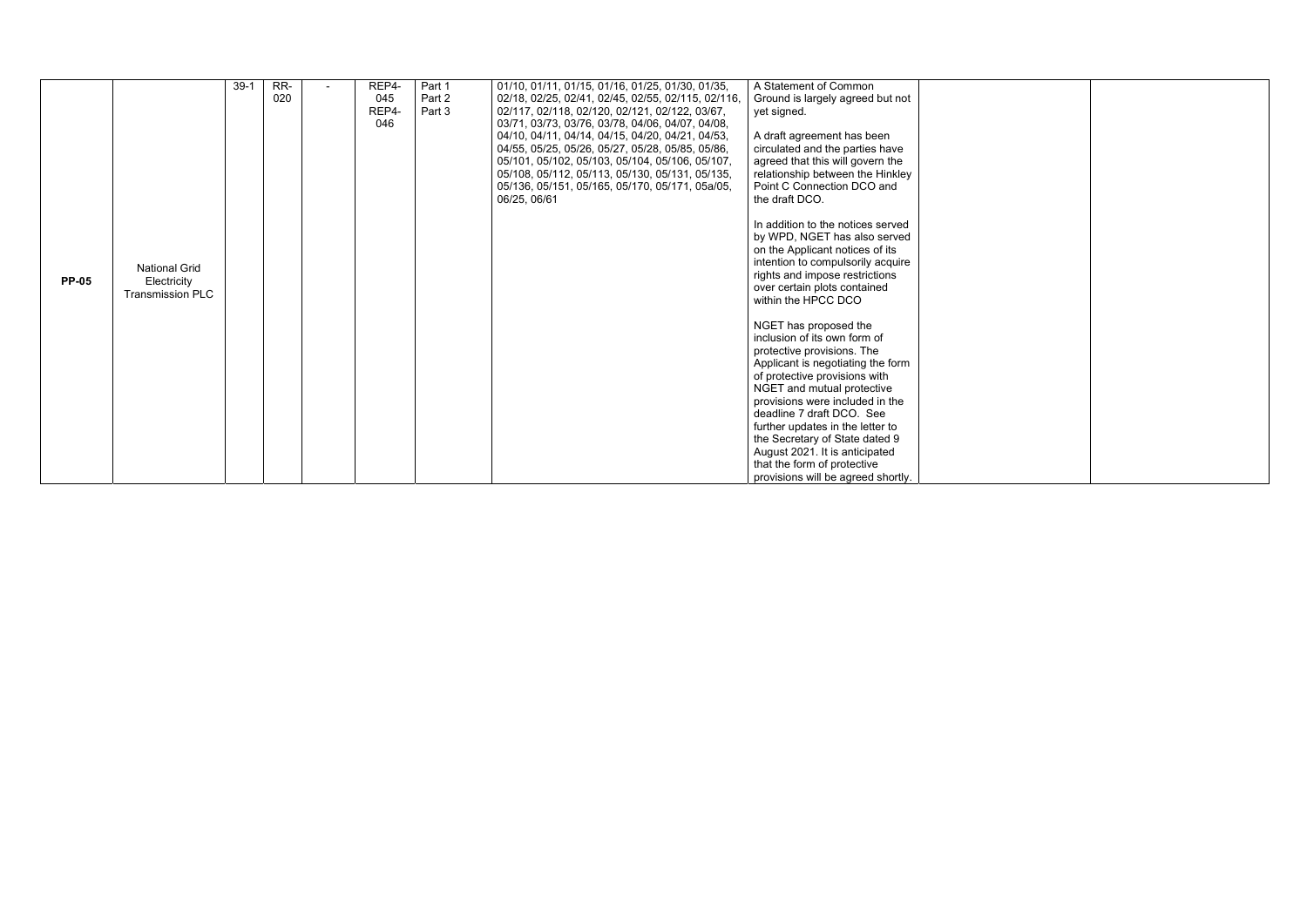|              |                    |  |  | Part 1 | 01/10, 01/15, 01/16, 01/20, 01/25, 01/30, 01/35,   | An updated Statement of       |  |
|--------------|--------------------|--|--|--------|----------------------------------------------------|-------------------------------|--|
|              |                    |  |  |        |                                                    |                               |  |
|              |                    |  |  |        | 01/40, 01/45, 01/50, 01/60, 01/65, 01/70, 01/75,   | Common Ground (which          |  |
|              |                    |  |  |        | 01/76, 01/77, 01/85, 01/90, 01/95, 01/96, 01/101,  | corrected one paragraph) has  |  |
|              |                    |  |  |        | 01/105, 01/115, 01/125, 01/135, 01/145, 01/150,    | been agreed and signed (see   |  |
|              |                    |  |  |        | 01/155, 01/160, 01/170, 01/175, 01/190, 01/231,    | document reference: REP7-     |  |
|              |                    |  |  |        | 01/232, 01/241, 01/250, 01/250, 01/265, 01/270,    | $029$ ).                      |  |
|              |                    |  |  |        | 01/297, 02/50, 02/53, 02/55, 02/65, 02/70, 02/80,  |                               |  |
|              |                    |  |  |        | 02/86, 02/90, 02/96, 02/100, 02/101, 02/115,       | Openreach will rely on the    |  |
|              |                    |  |  |        | 03/15, 03/16, 03/25, 03/26, 03/27, 03/36, 03/40,   | standard Protection for       |  |
|              |                    |  |  |        | 03/41, 03/42, 03/47, 03/50, 03/51, 03/55, 03/57,   | Operators of Electronic       |  |
|              |                    |  |  |        | 03/60, 03/71, 03/80, 04/05, 04/16, 04/17, 04/18,   | <b>Communications Code</b>    |  |
|              |                    |  |  |        | 04/20, 04/21, 04/25, 04/26, 04/35, 04/36, 04/37,   | Networks included in Schedule |  |
|              |                    |  |  |        | 04/40, 04/41, 04/42, 04/43, 04/45, 04/46, 04/47,   | 16, part 3 of the draft DCO   |  |
|              |                    |  |  |        | 04/50, 04/54, 04/65, 04/75, 04/95, 04/100, 04/102, | (document reference 3.1)      |  |
|              |                    |  |  |        | 05/05, 05/06, 05/10, 05/11, 05/15, 05/20, 05/25,   |                               |  |
|              |                    |  |  |        | 05/26, 05/27, 05/28, 05/35, 05/40, 05/41, 05/45,   |                               |  |
|              |                    |  |  |        | 05/46, 05/50, 05/55, 05/60, 05/61, 05/62, 05/65,   |                               |  |
|              |                    |  |  |        | 05/70, 05/85, 05/86, 05/90, 05/100, 05/106,        |                               |  |
|              |                    |  |  |        | 05/110, 05/112, 05/113, 05/115, 05/120, 05/130,    |                               |  |
|              |                    |  |  |        |                                                    |                               |  |
|              |                    |  |  |        | 05/131, 05/151, 05/170, 05a/05, 06/63, 06/190,     |                               |  |
|              |                    |  |  |        | 06/205, 06/210, 06/225, 06/230, 06/231, 06/232,    |                               |  |
|              | <b>British</b>     |  |  |        | 06/233, 06/234, 06/235, 06/241, 06/242, 06/243,    |                               |  |
| <b>PP-06</b> | Telecommunications |  |  |        | 06/246, 06/250, 06/251, 06/252, 06/253, 06/254,    |                               |  |
|              | PLC (BT            |  |  |        | 06/255, 06/256, 06/257, 06/258, 06/259, 06/260,    |                               |  |
|              | Openreach)         |  |  |        | 06/261, 06/262, 06/263, 06/264, 06/266, 06/267,    |                               |  |
|              |                    |  |  |        | 06/268, 06/269, 06/270, 02/271, 06/272, 06/526,    |                               |  |
|              |                    |  |  |        | 06/527, 06/528, 06/529, 06/530, 06/531, 06/537,    |                               |  |
|              |                    |  |  |        | 06/538, 06/539, 06/540, 06/541, 06/542, 06/543,    |                               |  |
|              |                    |  |  |        | 06/544, 06/546, 06/547, 06/548, 06/550, 06/555,    |                               |  |
|              |                    |  |  |        | 06/565, 06/570, 06/575, 06/576, 06/577, 06/580,    |                               |  |
|              |                    |  |  |        | 06/585, 06/590, 06/591, 06/620, 06/625, 06/650,    |                               |  |
|              |                    |  |  |        | 06/725, 07/74, 07/115, 07/119, 07/120, 07/150,     |                               |  |
|              |                    |  |  |        | 07/155, 07/160, 07/170, 07/180, 07/195, 08/11,     |                               |  |
|              |                    |  |  |        | 08/12, , 08/13, 08/15, 08/21, 08/22, 08/23, 13/35, |                               |  |
|              |                    |  |  |        | 13/55, 14/10, 14/15, 14/20, 14/30, 14/35, 15/26,   |                               |  |
|              |                    |  |  |        | 15/45, 15/65, 15/70, 15/75, 15/80, 15/81, 15/82,   |                               |  |
|              |                    |  |  |        | 15/83, 15/84, 15/85, 15/90, 15/100, 15/101,        |                               |  |
|              |                    |  |  |        | 15/110, 15/115, 15/116, 15/125, 15/135, 15/136,    |                               |  |
|              |                    |  |  |        | 15/140, 15/150, 15/155, 15/165, 16/05, 16/10,      |                               |  |
|              |                    |  |  |        |                                                    |                               |  |
|              |                    |  |  |        | 16/20, 16/25, 16/26, 16/27, 16/29, 16/30, 16/31,   |                               |  |
|              |                    |  |  |        | 16/32, 16/33, 16/34, 16/35, 16/37, 16/38, 16/40,   |                               |  |
|              |                    |  |  |        | 16/42, 16/43, 16/45, 16/55, 16/56, 16/57, 16/58,   |                               |  |
|              |                    |  |  |        | 16/60, 16/61, 16/62, 16/63, 16/130, 16/131,        |                               |  |
|              |                    |  |  |        | 16/135, 16/136, 16/155, 16/156, 17/05, 17/10,      |                               |  |
|              |                    |  |  |        | 17/15, 17/20                                       |                               |  |
|              |                    |  |  |        |                                                    |                               |  |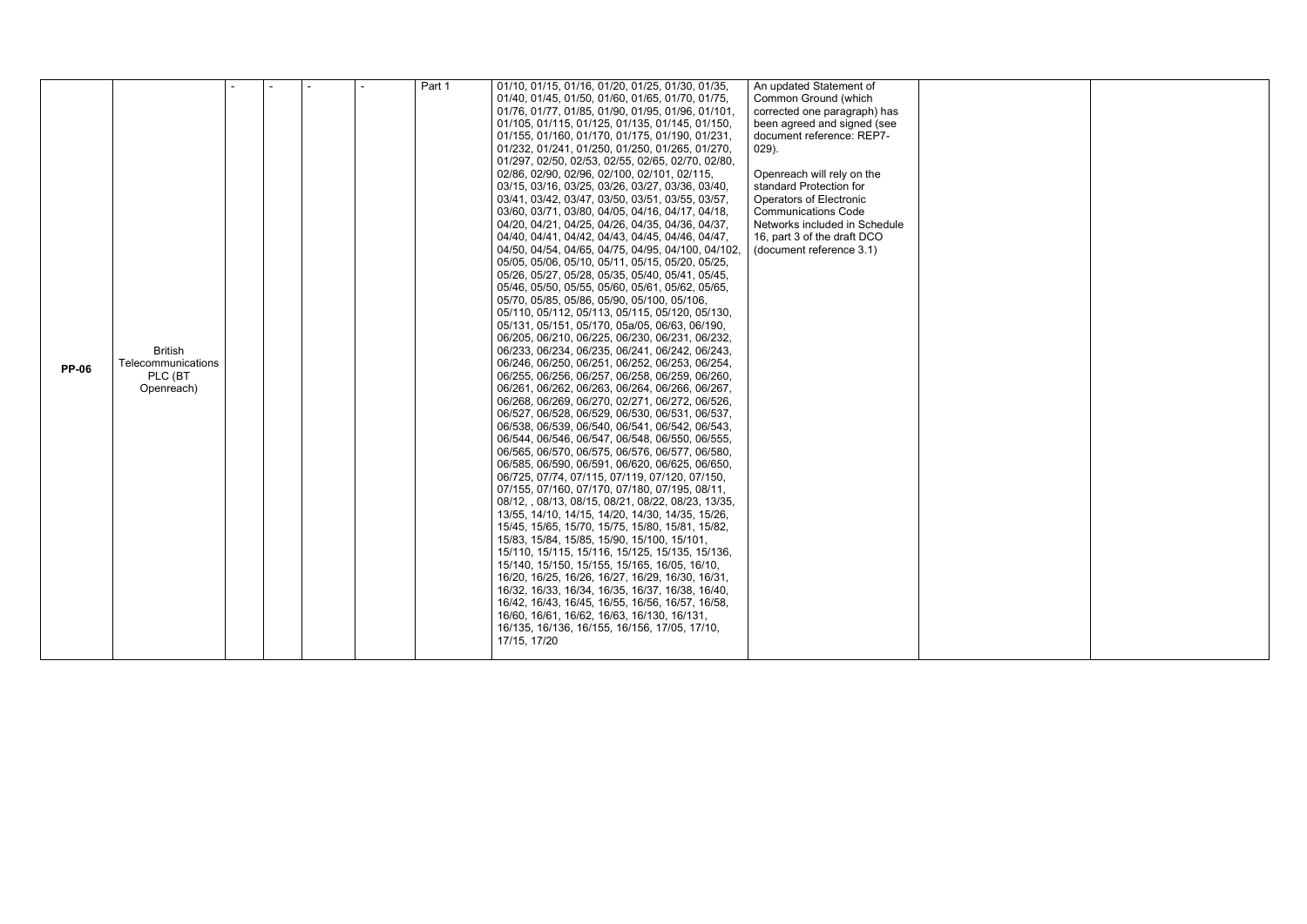| <b>PP-07</b> | Vodafone Limited                 |  |              |        | Part 1 | 02/18, 02/25, 02/26, 02/30, 02/41, 02/45, 02/46,<br>02/50, 02/53, 02/60, 02/70, 02/120                                                                                                                                                                                                                              | The impact on Vodafone<br>apparatus is minimal and any<br>works in close proximity will be<br>dealt with via the New Roads<br>and Street Works Act (1991) C3<br>(budget estimate) and C4<br>(detailed estimate) process prior<br>to construction starting.<br>Vodafone will rely on the<br>standard Protection for<br>Operators of Electronic<br><b>Communications Code</b><br>Networks included in Schedule<br>16, Part 3 of the draft DCO<br>(document reference 3.1).                                                       | n/a |
|--------------|----------------------------------|--|--------------|--------|--------|---------------------------------------------------------------------------------------------------------------------------------------------------------------------------------------------------------------------------------------------------------------------------------------------------------------------|--------------------------------------------------------------------------------------------------------------------------------------------------------------------------------------------------------------------------------------------------------------------------------------------------------------------------------------------------------------------------------------------------------------------------------------------------------------------------------------------------------------------------------|-----|
| <b>PP-08</b> | Virgin Media Limited             |  |              | AS-020 | Part 1 | 15/21, 15/25, 15/26, 15/60, 15/65, 15/75, 15/81,<br>15/120, 15/131, 15/135, 15/145, 15/150, 15/155,<br>15/165, 16/10, 16/25, 16/26, 16/27, 16/28, 16/29,<br>16/30, 16/31, 16/32, 16/33, 16/34, 16/35, 16/37,<br>16/38, 16/42, 16/43, 16/45, 16/80, 16/85, 16/130,<br>16/131, 16/135, 16/136, 16/155, 16/160, 16/161 | The impact on Virgin Media<br>apparatus is minimal and any<br>works in close proximity will be<br>dealt with via the New Roads<br>and Street Works Act (1991) C3<br>(budget estimate) and C4<br>(detailed estimate) process prior<br>to construction starting.<br>Virgin Media will rely on the<br>standard Protection for<br>Operators of Electronic<br><b>Communications Code</b><br>Networks included in Schedule<br>16, Part 3 of the draft DCO<br>(document reference 3.1)                                                | n/a |
| <b>PP-09</b> | <b>Exolum Pipeline</b><br>System |  | REP2-<br>061 |        | Part 1 | 01/05, 01/16, 02/140, 02/141, 02/145, 03/30,<br>03/32, 03/33, 05/112, 05/165, 05/170, 05/171,<br>06/25                                                                                                                                                                                                              | CLH Pipeline System (CLH-PS)<br>Limited has recently changed its<br>name to Exolum Pipeline<br>System Limited.<br>No Statement of Common<br>Ground in circulation. Detailed<br>discussions have taken place<br>but have concentrated on a<br>protective agreement.<br>A protective agreement is in<br>agreed form and engrossments<br>have been circulated for<br>signatures. It is anticipated that<br>this will complete very soon.<br>Protective provisions for the<br>benefit of Exolum have been<br>included in the dDCO. | n/a |

| n/a | n/a |
|-----|-----|
|     |     |
|     |     |
|     |     |
|     |     |
|     |     |
|     |     |
|     |     |
|     |     |
|     |     |
|     |     |
|     |     |
|     |     |
|     |     |
|     |     |
|     |     |
|     |     |
|     |     |
|     |     |
|     |     |
|     |     |
|     |     |
|     |     |
|     |     |
|     |     |
| n/a | n/a |
|     |     |
|     |     |
|     |     |
|     |     |
|     |     |
|     |     |
|     |     |
|     |     |
|     |     |
|     |     |
|     |     |
|     |     |
|     |     |
|     |     |
|     |     |
|     |     |
|     |     |
|     |     |
|     |     |
|     |     |
|     |     |
|     |     |
|     |     |
|     |     |
|     |     |
|     |     |
|     | n/a |
|     |     |
|     |     |
|     |     |
|     |     |
| n/a |     |
|     |     |
|     |     |
|     |     |
|     |     |
|     |     |
|     |     |
|     |     |
|     |     |
|     |     |
|     |     |
|     |     |
|     |     |
|     |     |
|     |     |
|     |     |
|     |     |
|     |     |
|     |     |
|     |     |
|     |     |
|     |     |
|     |     |
|     |     |
|     |     |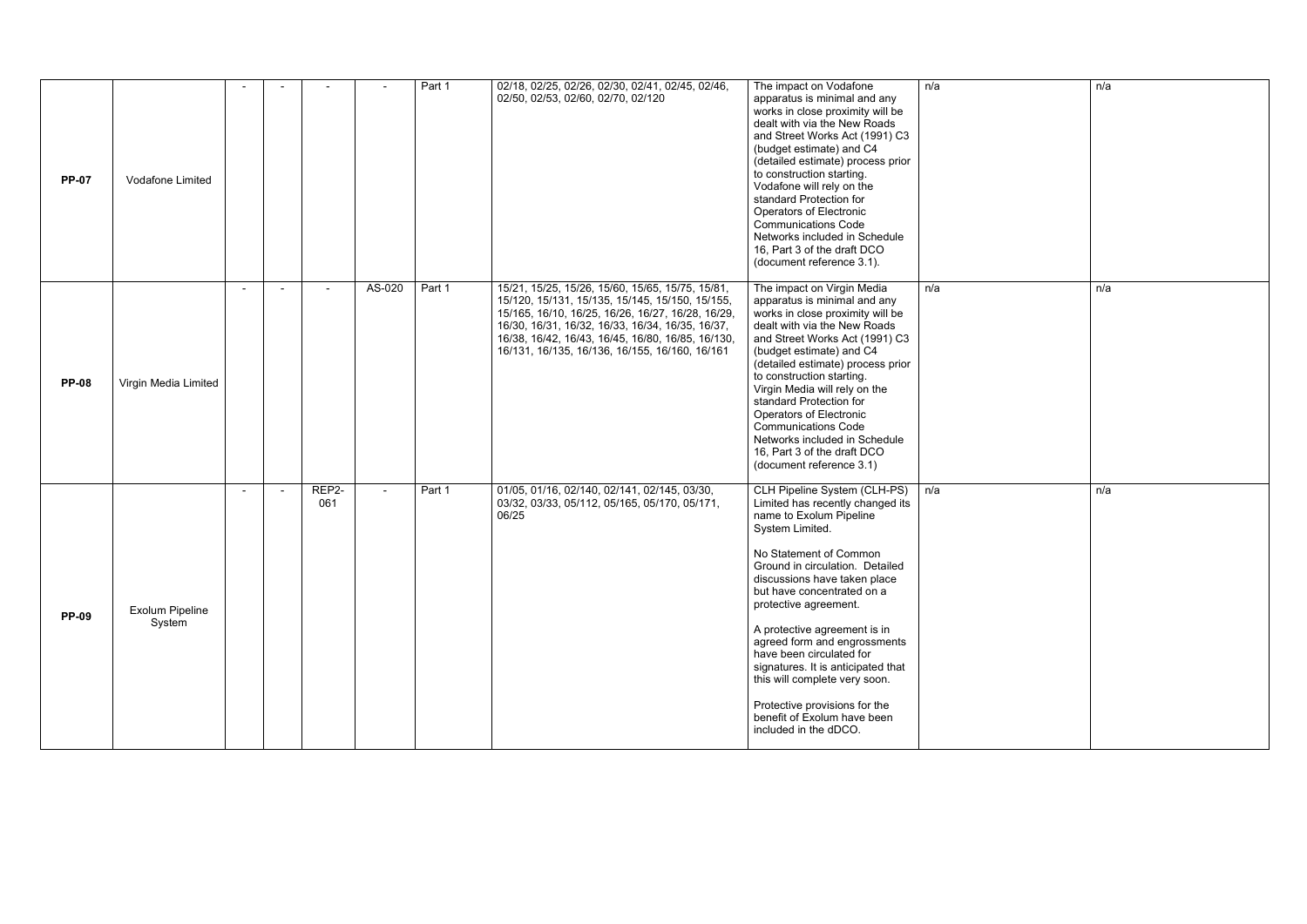| <b>PP-10</b>                         | <b>GTC Pipelines</b><br>Limited                                                    |               |            |                              |                                                                                                                                                                                                                                                       | Part 1                     | 01/25, 01/40, 01/50, 01/90, 01/95, 01/96, 01/100,<br>01/101, 01/105, 01/155, 01/160, 01/170, 01/190,<br>01/265, 01/297, 07/115, 07/120, 07/150, 07/155,<br>07/160, 07/165, 07/170, 07/180, 07/195, 08/11,<br>08/15                                                                                                                                                                                                                                                                                                            | The impact on GTC Pipelines<br>apparatus is minimal and any<br>works in close proximity will be<br>dealt with via the New Roads<br>and Street Works Act (1991) C3<br>(budget estimate) and C4<br>(detailed estimate) process prior<br>to construction starting.<br><b>Standard Protective Provisions</b><br>for Gas Undertakers are<br>included at Schedule 16, Part 2<br>of the draft DCO (document<br>reference 3.1).                                                                                                                                                                                                                                                                                                          | n/a |
|--------------------------------------|------------------------------------------------------------------------------------|---------------|------------|------------------------------|-------------------------------------------------------------------------------------------------------------------------------------------------------------------------------------------------------------------------------------------------------|----------------------------|-------------------------------------------------------------------------------------------------------------------------------------------------------------------------------------------------------------------------------------------------------------------------------------------------------------------------------------------------------------------------------------------------------------------------------------------------------------------------------------------------------------------------------|----------------------------------------------------------------------------------------------------------------------------------------------------------------------------------------------------------------------------------------------------------------------------------------------------------------------------------------------------------------------------------------------------------------------------------------------------------------------------------------------------------------------------------------------------------------------------------------------------------------------------------------------------------------------------------------------------------------------------------|-----|
| <b>PP-11</b>                         | Environment<br>Agency                                                              | $101 -$<br>-1 | RR-<br>013 | REP2-<br>040                 | AS-057<br>REP1-<br>035<br>REP2-<br>041<br>REP2-<br>070<br>REP3-<br>043<br>REP4-<br>043<br>REP4-<br>044<br>REP <sub>5</sub> -<br>040                                                                                                                   | Part 1<br>Part 2<br>Part 3 | 01/06, 01/25, 01/35, 01/210, 01/215, 03/67, 03/76,<br>03/78, 04/06, 04/08, 04/53, 04/55, 06/643, 06/661,<br>06/666, 06/670, 06/700, 15/10, 15/15, 15/17,<br>15/45, 16/05, 16/28, 16/65, 16/70, 16/71, 16/72,<br>16/74, 16/101, 01/05, 01/07, 01/09, 01/20, 01/110,<br>01/111, 01/113, 01/115, 01/221, 01/222, 01/232,<br>01/295, 01/300, 02/25, 02/26, 02/70, 02/122,<br>02/125, 02/130, 02/135, 03/05, 03/20, 03/25,<br>03/26, 03/27, 03/60, 04/53, 04/55, 06/643,<br>06/661, 06/666, 06/670, 06/700, 14/25, 14/35,<br>15/15 | The Applicant has included<br>protective provisions in the<br>dDCO for the benefit of the<br>Environment Agency. These are<br>now agreed with the<br>Environment Agency.<br>A SoCG has been agreed<br>between the Applicant and the<br>Environment Agency.<br>The final SoCG has been<br>submitted at Deadline 7 with<br>document reference: REP7-<br>$027$ ).                                                                                                                                                                                                                                                                                                                                                                   |     |
| <b>PP-12</b><br>(see also AG-<br>76) | <b>First Corporate</b><br>Shipping Limited (t/a<br><b>Bristol Port</b><br>Company) | $124 -$       | RR-<br>010 | REP2-<br>064<br>REP2-<br>063 | AS-052<br><b>PDA-002</b><br>REP1-<br>038<br>REP1-<br>039<br>REP2-<br>062<br>REP2-<br>065<br>REP2-<br>066<br>REP2-<br>067<br>REP3-<br>046<br>REP4-<br>058<br>REP4-<br>059<br>REP4-<br>060<br>REP4-<br>061<br>REP5-<br>048<br>REP <sub>5</sub> -<br>049 | Part 1<br>Part 2<br>Part 3 | 03/67, 03/76, 03/78, 03/79, 03/81, 04/06, 04/07,<br>04/08, 04/53, 04/55, 04/85, 04/90, 04/105, 05/10,<br>05/25, 05/26, 05/27, 05/28, 05/50, 05/75, 05/101,<br>05/102, 05/103, 05/104, 05/106, 05/107, 05/108,<br>05/112, 05/113, 05/114, 05/130, 05/131, 05/135,<br>05/136, 05/165, 05/170, 05/171, 06/10 (Occupier<br>only), 06/15 (Occupier only), 06/20 (Occupier<br>only), 06/25, 06/55 (Occupier only), 06/61, 06/175<br>(Occupier only), 06/195 (Occupier only)                                                         | The Applicant has included<br>protective provisions for the<br>benefit of the Bristol Port<br>Company. BPC has proposed its<br>own protective provisions but<br>these are not accepted by the<br>Applicant. The parties are<br>negotiating the form of the<br>protective provisions.<br>The parties are negotiating the<br>terms of an agreement between<br>the Applicant, Network Rail and<br>the Port in relation to the use of<br>Port land for the Scheme.<br>The Applicant hopes that<br>detailed terms for an agreement<br>will be continue following the<br>close of the Examination.<br>The parties have agreed to not<br>pursue a statement of common<br>ground.<br>A further update can be seen at<br>section 5 above. | n/a |

| n/a | n/a |
|-----|-----|
|     |     |
|     |     |
|     |     |
|     |     |
|     |     |
|     |     |
|     |     |
|     |     |
|     |     |
|     |     |
|     |     |
|     |     |
|     |     |
|     |     |
|     |     |
|     |     |
|     |     |
|     |     |
|     |     |
|     |     |
|     |     |
|     |     |
|     |     |
|     |     |
|     |     |
|     |     |
|     |     |
|     |     |
|     |     |
|     |     |
|     |     |
|     |     |
|     |     |
|     |     |
|     |     |
|     |     |
|     |     |
|     |     |
|     |     |
|     |     |
|     |     |
|     |     |
|     |     |
|     |     |
|     |     |
|     |     |
|     |     |
|     |     |
|     |     |
|     | n/a |
| n/a |     |
|     |     |
|     |     |
|     |     |
|     |     |
|     |     |
|     |     |
|     |     |
|     |     |
|     |     |
|     |     |
|     |     |
|     |     |
|     |     |
|     |     |
|     |     |
|     |     |
|     |     |
|     |     |
|     |     |
|     |     |
|     |     |
|     |     |
|     |     |
|     |     |
|     |     |
|     |     |
|     |     |
|     |     |
|     |     |
|     |     |
|     |     |
|     |     |
|     |     |
|     |     |
|     |     |
|     |     |
|     |     |
|     |     |
|     |     |
|     |     |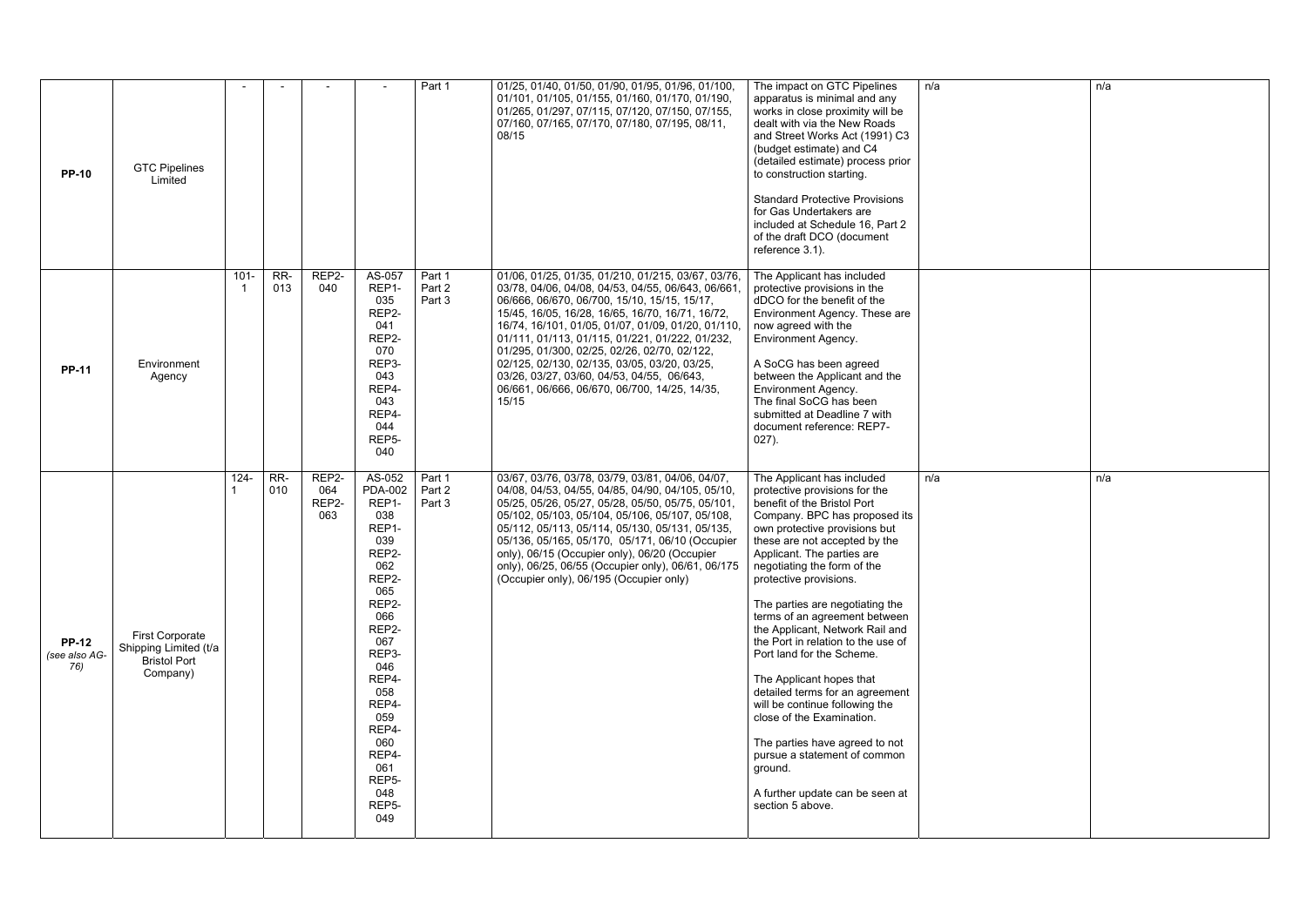| <b>PP-13</b>                                               |                                                                                      | 104      | RR-<br>016 |                | REP2-<br>042<br>REP5-<br>041                                                                       | Part 1<br>Part 2<br>Part 3 | 03/80, 04/17, 04/25, 04/26, 04/40, 04/41, 04/46,<br>04/47, 05/65, 05/110, 05/121, 05/122, 05/137,<br>05/140, 05/141, 06/15, 06/20, 06/55, 06/60, 06/80                                                    | The signed SoCG was<br>submitted at Deadline 1. Please<br>see document reference: REP1-<br>019.                                                                                                                                                                                                                                                               | n/a |
|------------------------------------------------------------|--------------------------------------------------------------------------------------|----------|------------|----------------|----------------------------------------------------------------------------------------------------|----------------------------|-----------------------------------------------------------------------------------------------------------------------------------------------------------------------------------------------------------|---------------------------------------------------------------------------------------------------------------------------------------------------------------------------------------------------------------------------------------------------------------------------------------------------------------------------------------------------------------|-----|
| (see also<br>$AG-73)$                                      | <b>Highways England</b><br><b>Company Limited</b>                                    |          |            |                |                                                                                                    |                            |                                                                                                                                                                                                           | No protective agreement is<br>proposed between the parties.<br>No bespoke protective<br>provisions are proposed<br>between the parties.                                                                                                                                                                                                                       |     |
| <b>PP-14</b><br>(see also<br>AG-33, AG-<br>36 & AG-<br>37) | <b>Bristol City Council</b>                                                          | $46 - 1$ | RR-<br>001 | $\blacksquare$ | REP1-<br>032<br>REP2-<br>036 and<br>037<br>REP3-<br>042<br>REP4-<br>039<br>REP <sub>5</sub><br>038 | Part 1<br>Part 2<br>Part 3 | 01/299, 14/25, 14/35, 15/21, 15/25, 15/60, 15/61,<br>15/75, 16/25, 16/26, 16/27, 16/29, ) 16/30, 16/38,<br>16/45, 16/73, 16/90, 16/100, 16/115, 16/120,<br>16/125, 16/126, 16/127, 16/155, 16/156, 16/157 | The parties have agreed the<br>SoCG and the final version has<br>been submitted at Deadline 7<br>(see document reference:<br>REP7-026)<br>No protective agreement is<br>proposed between the parties.<br>No bespoke protective<br>provisions are proposed<br>between the parties.                                                                             | n/a |
| <b>PP-15</b><br>(see also AG-<br>87)                       | The National Trust<br>for Places of Historic<br><b>Interest or Natural</b><br>Beauty | $127 -$  | RR-<br>021 | $\blacksquare$ | REP1-<br>036<br>REP2-<br>044<br>REP3-<br>047<br>REP3-<br>048<br>REP4-<br>047                       | Part 1<br>Part 5           | 11/61, 11/75, 11/80, 11b/15, 12/07, 12/10, 12/20,<br>12/21, 12/30, 13/07, 13/31, 13/32, 13/55, 14/05                                                                                                      | There is no SoCG in circulation<br>presently. The parties are<br>focusing on reaching agreement<br>in relation to the land (see<br>update at section 5 above).<br>There is currently no protective<br>agreement proposed between<br>the parties.<br>The Applicant has drafted<br>protective provisions for the<br>benefit of the National Trust               | n/a |
| <b>PP-16</b><br>(see also AG-<br>37 & AG-120)              | Forestry<br>Commission                                                               |          |            |                |                                                                                                    | Part 1<br>Part 4<br>Part 5 | 10/35, 11/06, 11/07, 11/31 (Occupier only), 11/70,<br>11a/05, 11a/10, 11a/15, 11b/05, 11b/10, 11b/20,<br>11b/25, 11b/30 (Occupier only), 11b/35, 11c/05,<br>11c/10 (Occupier only)                        | No SoCG is currently in<br>circulation.<br>The parties have been focusing<br>on negotiating the Heads of<br>Terms for the commercial<br>agreement. This has now been<br>agreed (see update at section 2<br>above.)<br>No protective agreement is<br>proposed between the parties.<br>No bespoke protective<br>provisions are proposed<br>between the parties. | n/a |

| n/a              | n/a |
|------------------|-----|
| $\overline{n/a}$ | n/a |
| n/a              | n/a |
| $\overline{n}/a$ | n/a |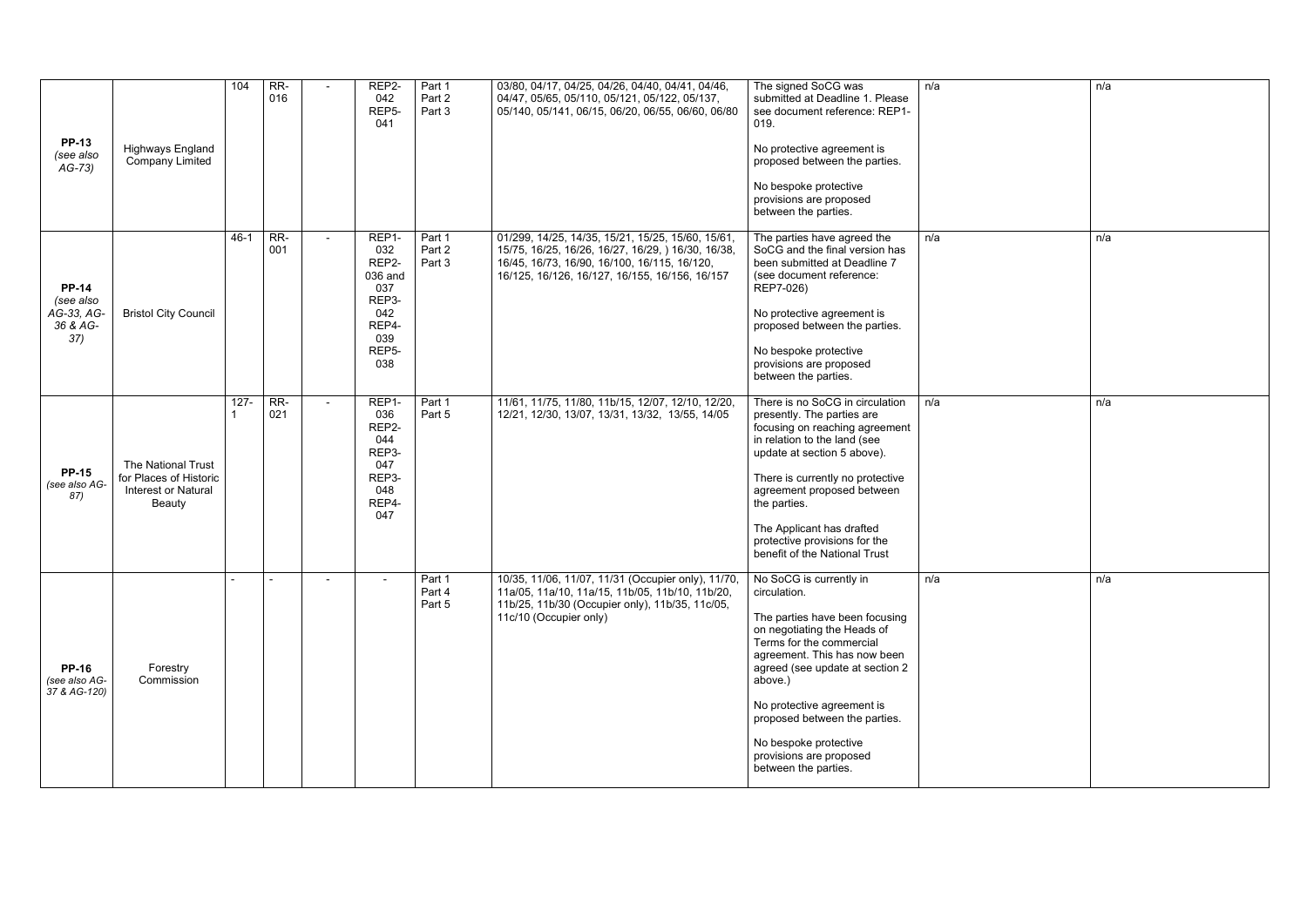| <b>PP-17</b> | North Somerset<br>Levels IDB       | $15-1$         | RR-<br>024     |              | REP2-<br>039<br>REP4-<br>048                                                                                                                                                                      | N/A | N/A | The SoCG is agreed and the<br>final signed version has been<br>submitted at Deadline 7 (see<br>document reference: REP7-028)<br>No protective agreement is<br>proposed between the parties.<br>No bespoke protective<br>provisions are proposed<br>between the parties.            | n/a |
|--------------|------------------------------------|----------------|----------------|--------------|---------------------------------------------------------------------------------------------------------------------------------------------------------------------------------------------------|-----|-----|------------------------------------------------------------------------------------------------------------------------------------------------------------------------------------------------------------------------------------------------------------------------------------|-----|
| <b>PP-18</b> | North Somerset<br>Council (as LPA) | $1 - 1$        | RR-<br>002     |              | APP-205<br>AoC-003<br>AS-009<br>AS-051<br>REP1-<br>033<br>REP2-<br>038<br>REP3-<br>044<br>REP3-<br>045<br>REP4-<br>040<br>REP4-<br>041<br>REP4-<br>042<br>REP4-<br>064<br>REP <sub>5</sub><br>039 | N/A | N/A | The parties have agreed the<br>SoCG and the final version has<br>been submitted at Deadline 7<br>(see document reference:<br>REP7-025).<br>No protective agreement is<br>proposed between the parties.<br>No bespoke protective<br>provisions are proposed<br>between the parties. | n/a |
| <b>PP-19</b> | <b>Historic England</b>            | $\blacksquare$ | $\blacksquare$ | $\sim$       | AS-019                                                                                                                                                                                            | N/A | N/A | The signed SoCG was<br>submitted at Deadline 1 - see<br>document reference: REP1-020.<br>No protective agreement is<br>proposed between the parties.<br>No bespoke protective<br>provisions are proposed<br>between the parties.                                                   | n/a |
| <b>PP-20</b> | <b>Natural England</b>             | RR-<br>022     |                | REP2-<br>045 | REP5-<br>042                                                                                                                                                                                      | N/A | N/A | The signed version of the SoCG<br>was submitted at Deadline 6<br>(see document reference:<br>REP6-146)<br>No protective agreement is<br>proposed between the parties.<br>No bespoke protective<br>provisions are proposed<br>between the parties.                                  | n/a |

| n/a | n/a |
|-----|-----|
| n/a | n/a |
| n/a | n/a |
| n/a | n/a |